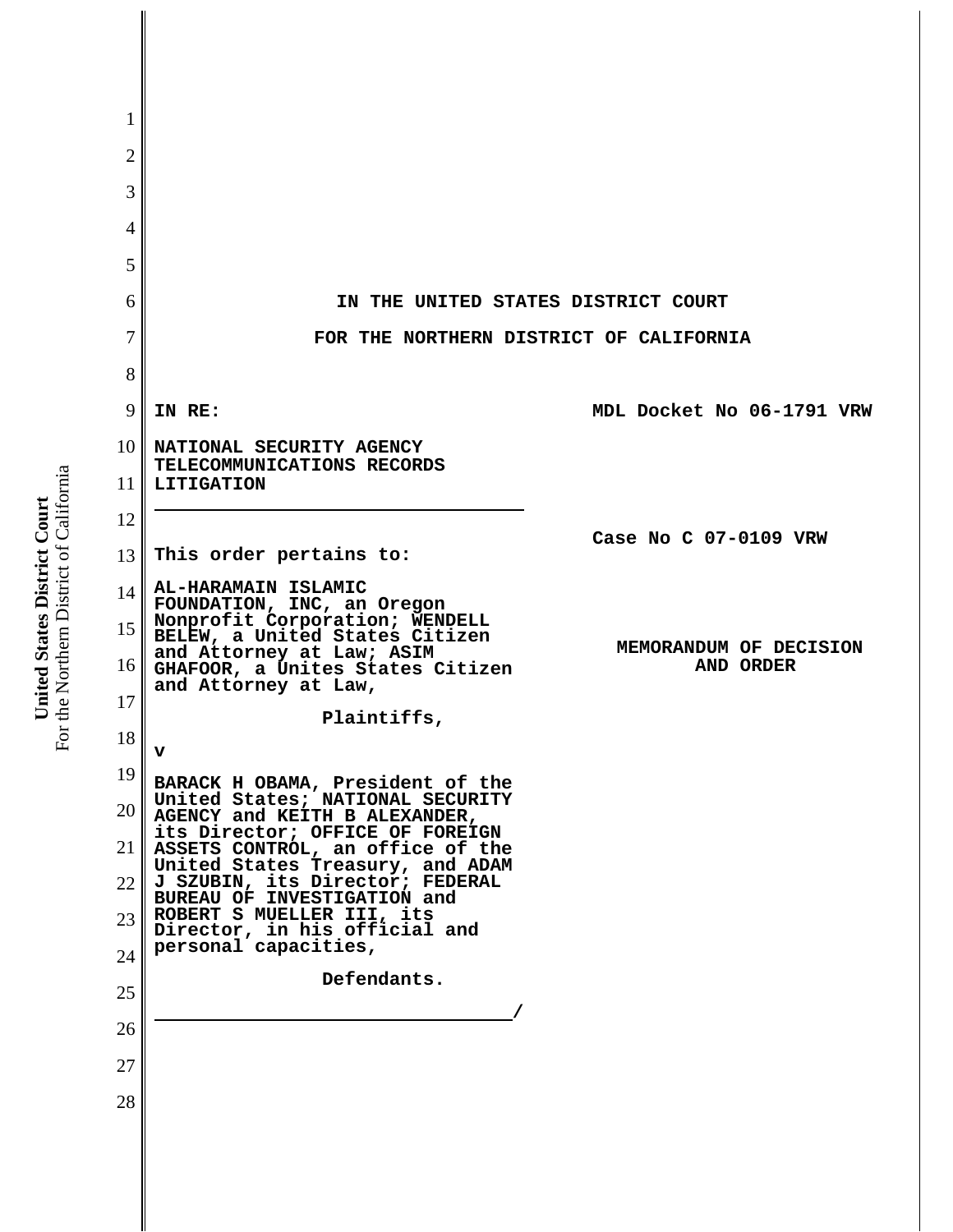## **SUMMARY OF DECISION**

2 3 4 5 6 7 8 9 10 11 12 13 14 15 16 17 18 19 20 21 22 23 24 **Plaintiffs seek an order finding defendants civilly liable to them under section 1810 of the Foreign Intelligence Surveillance Act ("FISA"), 50 USC §§ 1801-71, for eavesdropping on their telephone conversations without a FISA warrant. In the course of lengthy proceedings in this court and the court of appeals, described more fully in the decision that follows, this court determined that: FISA affords civil remedies to "aggrieved persons" who can show they were subjected to warrantless domestic national security surveillance; FISA takes precedence over the state secrets privilege in this case; a prima facie case of unlawful electronic surveillance under FISA requires plaintiffs to present to the court specific facts based on non-classified evidence showing that they are "aggrieved persons"; and plaintiffs have met their burden of establishing their "aggrieved person" status using non-classified evidence. Because defendants denied plaintiffs' counsel access to any classified filings in the litigation, even after top secret clearances were obtained for plaintiffs' counsel and protective orders suitable for top secret documents proposed, the court directed the parties to conduct this phase of the litigation without classified evidence. Both plaintiffs' motion for summary judgment of liability and defendants' cross-motions for dismissal and for summary judgment were, therefore, based entirely on non-classified evidence.** 

25 26 27 28 **The court now determines that plaintiffs have submitted, consistent with FRCP 56(d), sufficient non-classified evidence to establish standing on their FISA claim and to establish the absence of any genuine issue of material fact regarding their allegation of**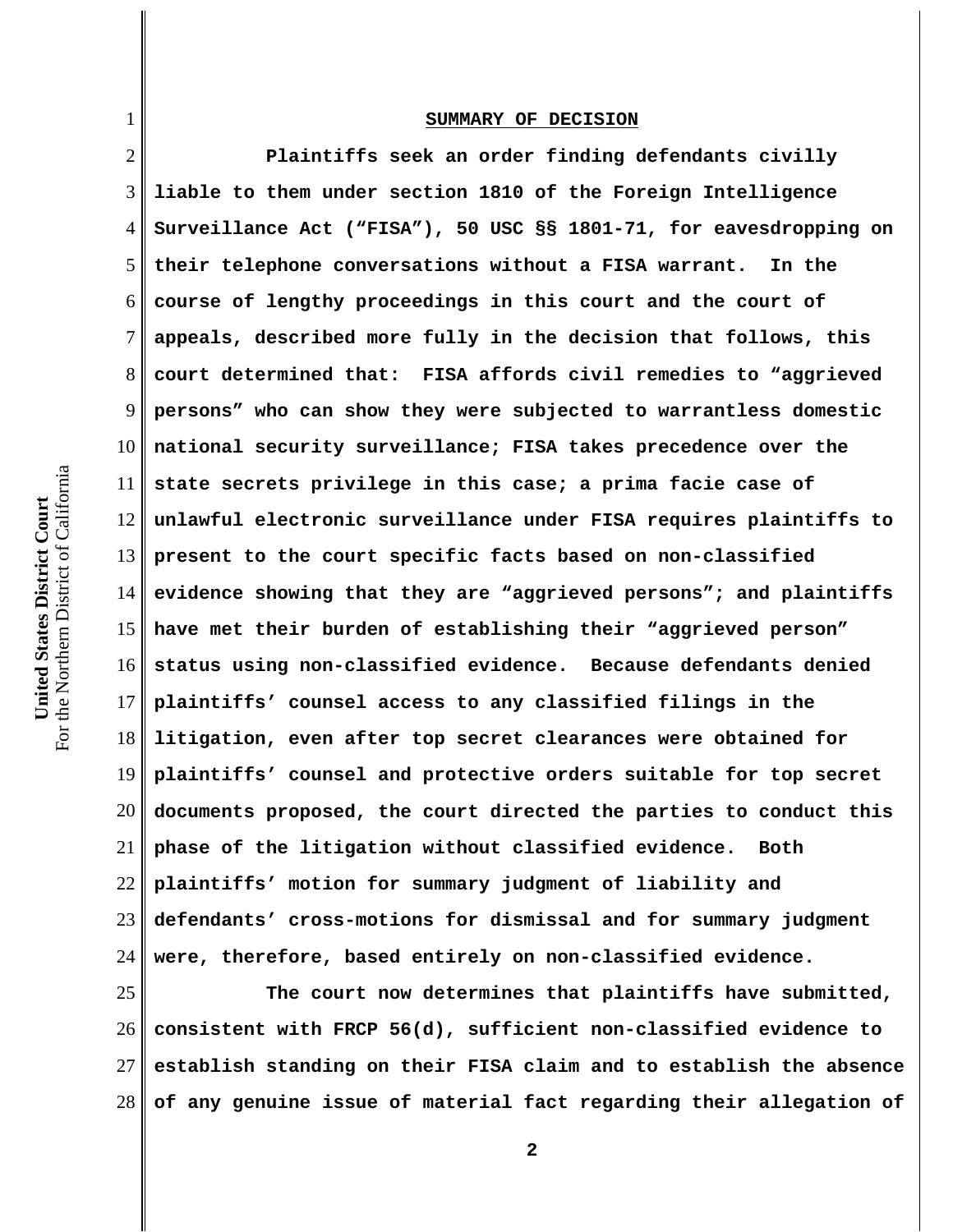1 2 3 4 5 6 7 8 **unlawful electronic surveillance; plaintiffs are therefore entitled to summary judgment in their favor on those matters. Defendants' various legal arguments for dismissal and in opposition to plaintiffs' summary judgment motion lack merit: defendants have failed to meet their burden to come forward, in response to plaintiffs' prima facie case of electronic surveillance, with evidence that a FISA warrant was obtained, that plaintiffs were not surveilled or that the surveillance was otherwise lawful.** 

9 10 11 12 13 14 15 16 17 18 19 **In the absence of a genuine issue of material fact whether plaintiffs were subjected to unlawful electronic surveillance within the purview of FISA and for the reasons fully set forth in the decision that follows, plaintiffs' motion for summary judgment on the issue of defendants' liability under FISA is GRANTED. Defendants' motion to dismiss the amended complaint for lack of jurisdiction is DENIED and defendants' cross-motion for summary judgment is DENIED. Because the court has determined that the sole defendant sued in both official and individual capacities acted wholly in his official capacity and not as an individual, the individual-capacity claims are DISMISSED.**

20 21 22 23 24 25 26 27 28 **\\ \\ \\ \\ \\ \\ \\ \\ \\**

**3**

For the Northern District of California For the Northern District of California United States District Court **United States District Court**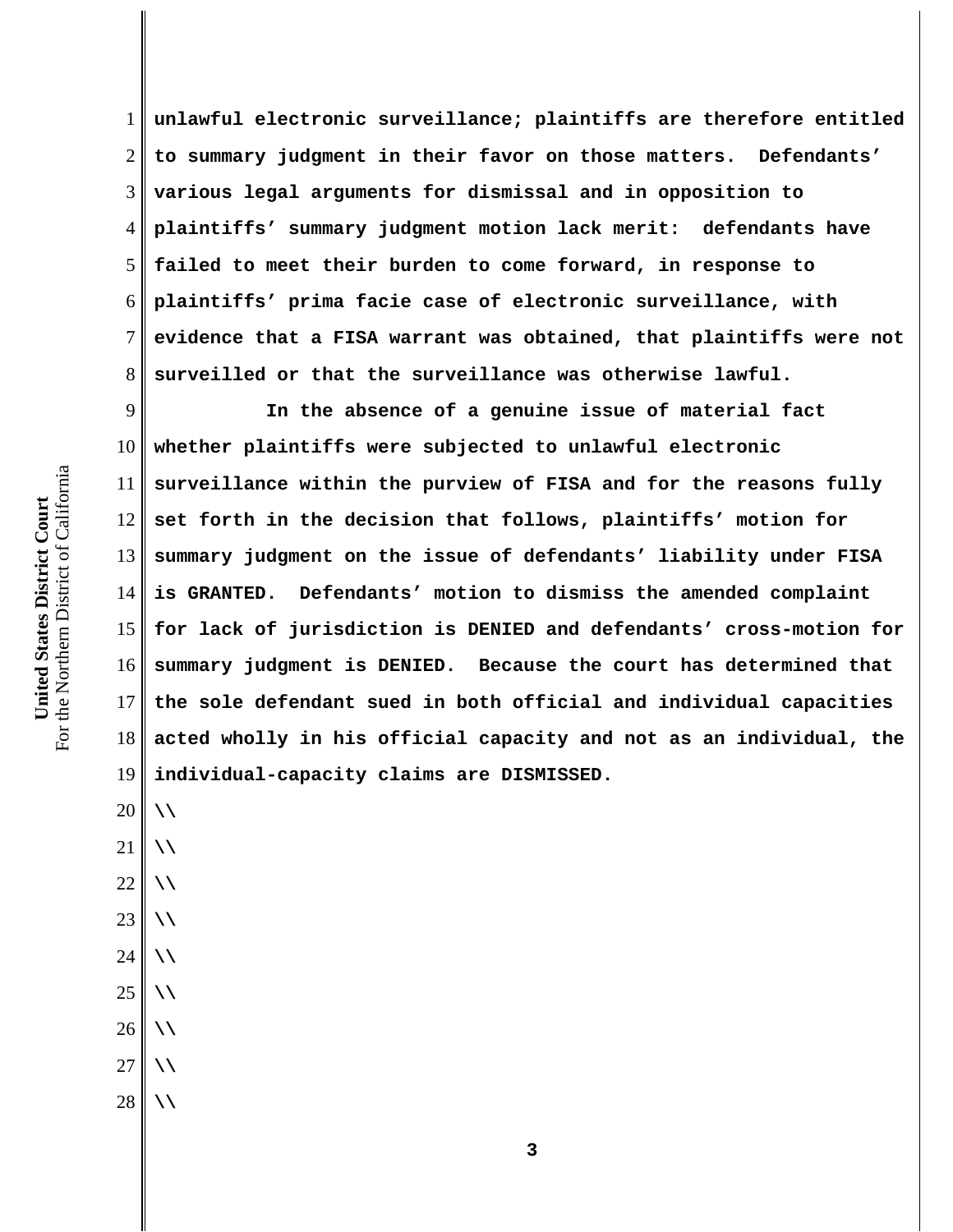## **DECISION**

2 3 4 5 6 7 8 9 10 11 12 13 14 15 16 17 18 19 20 21 **Contending that United States government officials acting without warrants intercepted and eavesdropped on their international telephone conversations, plaintiffs Al-Haramain Islamic Foundation, Inc, an Oregon nonprofit corporation ("Al-Haramain"), and Wendell Belew and Asim Ghafoor, individuals who allege they are United States citizens and attorneys for Al-Haramain, seek summary judgment of liability on their FISA claim. Doc #657/099.1 Defendants, certain high-ranking government officials and associated government agencies, oppose plaintiffs' motion and bring their fourth motion for dismissal and/or summary judgment. Doc #668/103. In compliance with the court's orders of June 3 and June 5, 2009, Doc #643/096, the parties have presented only non-classified evidence to the court in support of these motions. Upon consideration of that evidence and the arguments presented by the parties, the court now GRANTS plaintiffs' motion and DENIES defendants' motions. The court on its own motion dismisses all claims against defendant FBI Director Robert Mueller in his individual capacity. I**

22 23 24 25 26 **Plaintiffs filed their lawsuit in the United States District Court for the District of Oregon on February 28, 2006. Their complaint alleged that plaintiffs had been subject to warrantless electronic surveillance and sought civil damages under**

27 28 1  **Documents will be cited both to the MDL docket number (No M 06-1791) and to the individual docket number (No C 07-0109) in the following format: Doc #xxx/yyy.**

1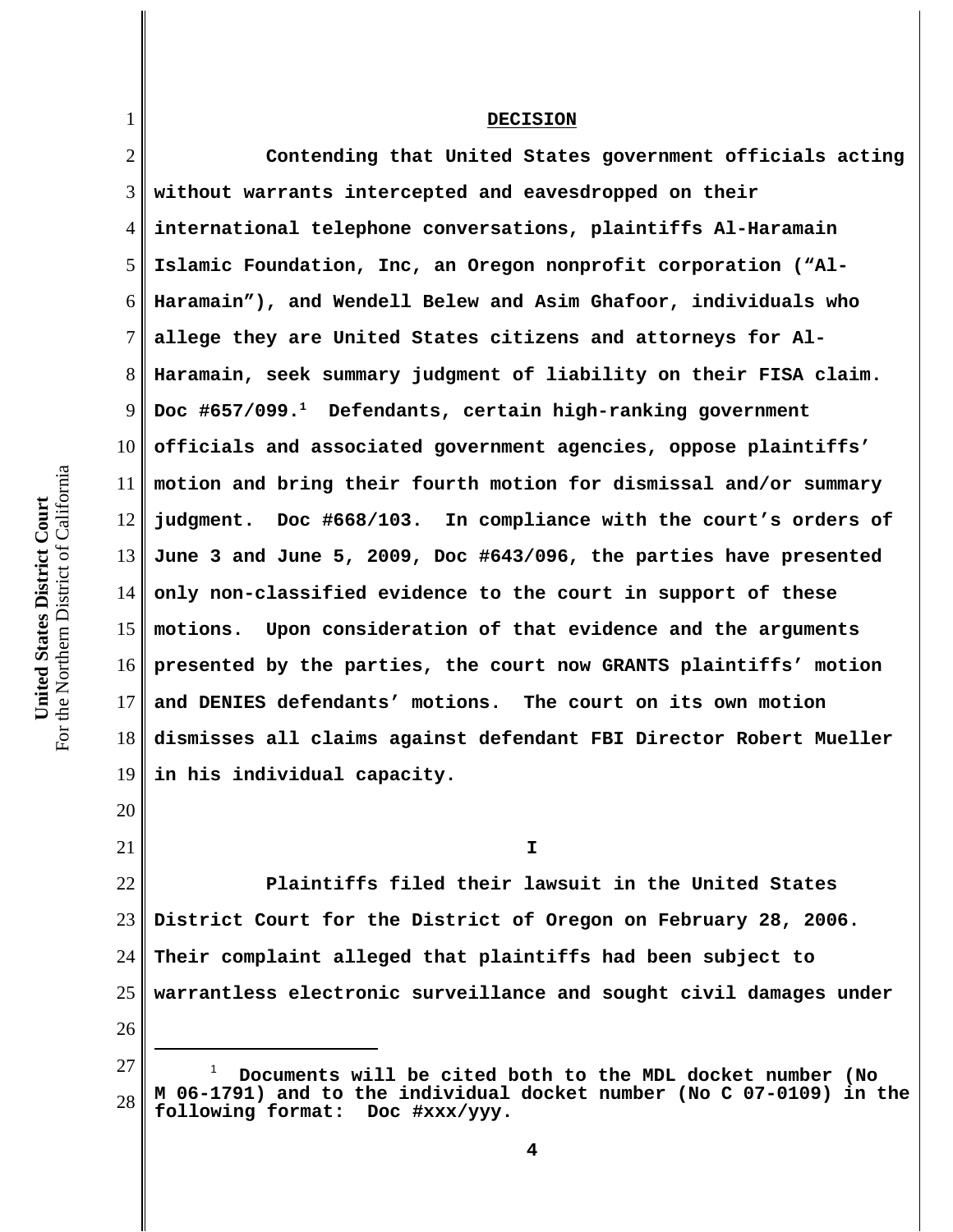1 2 3 4 5 6 7 8 9 10 11 12 13 14 15 **section 1810 of the Foreign Intelligence Surveillance Act, 50 USC §§ 1801-71 (West 2009) ("FISA"). Plaintiffs also alleged violations of the separation of powers principle, the First, Fourth and Sixth Amendments of the United States Constitution and the International Covenant on Civil and Political Rights. Along with their complaint, plaintiffs filed under seal a copy of what has been referred to throughout this litigation as the "Sealed Document," a classified document that had inadvertently been disclosed by defendant Office of Foreign Assets Control ("OFAC") to counsel for Al-Haramain as part of a production of unclassified documents relating to Al-Haramain's designation as a "Specially Designated Global Terrorist" ("SDGT") organization.2 Al-Haramain Islamic Foundation, Inc v Bush, 451 F Supp 2d 1215, 1218 (D Or 2006). The previous phases of this litigation largely focused on whether plaintiffs could use the Sealed Document.**

16 17 18 19 20 21 22 23 24 25 **Defendants filed their first motion for dismissal or for summary judgment, arguing that the Sealed Document could not be used in the litigation and that the common-law state secrets privilege ("SSP") required dismissal of the case. Id at 1217. The Oregon district court (King, J) denied the motion, explaining that "plaintiffs should have an opportunity to establish standing and make a prima facie case, even if they must do so in camera." Id at 1226-27. The court noted that "plaintiffs need some information in the Sealed Document to establish their standing and a prima facie case, and they have no other available source for this**

<sup>27</sup> 28 <sup>2</sup> **Under Executive Order 13224, a SDGT designation authorizes the Department of the Treasury to block assets and prohibit transactions with designated individuals and organizations**.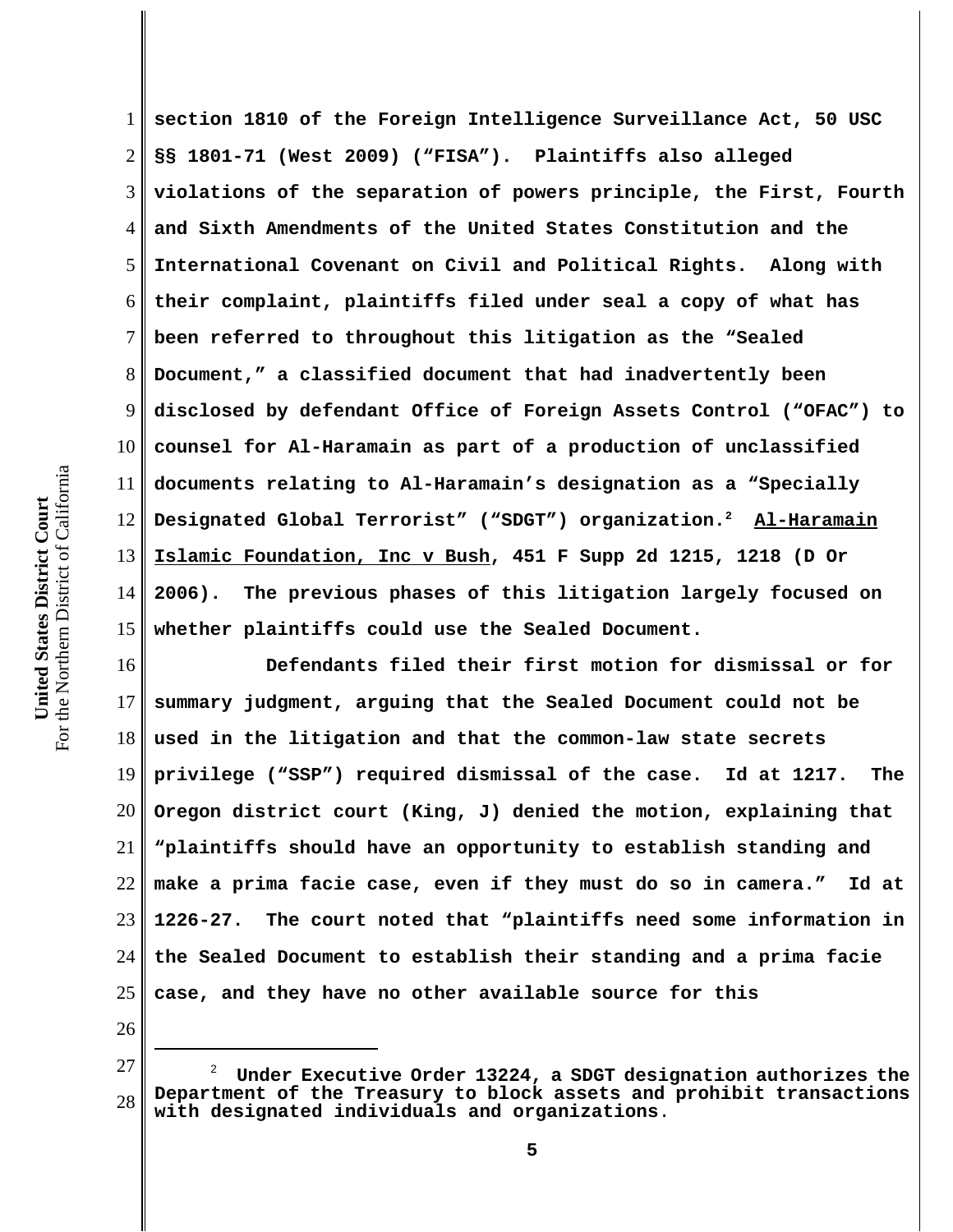1 2 3 4 5 6 7 8 9 **information," id at 1221, and that given defendants' many public acknowledgments of the warrantless electronic surveillance program beginning in 2005, the program itself was not a secret. Id at 1221-23. Nonetheless, the court determined that the Sealed Document remained highly classified, ordered plaintiffs to hand over all copies of the Sealed Document to the court, refused media requests to unseal records and plainly contemplated maintaining the secrecy of the Sealed Document while proceeding with the litigation. Id at 1229, 1232.**

10 11 12 13 14 15 16 17 18 19 **The Oregon district court declined to reach the question whether "FISA preempts the [SSP]." Id at 1229. The court observed: "[t]o accept the government's argument that Section 1806(f) is only applicable when the government intends to use information against a party would nullify FISA's private remedy [under section 1810] and would be contrary to the plain language of Section 1806(f)." Id at 1231. The court certified its other rulings for interlocutory appeal. During the pendency of the appeal, this case was reassigned by the Judicial Panel on Multidistrict Litigation (MDL) to the undersigned.** 

20 21 22 23 24 25 26 27 28 **The court of appeals considered three issues on interlocutory review: (1) whether the very subject matter of the litigation is a state secret; (2) whether Al-Haramain can establish standing to bring suit, absent the Sealed Document; and (3) whether Al-Haramain can establish a prima facie case, and the government can defend against Al-Haramain's assertions, without resorting to state secrets. In a footnote, the court of appeals observed that the third issue had not been addressed by the district court. 507 F3d at 1197 & n 4.**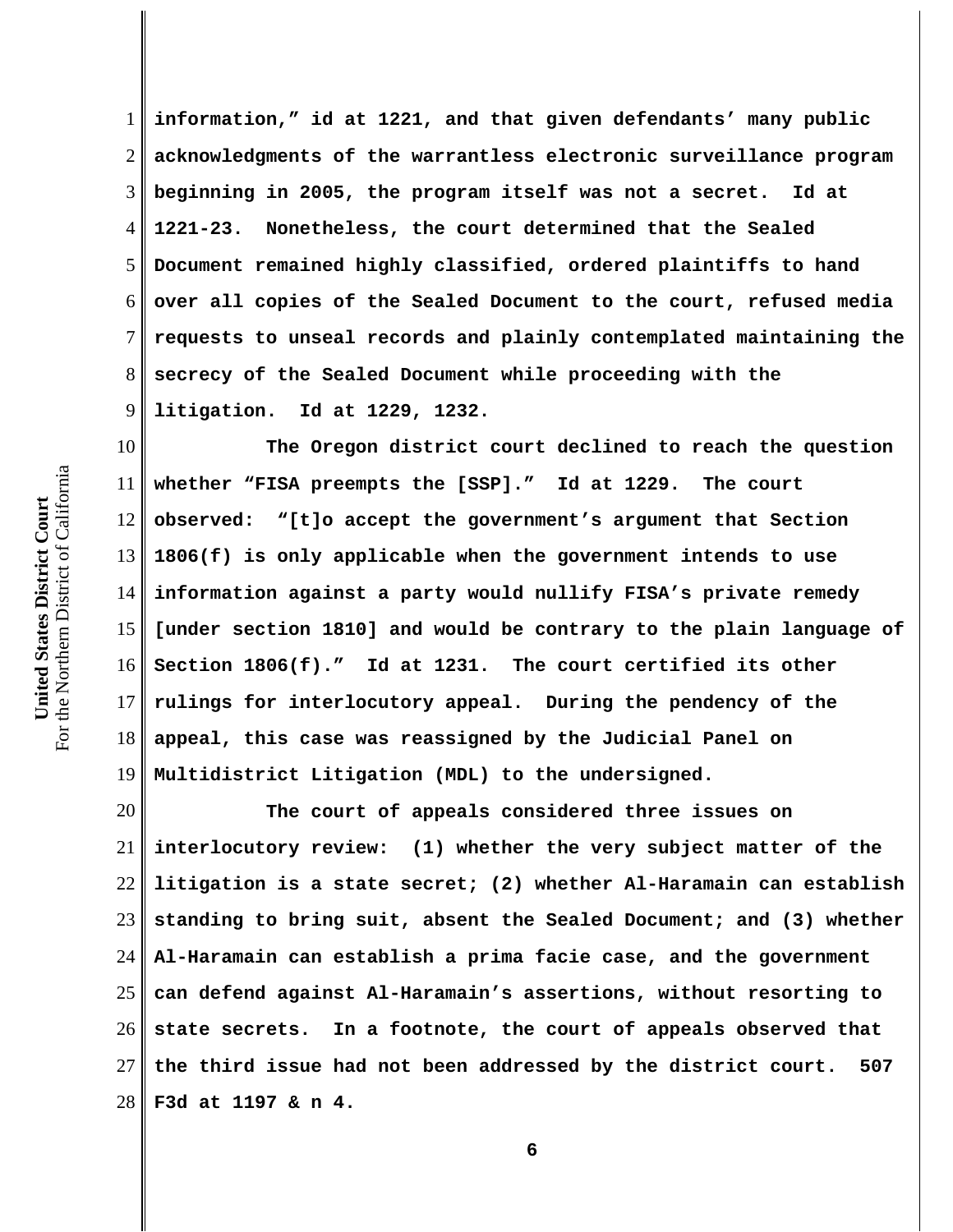1 2 3 4 5 **As to the first issue, the court of appeals held that while Al-Haramain's case involved privileged information, "that fact alone does not render the very subject matter of the action a state secret" and affirmed the district court's denial of dismissal on that basis. 507 F3d at 1201.** 

6 7 8 9 10 11 12 13 14 15 16 17 18 19 20 21 **The court of appeals determined that defendants had properly invoked the SSP and, based on Al-Haramain's "showing of necessity" or "admittedly substantial need for the document to establish its case," quoting United States v Reynolds, 345 US 1, 10 (1953), conducted an in camera review of the Sealed Document. 507 F3d at 1203. Based on that review, the court wrote: "We are satisfied that the basis for the privilege is exceptionally well documented" and that disclosure of "information concerning the Sealed Document and the means, sources and methods of intelligence gathering in the context of this case would undermine the government's capabilities and compromise national security." 507 F3d at 1204. The court of appeals then held: "The Sealed Document, its contents, and any individuals' memories of its contents, even well-reasoned speculation as to its contents, are completely barred from further disclosure in this litigation by the common law [SSP]." Id.** 

22 23 24 25 26 27 28 **The court of appeals next turned to the question of Al-Haramain's standing and determined that plaintiffs could not establish standing to proceed with their lawsuit without the Sealed Document because they could not establish a "concrete and particularized" injury-in-fact under the principles set forth in Lujan v Defenders of Wildlife, 504 US 555 (1992), unless the courts determined that FISA, rather than the SSP, governed this case:**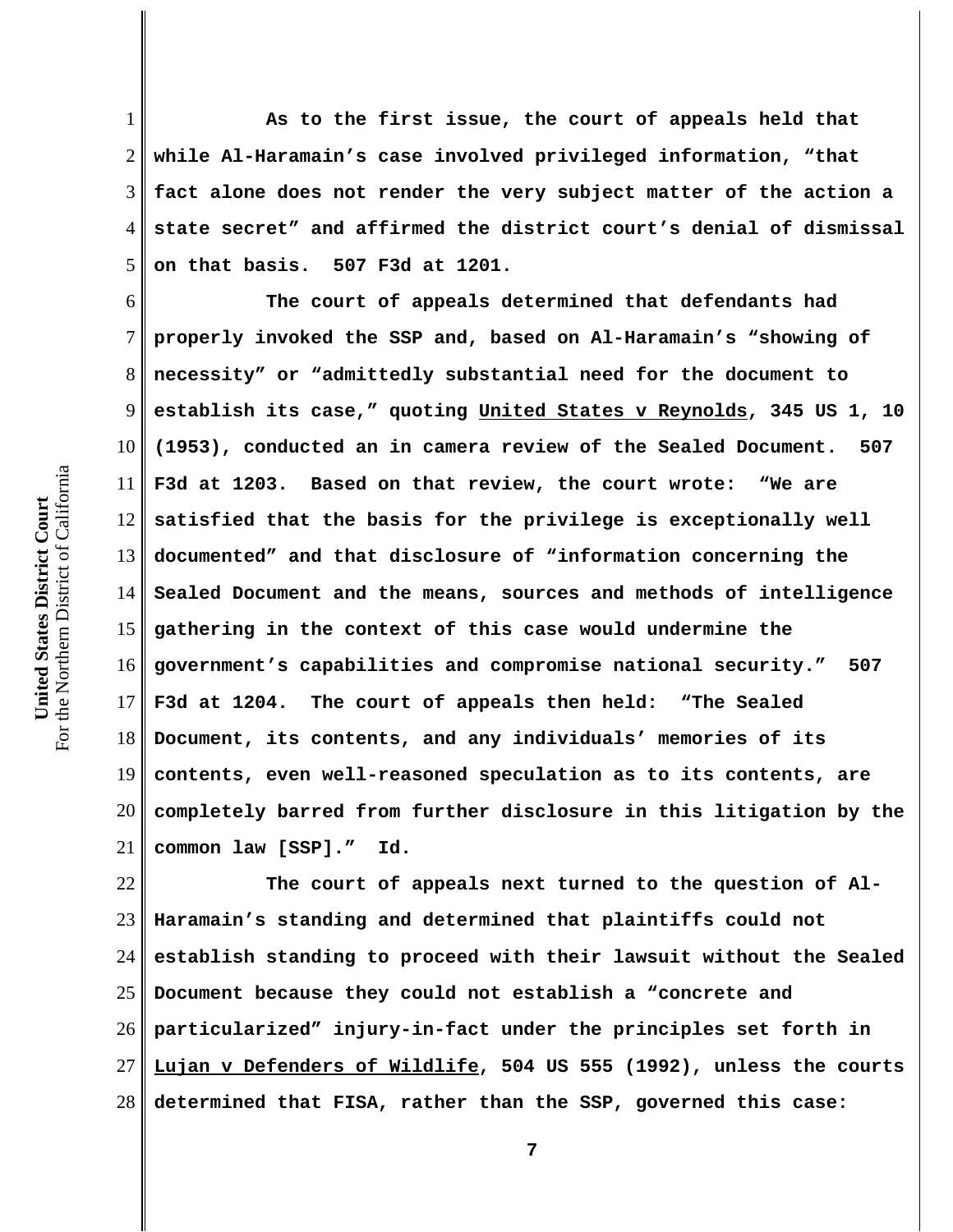1 2 3 4 5 **"Al-Haramain cannot establish that it has standing, and its claims must be dismissed, unless FISA preempts the [SSP]." 507 F3d at 1205. As noted above, the Oregon district court had declined to rule on this complex issue, which now had become pivotal to the fate of the litigation.** 

6 7 8 9 10 11 12 13 14 15 16 17 **On the basis of the rule set forth in Singleton v Wulff, 428 US 106 (1976), that a court of appeals should not ordinarily consider an issue not ruled on in the district court, the court of appeals declined to decide whether FISA preempts the SSP. Instead, writing that "the FISA issue remains central to Al-Haramain's ability to proceed with this lawsuit," it remanded the case to this court to consider that question "and for any proceedings collateral to that determination." 507 F3d at 1206. The court of appeals did not comment either on the likely consequences of a determination by this court that FISA preempted the SSP for this litigation in general or for the Sealed Document's role in this litigation in particular.** 

18 19 20 21 22 23 24 25 26 27 28  **Following remand, defendants filed a second motion to dismiss plaintiffs' claims (Doc #432/017), asserting, inter alia, that: FISA did not preempt the SSP; the SSP presented insurmountable obstacles to plaintiffs' action; plaintiffs lacked standing to seek prospective relief; and the doctrine of sovereign immunity barred recovery under FISA's section 1810. Plaintiffs argued that FISA preempted the SSP and that dismissal would be improper. By order dated July 2, 2008, the court held that FISA's legislative history unequivocally established Congress's intent that FISA preempt or displace the SSP in cases within the reach of its provisions. In Re National Security Agency Telecommunications**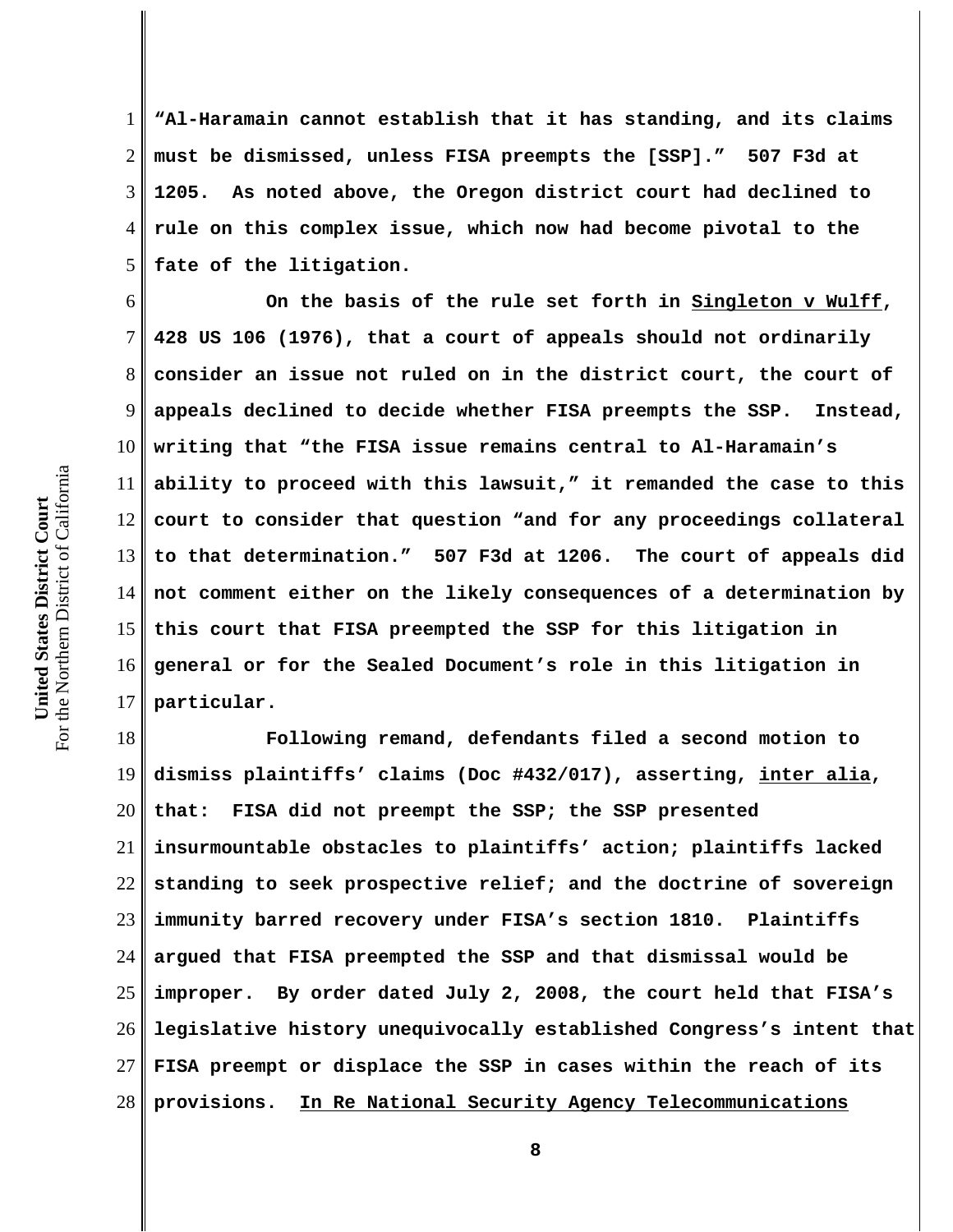1 2 3 4 5 **Records Litigation ("In re NSA Telecom Litigation"), 564 F Supp 2d 1109, 1124 (N D Cal 2008). The court noted, however, the substantial obstacles facing any litigant hoping to bring an action for damages under FISA's section 1810, which the court described as "not user-friendly." Id at 1136.** 

6 7 8 9 10 11 12 13 14 15 16 17 18 19 20 **Specifically, the court noted, unlike the electronic surveillance carried out by federal law enforcement agencies under the general wiretap statute, Title III, 18 USC §§ 2510-22, much of the electronic surveillance undertaken for national security purposes does not result in criminal proceedings in which the existence of the surveillance evidence would be disclosed as a matter of course. Moreover, unlike Title III, FISA does not require that the target of an electronic surveillance ever be informed of its occurrence. The July 2 order detailed FISA's provisions requiring certain agencies to report periodically to Congress on the number of warrants applied for and other actions taken under FISA. The July 2 order, meanwhile, underscored the absence of any regular legal mechanism by which an individual who had been subject to electronic surveillance within FISA's purview could learn of the surveillance. 564 F Supp 2d at 1125-30.**

21 22 23 24 25 26 27 28 **A further obstacle to litigation under section 1810, the court noted, is "the lack of a practical vehicle for obtaining and/or using admissible evidence \* \* \* sufficient to establish standing to proceed as an aggrieved party and, later, to withstand motions for dismissal and/or summary judgment." 564 F Supp 2d at 1131. The court, however, noted that FISA's section 1806(f) provides for United States district courts to conduct in camera reviews of "applications or orders or other materials relating to**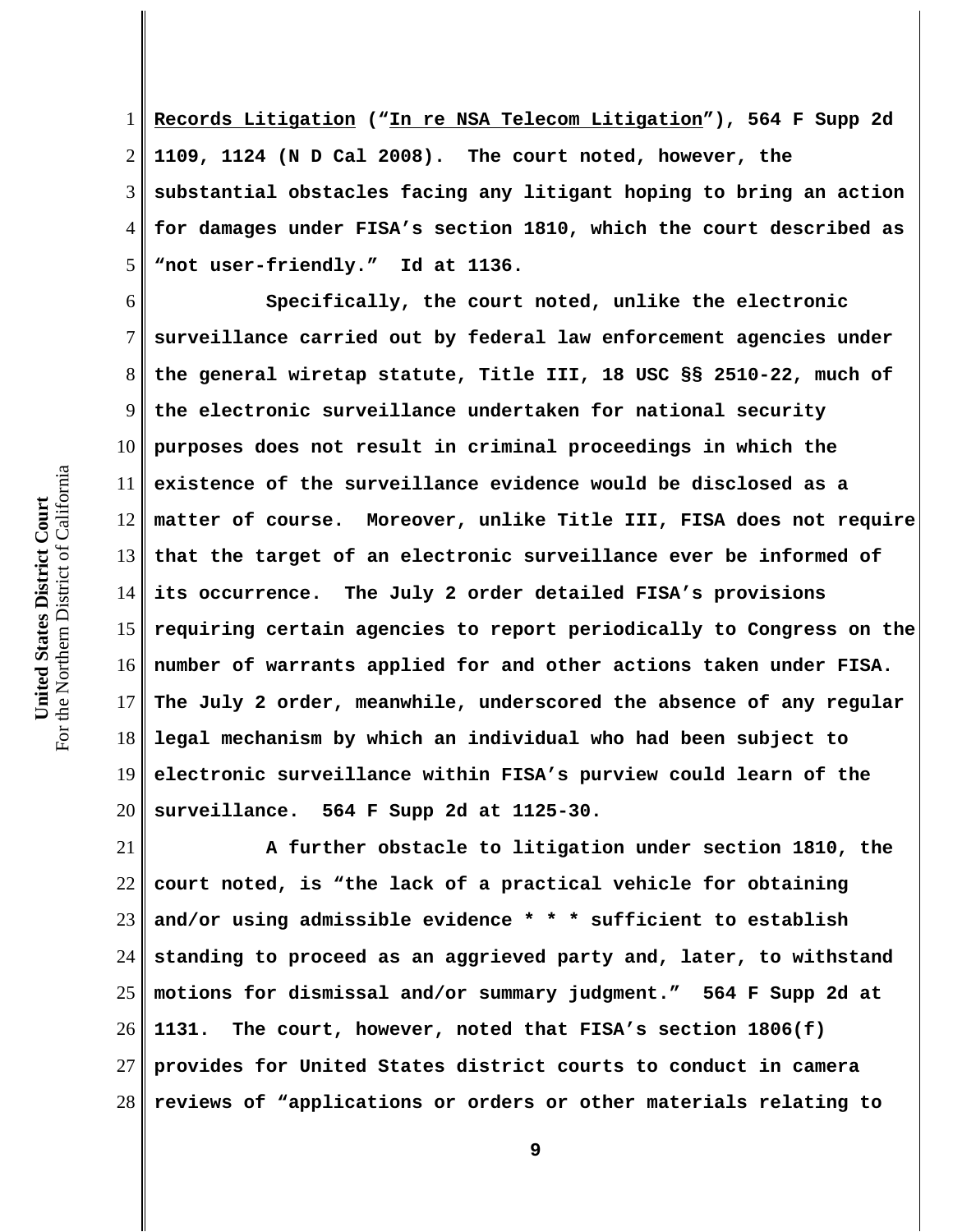1 2 3 4 5 6 7 8 9 10 11 12 13 14 15 **electronic surveillance" in certain narrowly-defined circumstances "to determine whether the surveillance of the aggrieved person was lawfully authorized and conducted." 564 F Supp 2d at 1131 (quoting section 1806(f)). Hence, section 1806(f) could be used to discover evidence of electronic surveillance for purposes of establishing "aggrieved person" status within the meaning of FISA's section 1801(k) if an individual had a "colorable basis for believing he or she had been surveilled." 564 F Supp 2d at 1133. 50 USC § 1801(k) defines an "aggrieved person" as "a person who is the target of an electronic surveillance or any other person whose communications or activities were subject to electronic surveillance." The court ruled that plaintiffs "must first establish 'aggrieved person' status without the use of the Sealed Document and may then bring a 'motion or request' under § 1806(f) \* \* \*." Id at 1134.** 

16 17 18 19 20 21 22 23 24 25 26 27 28 **Noting that the civil liability provision of Title III (18 USC § 2520) had been in effect for a decade when FISA was enacted and therefore could have served as a model had Congress intended FISA's civil liability provision to resemble Title III's, the court wrote that although "Congress enacted section 1810 in order to provide a private cause of action for unlawful surveillance, section 1810 bears but faint resemblance to 18 USC section 2520. While the court must not interpret and apply FISA in a way that renders section 1810 superfluous \* \* \* the court must be wary of unwarranted interpretations of FISA that could make section 1810 a more robust remedy than Congress intended it to be." 564 F Supp 2d at 1135. Accordingly, the court determined that among approaches employed within the Ninth Circuit for making out a prima facie case of**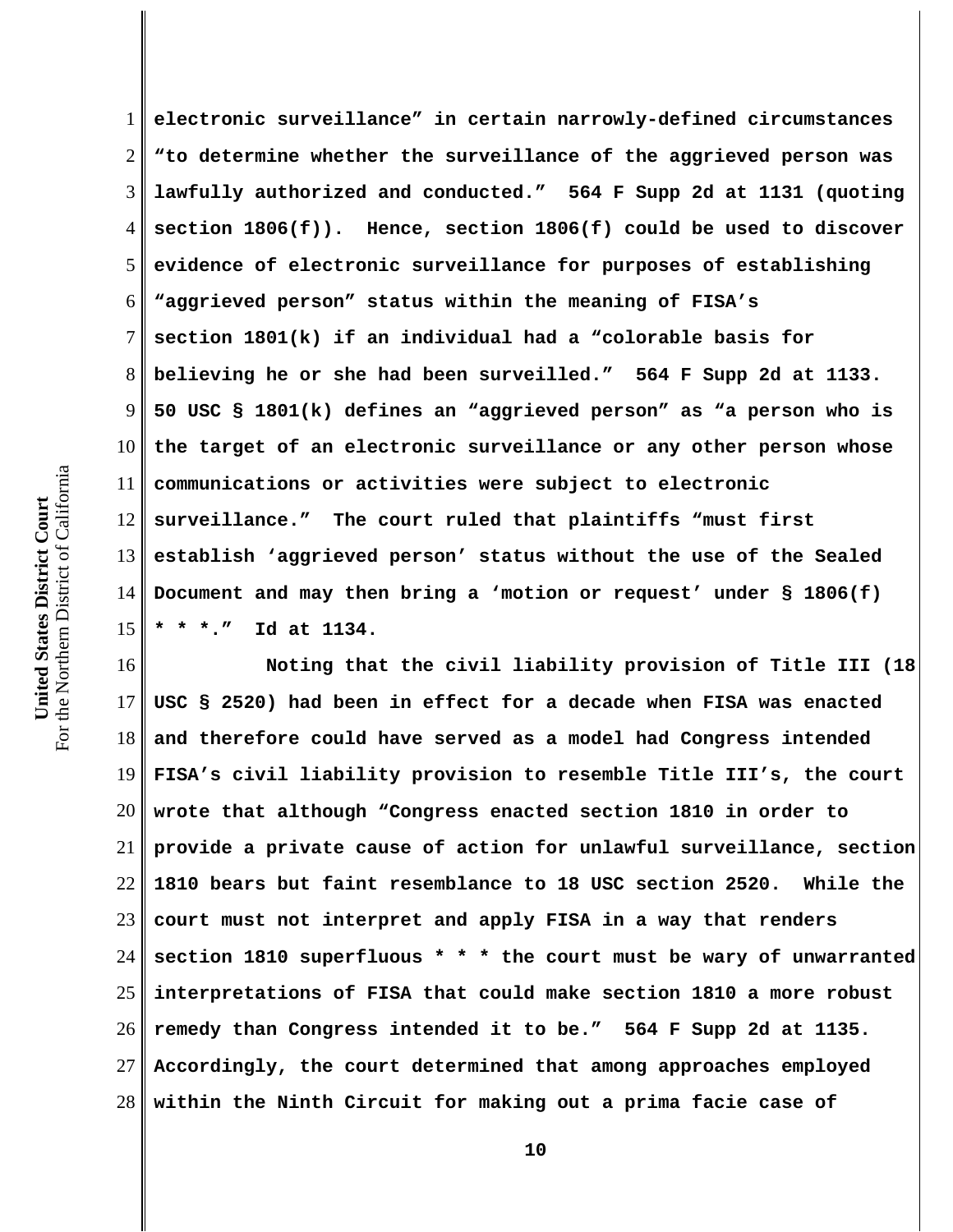1 2 3 4 5 6 7 8 **electronic surveillance, the more stringent end of the spectrum was appropriate for FISA cases and that "plaintiffs' showing thus far with the Sealed Document excluded falls short of the mark." Id at 1134-35. The court dismissed plaintiffs' complaint with leave to amend, explaining: "[t]o proceed with their FISA claim, plaintiffs must present to the court enough specifics based on non-classified evidence to establish their 'aggrieved person' status under FISA." Id.** 

9 10 11 12 13 14 15 16 17 18 **Plaintiffs timely filed an amended pleading, the First Amended Complaint ("FAC"). Doc #458/035. It named generally the same defendants but replaced one office-holder with his replacement and specified that plaintiffs were suing one defendant in both his official and individual capacities.3 Id at 1-2 & ¶¶ 7-13. The FAC retained the same six causes of action as the original complaint, including, as relevant here, one cause of action under FISA encompassing both a request under 50 USC § 1806(g) for suppression of evidence obtained through warrantless electronic surveillance and a claim for damages under section 1810. Doc #458/035 at 14.**

19 20 21 22 23 24 25 **The most noteworthy change in the FAC was the ten-fold expansion of plaintiffs' factual recitation, which newly detailed a number of public pronouncements by government officials and publicly-available press reports disclosing post-9/11 warrantless electronic surveillance activities, as well as events publicly known about these activities, such as a much-publicized hospital room confrontation between former Attorney General John Ashcroft and**

<sup>27</sup> 28 3  **Pursuant to FRCP 25(d), President Barack H Obama is now substituted for former President George W Bush because a suit against a government official in his or her official capacity is deemed to be against the current holder of the office.**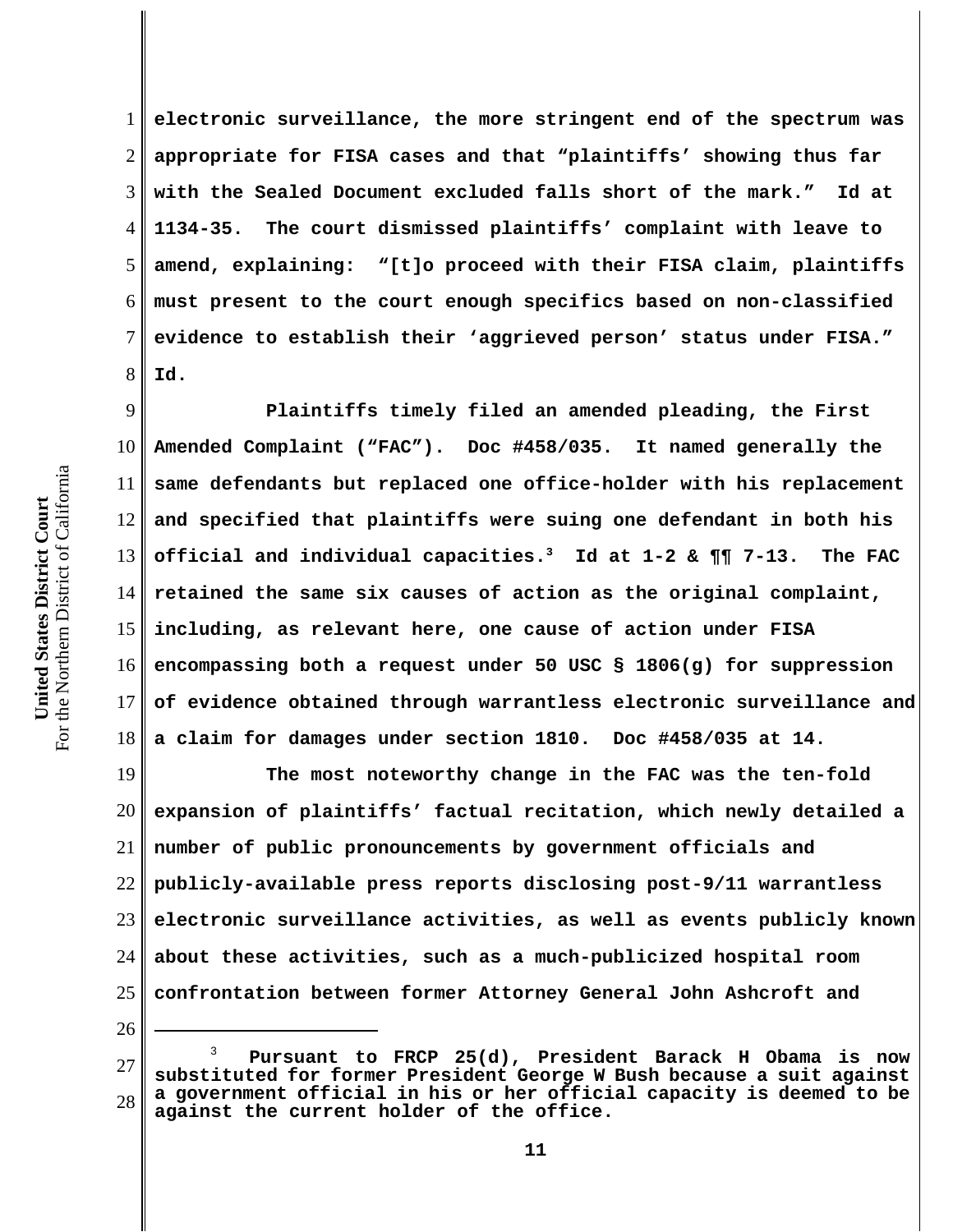1 2 3 4 5 **then-White House counsel (later Attorney General) Alberto Gonzales. Id at 5. The FAC also recited a sequence of events pertaining directly to the government's investigations of Al-Haramain, a sine qua non, in the court's view, to establishing their "aggrieved person" status.** 

6 7 **The FAC may be briefly summarized in the following two paragraphs:**

8 9 10 11 12 13 14 15 16 17 18 19 20 21 **Various government officials admitted the existence of a program of warrantless surveillance under which the NSA was authorized by the President to intercept certain international communications in which one party was outside the United States and one party was reasonably believed to be a member or agent of international terrorist network al-Qaeda or an affiliated terrorist organization. FAC ¶¶ 16-18. Al-Haramain's assets were blocked by the Treasury Department in February 2004 pending an investigation of "possible crimes relating to currency reporting and tax laws," but neither OFAC's press release nor March 2004 congressional testimony of a FBI official about the investigation suggested that Al-Haramain had links to al-Qaeda. FAC ¶¶ 24-26, 30. In June 2004, an OFAC official testified in Congress that in investigating terrorist financing, OFAC used classified information sources. FAC ¶ 28.** 

22 23 24 25 26 27 28 **Between March and June 2004, several phone conversations took place between plaintiffs Belew and Ghafoor in the United States on the one hand and Soliman al-Buthi, a director of Al-Haramain located in Saudi Arabia, on the other; in these conversations, the participants made reference to various individuals associated with Osama bin-Laden, the founder of al-Qaeda. FAC ¶¶ 32-35. In September 2004, OFAC formally designated Al-Haramain as a SDGT**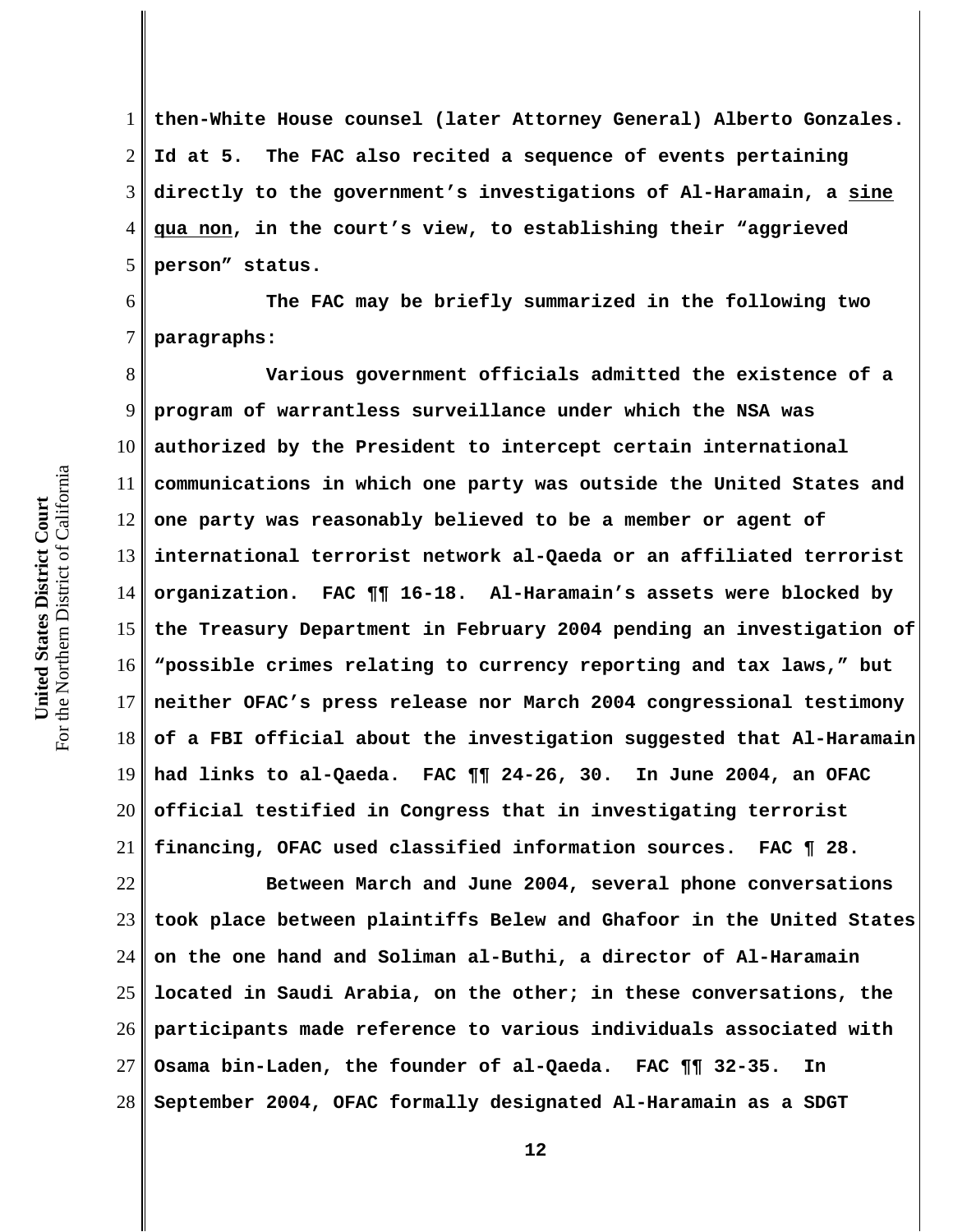1 2 3 4 5 6 7 8 9 10 11 12 13 14 15 **organization and, in a press release, specifically cited "direct links between the US branch [of Al-Haramain]" and Osama bin-Laden; this was the first "public claim of purported links between [] Al-Haramain and [] bin-Laden." FAC ¶¶ 30-35, 39-40. The FBI and the Treasury Department have stated publicly that they relied on classified information, including "surveillance" information, to designate Al-Haramain as a terrorist organization associated with al-Qaeda and bin-Laden. FAC ¶¶ 36-43. In testimony before Congress in 2006 and 2007, top intelligence officials including defendant Keith B Alexander stated that a FISA warrant is required before certain wire communications in the United States can be intercepted. FAC ¶ 48. In a separate criminal proceeding against Ali al-Timimi in 2005, the government disclosed that it had intercepted communications between al-Timimi and Al-Haramain's director al-Buthi. FAC ¶ 51.**

16 17 **The FAC's allegations also appear in the court's statement of material facts not genuinely at issue in section III B, infra.** 

18 19 20 21 22 **On September 30, 2008, the parties filed cross-motions. Plaintiffs moved under FISA's section 1806(f) for discovery of evidence pertaining to the lawfulness of the alleged surveillance. Doc #472/046. Defendants brought their third motion to dismiss or, in the alternative, for summary judgment. Doc #475/049.** 

23 24 25 26 27 28 **In support of their motion under section 1806(f), as noted above, plaintiffs submitted evidence substantiating the allegations of their FAC. In addition to numerous documents drawn from United States government websites and the websites of news organizations (exhibits to Doc #472-1/046-1, passim), plaintiffs submitted the sworn declarations of plaintiffs Belew and Ghafoor attesting to the**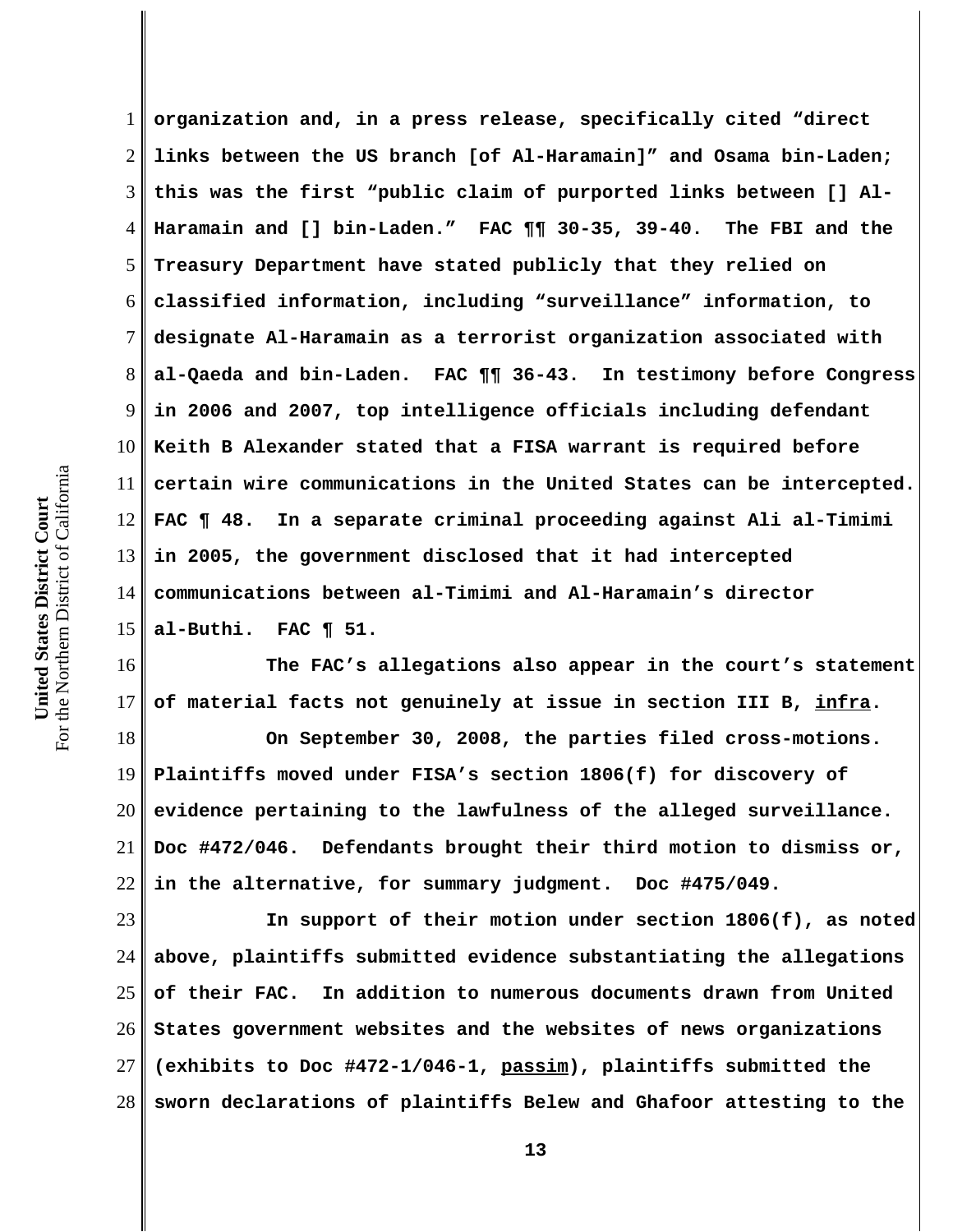1 2 **specifics and contents of the telephone conversations described in paragraphs 32 and 33 of the FAC. Doc ##472-6/046-6, 472-7/046-7.** 

3 4 5 6 7 8 9 10 11 12 13 14 15 16 17 18 19 **Defendants' third motion to dismiss (Doc #475/049) largely ignored the court's prior rulings regarding FISA's displacement of the SSP in this case and the necessity of giving effect to Congress' intent in enacting FISA's section 1810. Instead, defendants reiterated standing arguments made previously (at 16-17), asserted that "the law does not support an attempt to adjudicate whether the plaintiffs are 'aggrieved persons' in the face of the Government's successful [SSP] assertion" (at 27-30) and contended that the adjudication of 'aggrieved person' status for any or all plaintiffs could not be accomplished without revealing information protected by the SSP. As for the standard required for a plaintiff to establish "aggrieved person" status under section 1810, defendants contended that only the government's frank admission of the unlawful electronic surveillance and active cooperation in the litigation against it under FISA would suffice. They also requested interlocutory appellate review of the court's orders following remand. Id at 31.** 

20 21 22 23 24 25 26 27 28 **In its order of January 5, 2009, the court ruled that plaintiffs had made out a prima facie case that they are "aggrieved persons" who had been subjected to "electronic surveillance" within the meaning of section 1810. In doing so, the court employed the analysis and standard for establishing a prima facie case of electronic surveillance used by the Ninth Circuit in United States v Alter, 482 F2d 1016 (9th Cir 1973) (applying 18 USC § 3504(a)(1)) and more recently by the DC Circuit in In re Sealed Case (Horn v Huddle), 494 F3d 139 (DC Cir 2007), a case in which, as in Al-**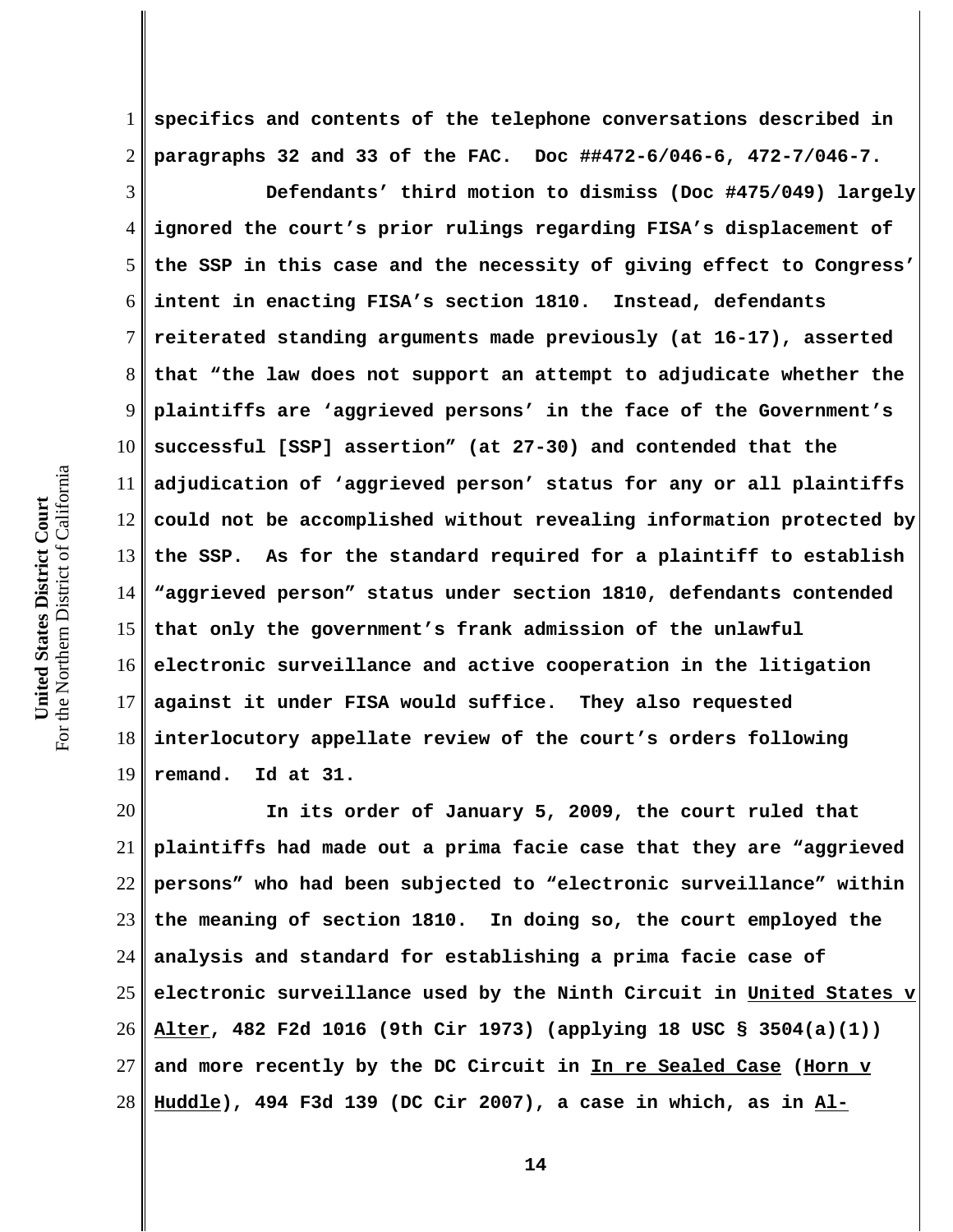1 2 **Haramain, the plaintiff sought damages under FISA's section 1810. In re NSA Telecom Litigation, 595 F Supp 2d at 1083-84.** 

3 4 5 6 7 8 **The court explained that the approach employed in Alter was appropriate in this case arising under FISA's section 1810 given the lack of precedent in the Ninth Circuit because the Alter test's "stringency makes it appropriate in cases arising in the somewhat more restrictive environment where national security dimensions are present." 595 F Supp 2d at 1084.** 

9 10 11 12 **The court rejected defendants' contention that only when the government has openly acknowledged conducting warrantless electronic surveillance of an individual can that individual establish standing to sue:**

**The court declines to entertain further challenges to plaintiffs' standing; the July 2 order gave plaintiffs the opportunity to "amend their claim to establish that they are 'aggrieved persons' within the meaning of 50 USC § 1801(k)." Plaintiffs have alleged sufficient facts to withstand the government's motion to dismiss. To quote the Ninth Circuit in Alter, "[t]he [plaintiff] does not have to plead and prove his entire case to establish standing and to trigger the government's responsibility to affirm or deny." Contrary to defendants' assertions, proof of plaintiffs' claims is not necessary at this stage. The court has determined that the allegations "are sufficiently definite, specific, detailed, and nonconjectural, to enable the court to conclude that a substantial claim is presented."**

22 23 24 25 26 27 28 **595 F Supp 2d at 1085 (citations omitted). The court concluded: "[w]ithout a doubt, plaintiffs have alleged enough to plead 'aggrieved person' status so as to proceed to the next step in the proceedings under FISA's sections 1806(f) and 1810." Id at 1086. The January 5 order announced several next steps in the litigation that were designed to prioritize two interests: \\**

13

14

15

16

17

18

19

20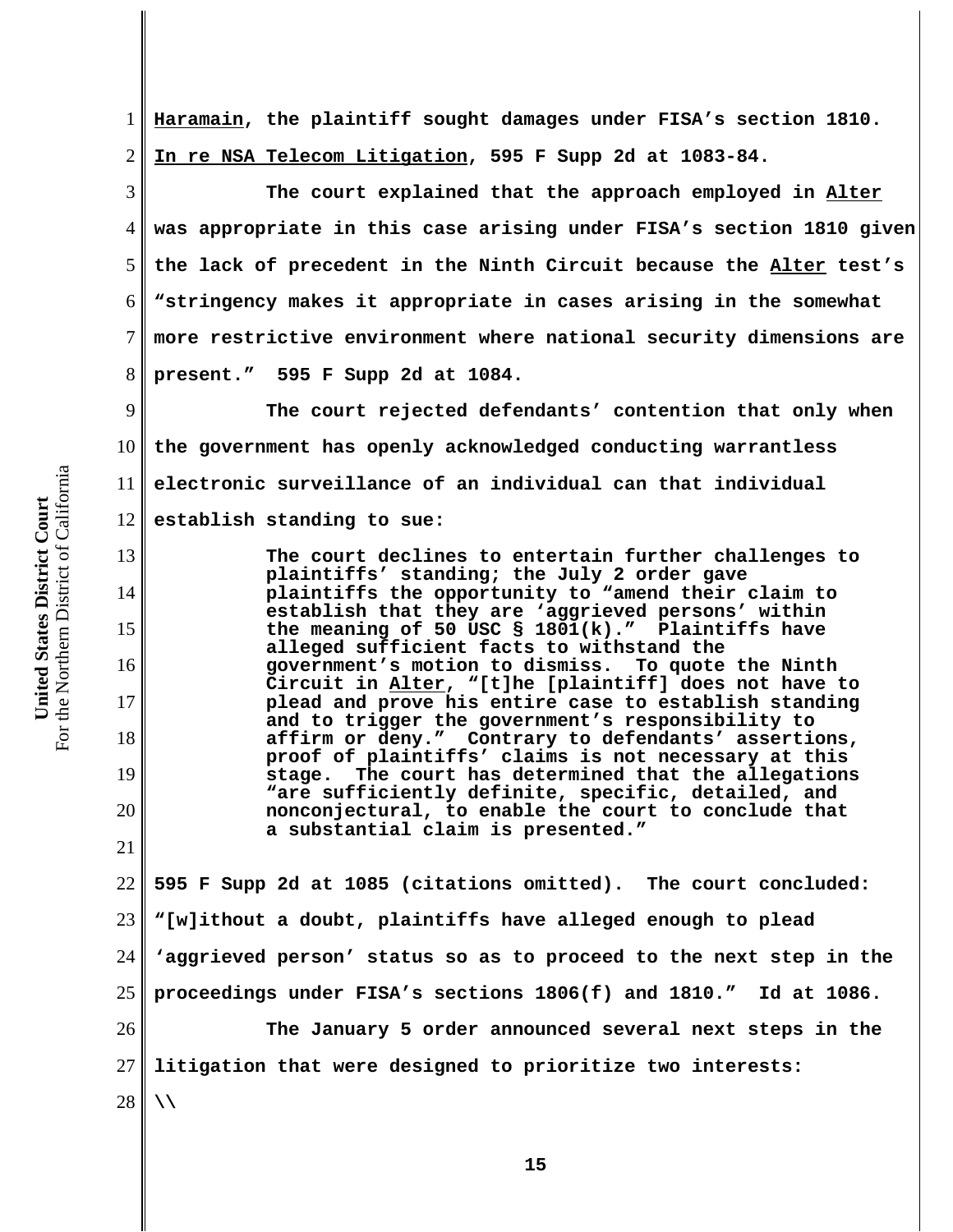1 2 **"protecting classified evidence from disclosure and enabling plaintiffs to prosecute their action." Id at 1089.** 

6 **The court announced its intention to review the Sealed Document ex parte and in camera, then to issue an order stating whether plaintiffs could proceed —— specifically, whether the Sealed Document established that plaintiffs were subject to electronic surveillance not authorized by FISA. The court explained:** 

> **As the court understands its obligation with regard to classified materials, only by placing and maintaining some or all of its future orders in this case under seal may the court avoid indirectly disclosing some aspect of the Sealed Document's contents. Unless counsel for plaintiffs are granted access to the court's rulings and, possibly, to at least some of defendants' classified filings, however, the entire remaining course of this litigation will be ex parte. This outcome would deprive plaintiffs of due process to an extent inconsistent with Congress's purpose in enacting FISA's sections 1806(f) and 1810.**

15 16 17 18 19  **595 F Supp 2d at 1089. The order directed the government to begin processing security clearances for members of plaintiffs' litigation team so that they would be able to read and respond to sealed portions of the court's future orders and, if necessary, some portion of defendants' classified filings.** 

20 21 22 23 24 25 26 **The court also directed defendants to review their classified submissions to date and to determine whether the Sealed Document and/or any of defendants' classified submissions could be declassified. Upon completion of this review, defendants informed the court that nothing they had filed under seal during the three years in which the case had by then been pending could be declassified. Doc #577/078.**

27 28 **What followed were several months of which the defining feature was defendants' refusal to cooperate with the court's**

3

4

5

7

8

9

10

11

12

13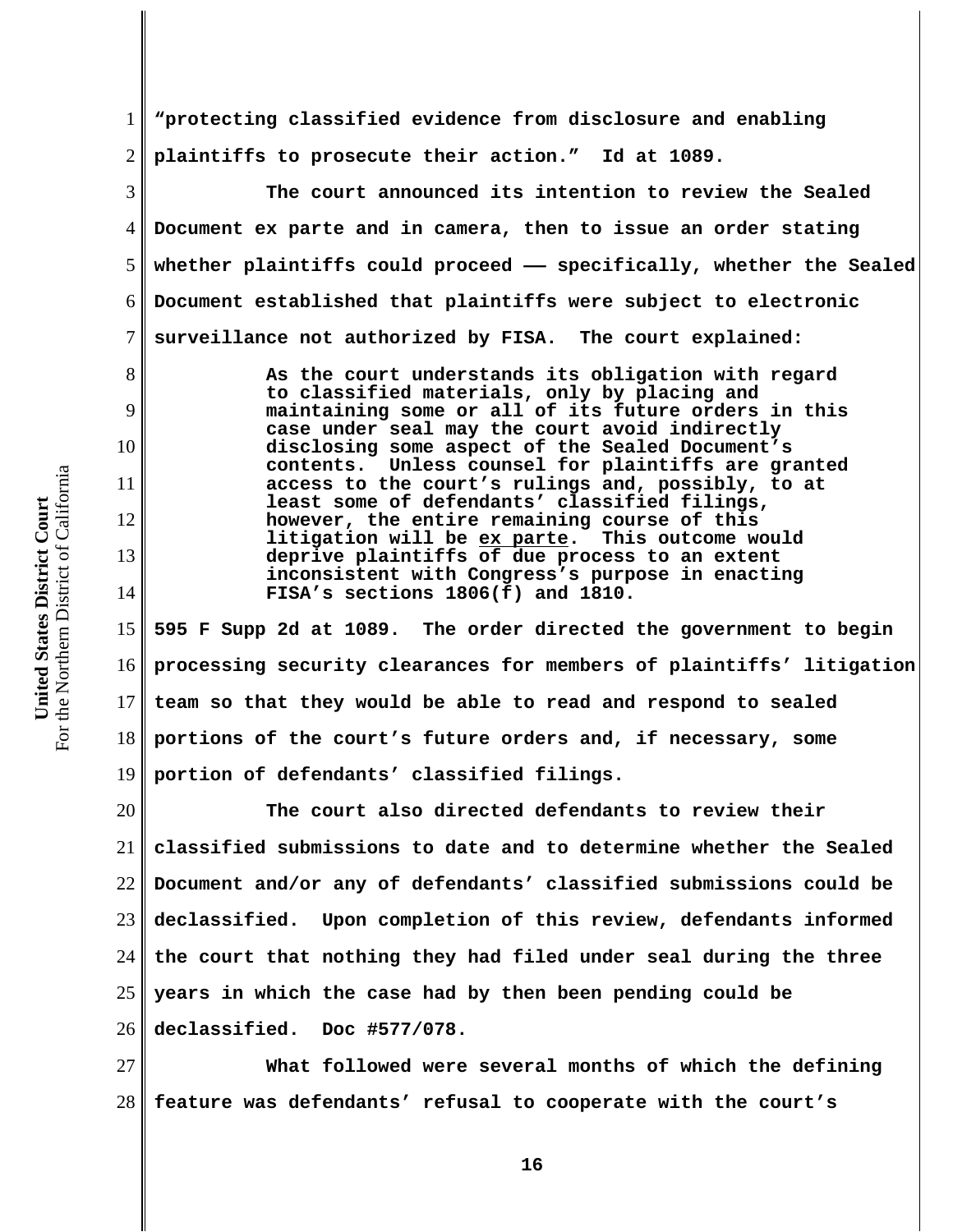1 2 3 4 5 6 7 8 9 10 **orders punctuated by their unsuccessful attempts to obtain untimely appellate review. Expressing alarm that the January 5 order would result in the disclosure of privileged information without the opportunity for further review, defendants sought interlocutory and direct appeal. Doc #544/059; 545/060. The court denied defendants' request to certify the case for interlocutory review and the court of appeals dismissed defendants' appeal for lack of jurisdiction because no disclosure of classified information had been ordered by the court. Doc #562/071 and Al-Haramain Islamic Foundation, Inc v Obama, No 09-15266 (9th Cir February 27, 2009).** 

11 12 13 14 15 16 17 18 19 20 21 22 23 **In response to the court's directive to "inform the court how [they intend] to comply with the January 5 order" (Doc #562/071 at 3), defendants presented three similar-sounding alternatives, all of which appeared geared toward obtaining a stay of this court's proceedings pending review by the court of appeals. Doc #600/084 at 1-2. The court next ordered the parties to meet and confer regarding the entry of an appropriate protective order, noting that the United States District Court for the District of Columbia had successfully used protective orders for highly classified information in the In Re Guantánamo Bay Detainee Litigation, D DC No Misc 08-0442 TFH, and that defendants had given no reason why a such a protective order would not adequately protect the classified information at issue in this case. Id at 2.**

24 25 26 27 28 **Next, after the United States completed suitability determinations for two of plaintiffs' attorneys and found them suitable for top secret/secure compartmented information ("TS/SCI") clearances, government officials in one or more defendant agencies, including defendant Keith B Alexander, refused to cooperate with**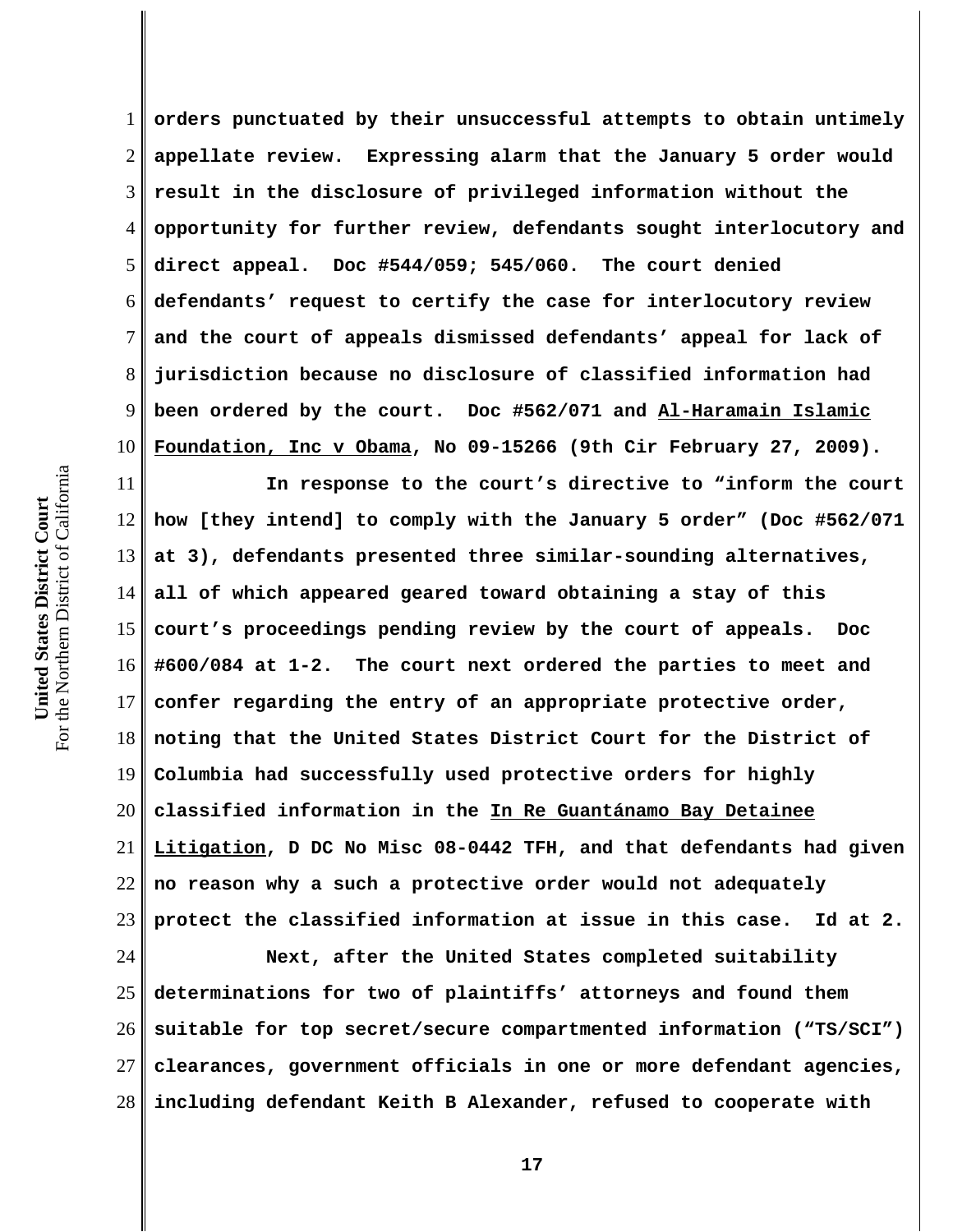1 2 3 4 5 6 7 8 9 10 **the court's orders, asserting that plaintiffs' attorneys did not "need to know" the information that the court had determined plaintiffs attorneys would need in order to participate in the litigation. Declaration of Ariane E Cherlenko [NSA] in Support of Defendants' Motion of Stay Pending Appeal and for Certification of an Interlocutory Appeal, Doc #545-1/060-1 at 5. Moreover, according to the parties' joint submission regarding a protective order (Doc #626/089 at 35), defendants refused to agree to any terms of the protective order proposed by plaintiffs and refused to propose one of their own. Doc #630/090 at 3.** 

11 12 13 14 15 16 17 18 19 20 21 22 **The court ordered defendants to show cause why, as a sanction for failing to obey the court's orders: (1) defendants should not be prohibited, under FRCP 37(b)(2)(ii), from opposing** the liability component of plaintiffs' claim under 50 USC § 1810  $\cdot$ **that is, from denying that plaintiffs are "aggrieved persons" who had been subjected to electronic surveillance; and (2) the court should not deem liability under 50 USC § 1810 established and proceed to determine the amount of damages to be awarded to plaintiffs. The court also ordered plaintiffs to submit a memorandum addressing whether it would be appropriate for them to file a motion for summary judgment on their FISA claim. Doc #630/090 at 3.** 

23 24 25 26 27 28 **After hearing argument on the order to show cause, the court directed plaintiffs to move for summary judgment on their FISA claim relying only on non-classified evidence. See Doc #643/096. It further ordered that if and only if defendants were to rely upon the Sealed Document or other classified evidence in response, the court would enter a protective order and produce such**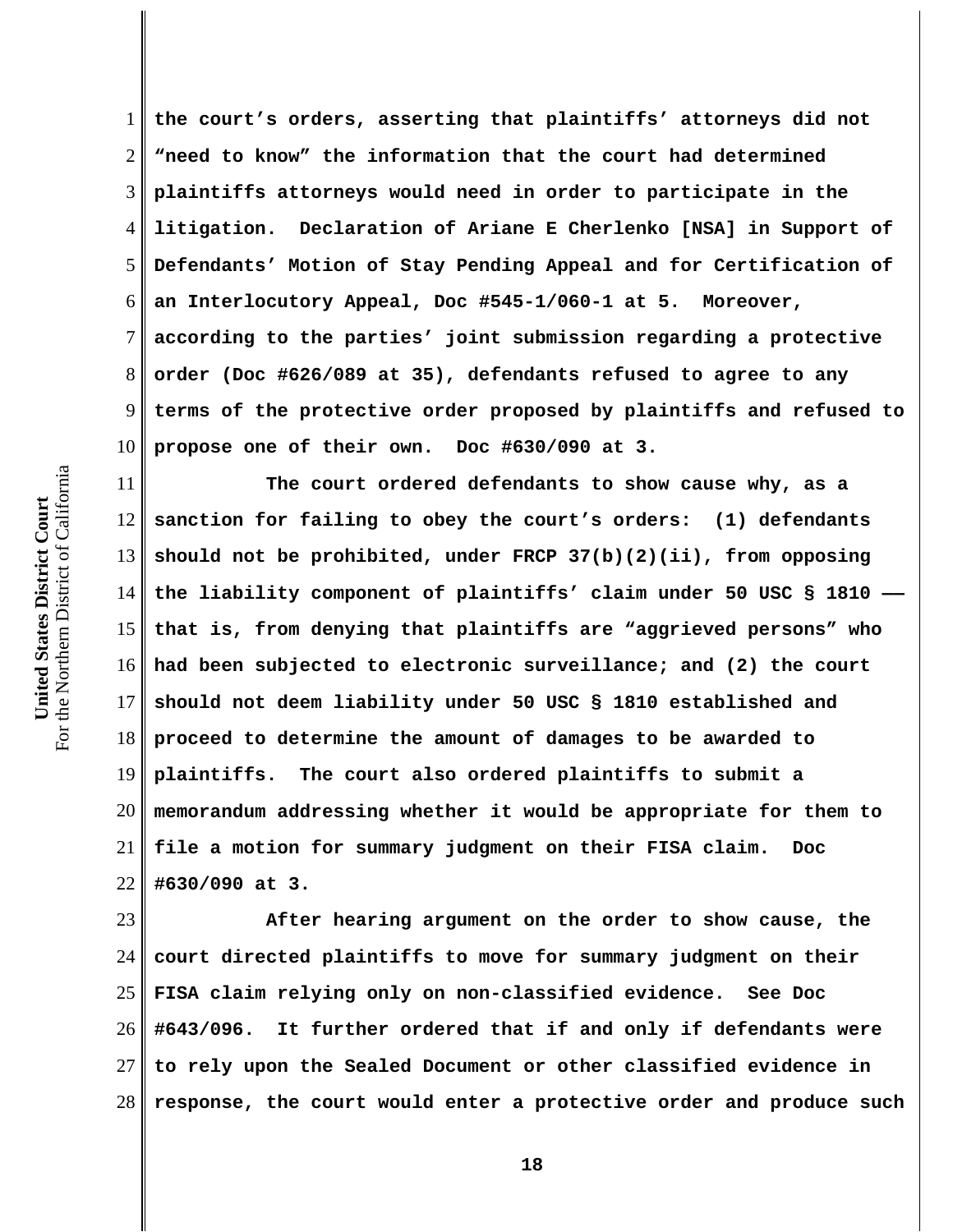3

4

5

1 2 **classified evidence to plaintiffs' counsel who have obtained security clearances. Id.** 

**The instant cross-motions ensued.**

## **II**

6 7 8 9 10 11 12 13 14 15 **Turning first to defendants' motion to dismiss, defendants move under Rule 12(b)(1) for dismissal of plaintiffs' FAC arguing that: (1) plaintiffs lack standing to obtain prospective declaratory or injunctive relief with respect to alleged warrantless surveillance under the Terrorist Surveillance Program ("TSP") because the TSP lapsed or was terminated in January 2007 and (2) the court lacks jurisdiction to review plaintiffs' claim for retrospective damages against the United States under section 1810 of FISA, because section 1810 assertedly does not expressly waive the sovereign immunity of the United States.** 

16 17 18 19 20 21 22 23 24 25 26 27 28 **Defendants' first argument for dismissal attacks plaintiffs' non-FISA claims, arguing that these claims seek only "prospective declaratory and injunctive relief against alleged TSP surveillance" and that such relief is not available because the TSP ended in January 2007. Doc #668/103 at 18-19. This mootness argument is essentially a re-tread of standing arguments made in March 2008 that were also based on the TSP's purported January 2007 termination. Doc #432/017 at 17. Defendants further assert: "declaratory and injunctive relief are equitable and should for similar reasons be denied as a prudential matter." Doc #668/103 at 19. But defendants' argument rests on a mistaken premise; plaintiffs' prayer for relief seeks various items of equitable relief, but most are not predicated on the continued existence of**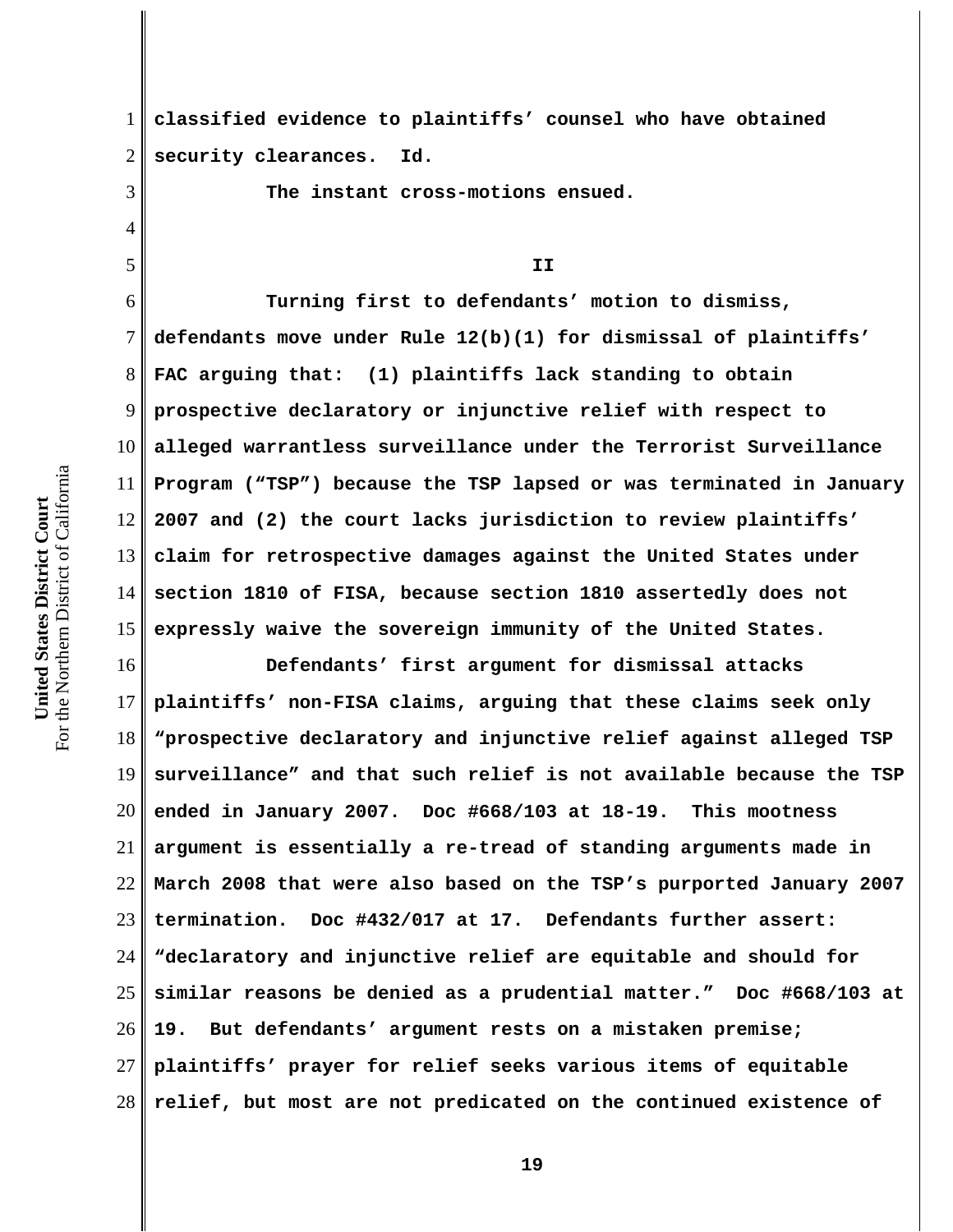1 2 3 4 5 6 7 8 9 **the TSP or other wiretapping activities. Doc #458/035 at 16. Plaintiffs seek, for example, a declaration that defendants' warrantless surveillance of plaintiffs "is" unlawful, which may be construed to encompass past surveillance; and orders requiring defendants to turn over to plaintiffs, purge and/or destroy files and records containing information obtained by means of unlawful electronic surveillance. Defendants do not explain what prudential considerations would prohibit such equitable relief, and the court is aware of none.**

10 11 12 13 14 15 **Defendants' second argument for dismissal is a familiar one; indeed, defendants admit that they have made it before, noting that "the Government respectfully and briefly preserves its position that Section 1810 of the FISA does not waive the sovereign immunity of the United States." Doc #668/103. The court considered and ruled on this issue in its order of July 2, 2008:**

> **It is, of course, true that section 1810 does not contain a waiver of sovereign immunity analogous to that in 18 USC section 2712(a) which expressly provides that aggrieved persons may sue the United States for unlawful surveillance in violation of Title III. But FISA directs its prohibitions to "Federal officers and employees" (see, e g, 50 USC §§ 1806, 1825, 1845) and it is only such officers and employees acting in their official capacities that would engage in surveillance of the type contemplated by FISA. The remedial provision of FISA in section 1810 would afford scant, if any, relief if it did not lie against such "Federal officers and employees" carrying out their official functions. Implicit in the remedy that section 1810 provides is a waiver of sovereign immunity.**

25 26 27 **In re NSA Telecom Litigation, 564 F Supp 2d at 1125. The court's view of this issue has not changed. Accordingly, the motion to dismiss for lack of**

28 **jurisdiction is DENIED.** 

For the Northern District of California For the Northern District of California United States District Court **United States District Court**

16

17

18

19

20

21

22

23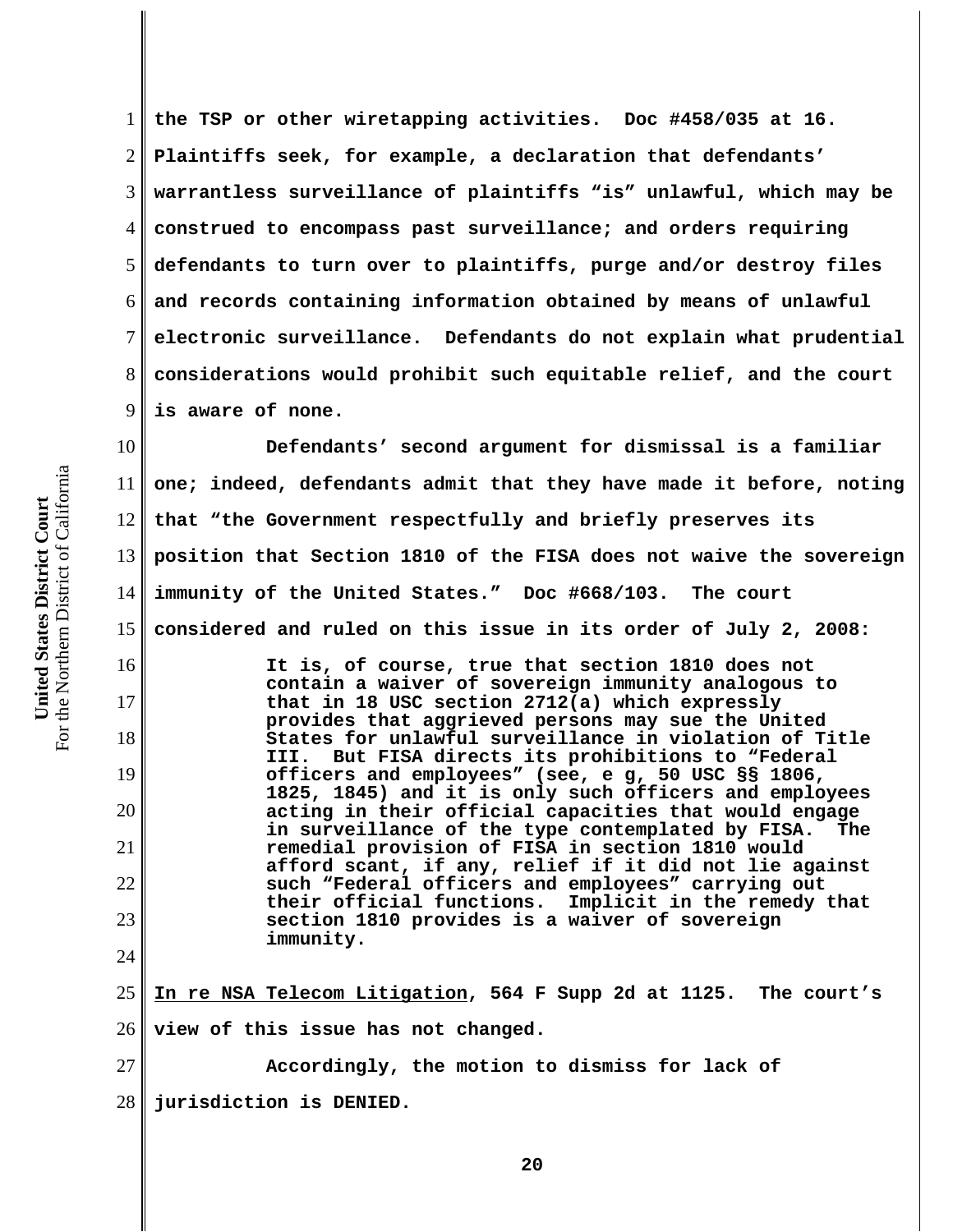For the Northern District of California For the Northern District of California United States District Court **United States District Court**

1

2 3 4 5 6 7 8 9 10 11 **The parties' cross-motions for summary judgment present more substantial questions. Rule 56(a) of the Federal Rules of Civil Procedure provides: "A party claiming relief may move, with or without supporting affidavits, for summary judgment on all or part of the claim." Rule 56(d)(2) provides: "An interlocutory summary judgment may be rendered on liability alone, even if there is a genuine issue on the amount of damages." Rule 56(d)(1), moreover, provides that "the court should, to the extent practicable, determine what material facts are not genuinely at issue."** 

12 13 14 15 16 17 18 19 20 21 22 23 **Plaintiffs' motion seeks summary adjudication of two issues: (1) plaintiffs' Article III standing and (2) defendants' liability under FISA's civil liability provision, 50 USC § 1810. Doc #657/099. Defendants cross-move for summary judgment on plaintiffs' FISA claim and "any remaining claim," arguing that: (1) the Ninth Circuit's mandate in this case "forecloses" plaintiffs' motion; (2) plaintiffs' evidence is too conjectural or circumstantial to establish that plaintiffs are "aggrieved persons" for FISA purposes; and (3) all other potentially relevant evidence —— including whether the government possessed a FISA warrant authorizing surveillance of plaintiffs —— is barred from disclosure by operation of the SSP. Doc #668/103.** 

24 25 26 27 28 **Of particular note concerning these motions is the principle that: "[W]hen parties make cross-motions for summary judgment, they are not thereby relieved from filing materials in opposition to the other party's motion." William W Schwarzer, Alan Hirsch & David J Barrans, The Analysis and Decision of Summary**

**III**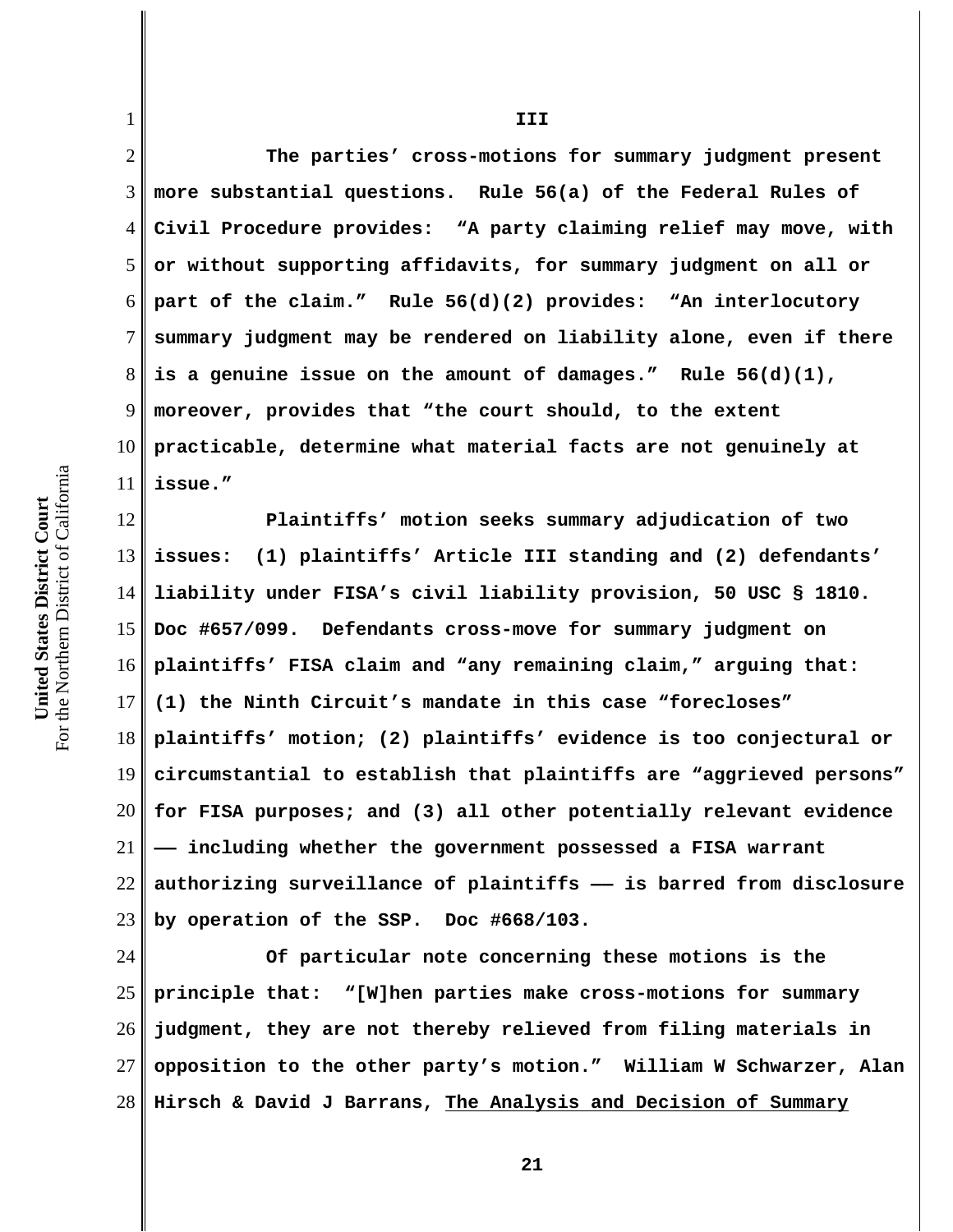For the Northern District of California For the Northern District of California United States District Court **United States District Court**

1

2 3 4 5 6 7 8 9 10 11 12 13 14 15 16 17 18 19 20 21 22 23 24 25 26 27 28 **Civil Procedure 74 (Federal Judicial Center 1991). A Plaintiffs have submitted twenty-eight public documents and two declarations as evidence in support of their motion. Defendants had submitted many of the same documents in support of their third motion to dismiss and for summary judgment (Doc #475/049) (see section III B, infra) and plaintiffs had submitted all but two of the items in support of plaintiffs' motion for discovery under FISA section 1806(f) (see declaration of Jon B Eisenberg in support of motion pursuant to 50 USC § 1806(f) to discover or obtain material relating to electronic surveillance, Doc #472-1/046-1). Not previously submitted are the government's so-called "white paper" by the United States Department of Justice dated January 19, 2006 under the heading "Legal Authorities Supporting the Activities of the [NSA] Described by the President" (Declaration of Jon B Eisenberg ("Eisenberg Decl") Exh AA, Doc #657-5/099-5) and the amicus brief submitted in ACLU v NSA, 493 F2d 644 (6th Cir 2007), by the Center for National Security Studies and the Constitution Project (Eisenberg Decl Exh BB, Doc #657-5/099-5). These new items do not bear specifically on defendants' alleged surveillance of Al-Haramain. Plaintiffs also submit the declarations of plaintiffs Asim Ghafoor and Wendell Belew (Doc ## 657/099-6; 657/099-7). The substance of these declarations is identical to that of the Ghafoor and Belew declarations submitted in support of plaintiffs' motion under section 1806(f). Doc ##472- 6/046-6; 472-7/046-7.** 

**Judgment Motions: A Monograph on Rule 56 of the Federal Rules of**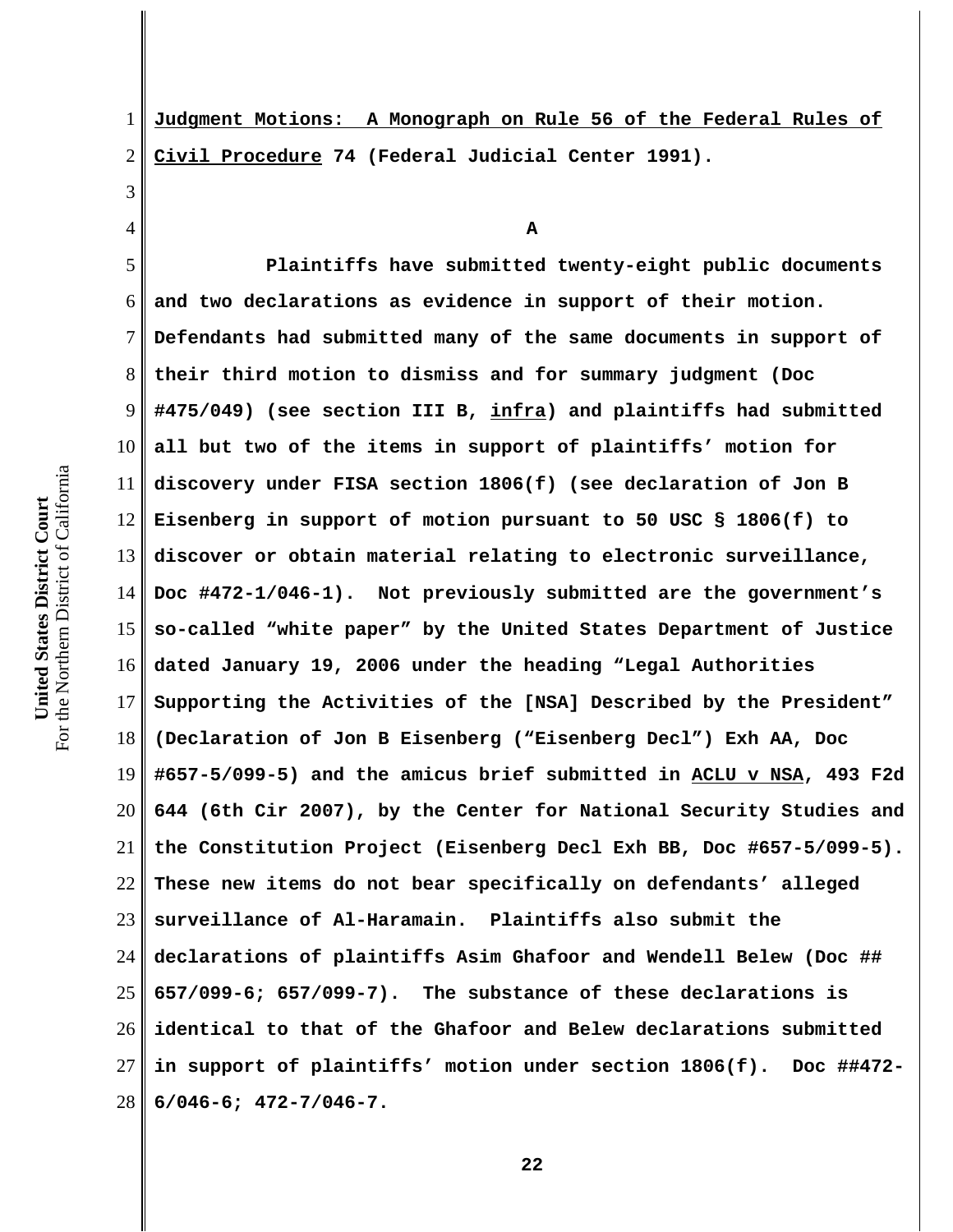1 2 3 4 5 6 7 8 9 10 11 12 13 14 15 16 **The court has already determined, based on the body of evidence submitted with plaintiffs' motion under section 1806(f) (Doc #472/046), that plaintiffs have made out a prima facie case of electronic surveillance under the standard set forth in United States v Alter. Under Alter, "the burden was then on the government to squarely affirm or deny those charges \* \* \* [with an affidavit that is] factual, unambiguous and unequivocal." 482 F2d at 1027. In FISA proceedings, 50 USC § 1806(f) provides a procedure by which the government may do this in camera, thus avoiding the disclosure of sensitive national security information. See In Re NSA Telecom Litigation, 564 F Supp 2d at 1131-35. Defendants declined to avail themselves of section 1806(f)'s in camera review procedures and have otherwise declined to submit anything to the court squarely addressing plaintiffs' prima facie case of electronic surveillance. Instead, defendants have interposed three arguments**

17 18 **intended to undermine plaintiffs' claim for relief. All three arguments lack merit.** 

19 20

28

21 22 23 24 25 26 27 **First, defendants contend that "the mandate of the Court of Appeals in this case forecloses plaintiffs' motion. The Ninth Circuit expressly held that the information necessary for plaintiffs to establish their standing has been excluded from this case pursuant to the [SSP]," citing Al-Haramain Islamic Foundation, Inc v Bush, 507 F3d at 1203-05. The passages to which defendants refer are as follows:**

**1**

**Al–Haramain cannot establish that it suffered injury in fact, a "concrete and particularized" injury,**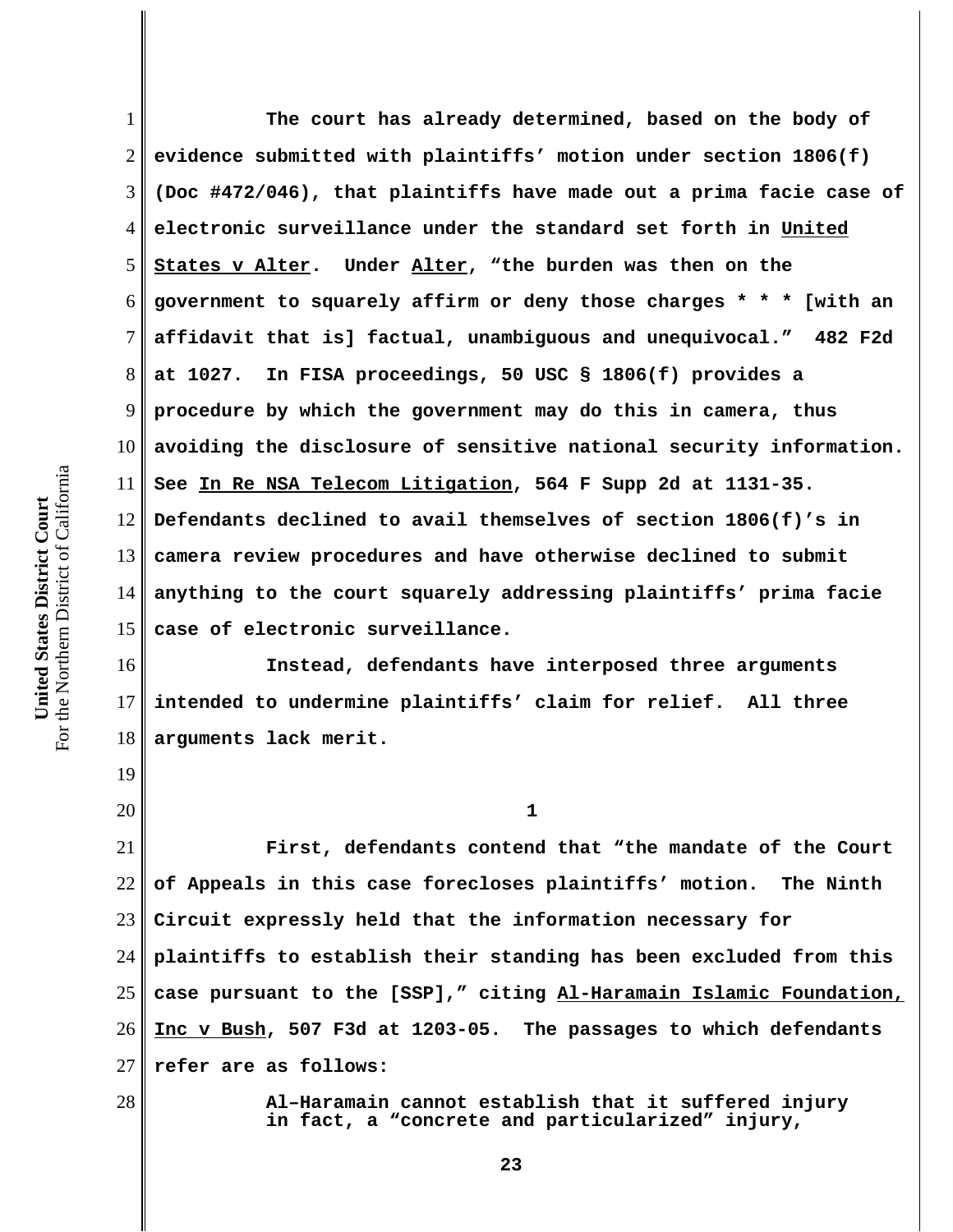**because the Sealed Document, which Al–Haramain alleges proves that its members were unlawfully surveilled, is protected by the [SSP]. At oral argument, counsel for Al–Haramain essentially conceded that Al–Haramain cannot establish standing without reference to the Sealed Document. When asked if there is data or information beyond the Sealed Document that would support standing, counsel offered up no options, hypothetical or otherwise. Thus, Al–Haramain has indicated that its ability to establish injury in fact hinges entirely on a privileged document. It is not sufficient for Al–Haramain to speculate that it might be subject to surveillance under the TSP simply because it has been designated a "[SDGT]."**

**\* \* \***

**Because we affirm the district court's conclusion that the Sealed Document, along with data concerning surveillance, are privileged, and conclude that no testimony attesting to individuals' memories of the document may be admitted to establish the contents of the document, Al–Haramain cannot establish that it has standing, and its claims must be dismissed, unless FISA preempts the [SSP].**

15 **Al-Haramain, 507 F3d at 1205.** 

16 17 18 19 20 21 22 23 24 **Defendants' enthusiasm for these passages is understandable, but the court does not agree that plaintiffs are now "foreclosed" from attempting to establish standing without the Sealed Document. It is apparent from the opinion that the court of appeals, having asked plaintiffs' counsel whether the Sealed Document was necessary for plaintiffs to establish standing, simply did not contemplate plaintiffs' later attempt, in light of newlyavailable public evidence, to build a non-classified evidentiary basis for their suit.** 

25 26 27 28 **During oral argument on the instant cross-motions, the court asked plaintiffs' attorney about the apparent discrepancy between his representation to the court of appeals in August 2007 that plaintiffs required the Sealed Document to establish standing**

1

2

3

4

5

6

7

8

9

10

11

12

13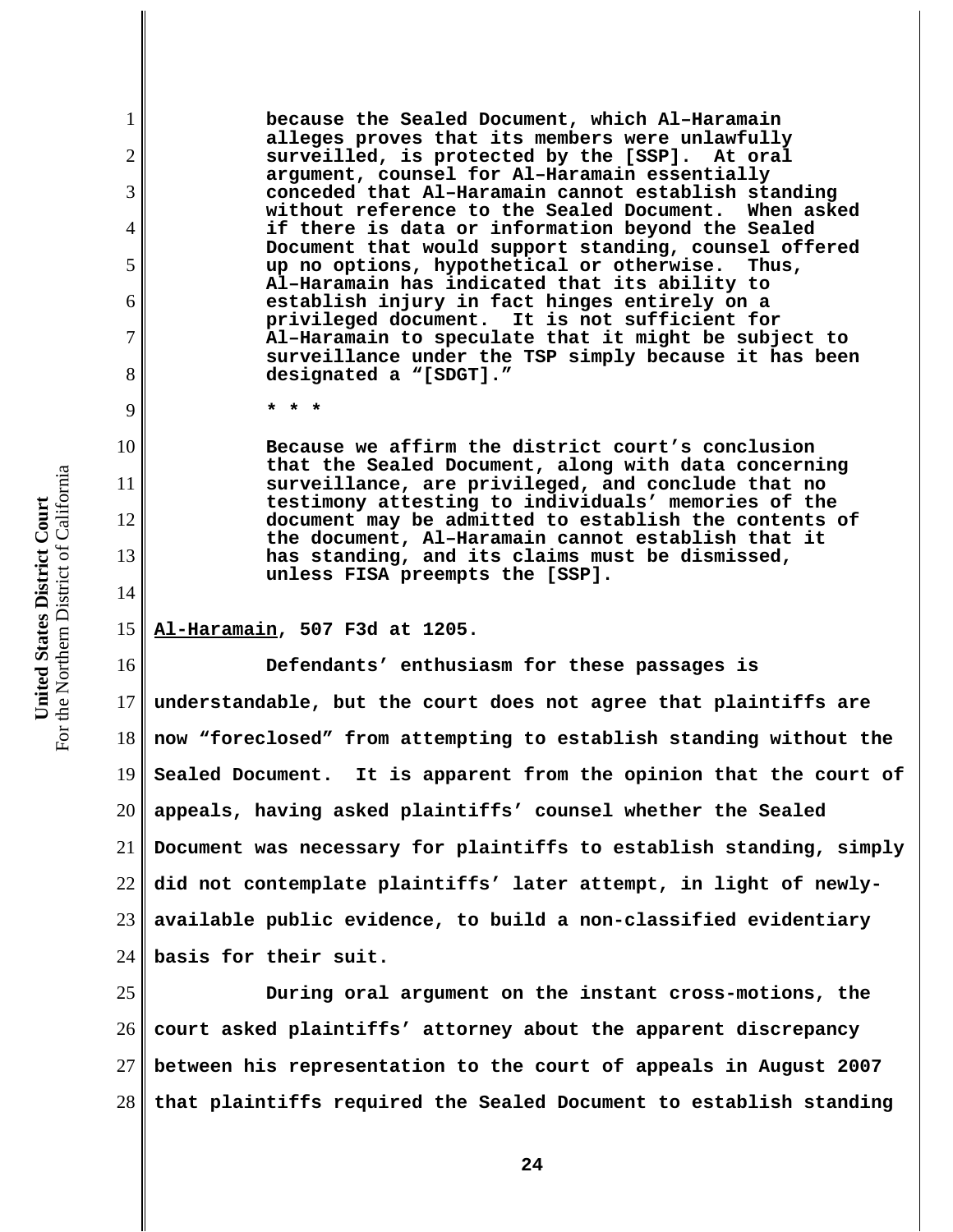the Northern District of California For the Northern District of California United States District Court **United States District Court** For<sup>-</sup>

3

4

5

6

24

25

1 2 **and his contention in the district court in 2009 that plaintiffs could establish standing without classified evidence of any kind.** 

> **At oral argument counsel for Al-Haramain essentially conceded that Al-Haramain cannot establish standing without reference to the Sealed Document. What's the background of that? And what is the effect of that statement for purpose[s] of the standing determination here?**

7 8 9 10 11 12 13 14 15 16 17 18 19 20 21 22 23 **RT September 23, 2009, as amended Doc #712/1144 at 26-27. Plaintiffs' counsel responded that he had not attempted to marshal public evidence because the Oregon district court had ruled that plaintiffs could use the Sealed Document. Counsel went on to explain that there were two crucial pieces of public evidence that he had not discovered as of the August 2007 oral argument: (1) a speech given on October 22, 2007 by FBI Deputy Director John S Pistole to the American Banker's Association stating that, in developing OFAC's case against Al-Haramain, "we used other investigative tools —— like records checks, surveillance, and interviews of various subjects" (see Eisenberg Decl Exh S, Doc #657-3/099-3 at 51) and (2) "the testimony by members of the Bush administration before Congress that told us how they intercept communications, which is they do it on a wire from routing stations within the United States, which makes it electronic surveillance within the meaning of FISA \* \* \*." Doc #712/114 at 28. Counsel further expressed doubt that the court of appeals could have**

26 27 28 4  **The original transcript of the September 23, 2009 hearing was filed on October 6, 2009 (Doc #711/107). At the stipulated request of the parties, the transcript was corrected and an amended version of the transcript was filed on February 22, 2010 (Doc #712/114). Citations herein to the record of proceedings at the September 23, 2009 hearing are to the amended transcript.**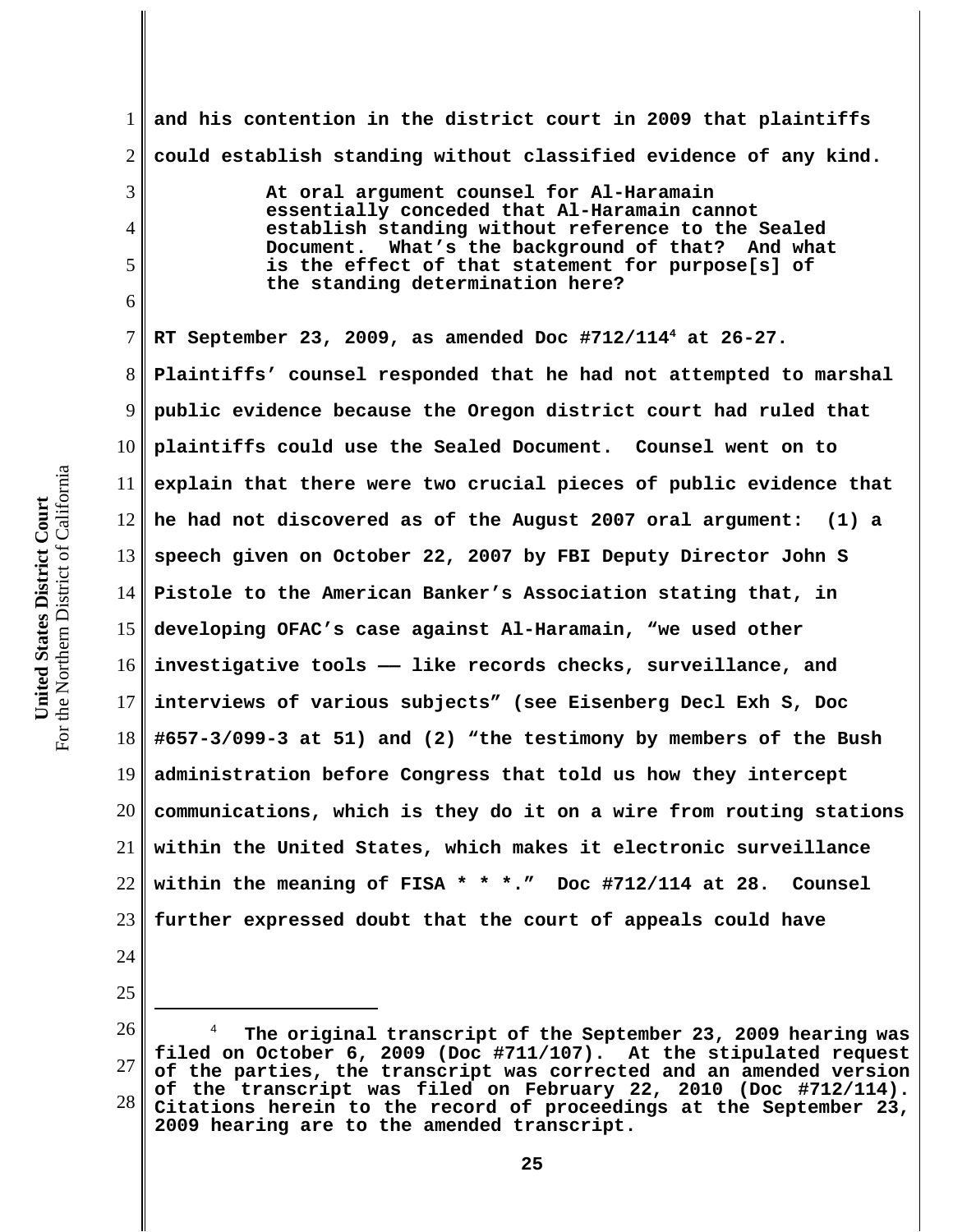1 2 **anticipated that the FBI would "post on the FBI's website an admission like that." Id at 29.** 

3 4 5 6 7 8 9 10 11 12 **Simply put, to deem plaintiffs "foreclosed" by part IV of the court of appeals' 2007 opinion from building their case with later-disclosed, publicly-available evidence —— especially in light of defendants' intransigence following the court's January 5, 2009 order and the limited progress made to date along the normal arc of civil litigation —— would violate basic concepts of due process in our system of justice. Defendants' reading of part IV of the court of appeals' opinion fails to account for these circumstances and would lead to a crabbed result the court of appeals could not have contemplated or intended.**

For the Northern District of California For the Northern District of California United States District Court **United States District Court**

13

14

**2**

15 16 17 18 19 20 21 22 23 24 25 26 27 28 **Defendants' second major contention in opposition to plaintiffs' motion is that defendants cannot —— and therefore should not be required to —— respond to plaintiffs' prima facie case by showing that "plaintiffs' alleged electronic surveillance was authorized by a FISA warrant, or \* \* \* plaintiffs were not in fact electronically surveilled." Doc #668/103 at 10. "[T]his," defendants argue, "is precisely what was precluded by the Ninth Circuit when it squarely held that 'information as to whether the government surveilled [plaintiffs]' is protected by the [SSP] and is categorically barred from use in this litigation." Id, quoting Al-Haramain, 507 F3d at 1203-04. Defendants' reading of the court of appeals' opinion would require the court to impose a result contrary to the intent of Congress in enacting FISA and, indeed, \\**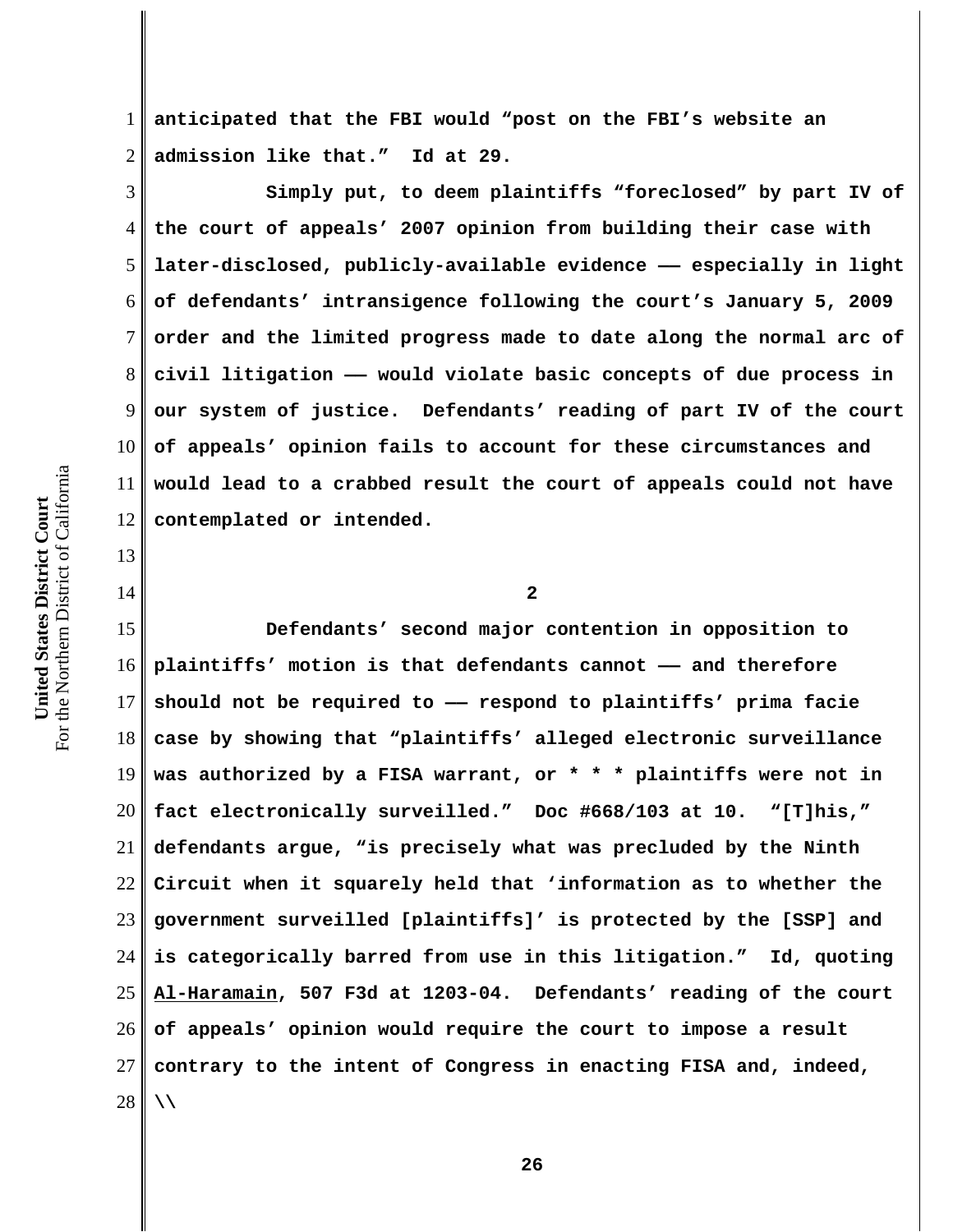1 2 **contrary to the court of appeals' interpretation of FISA in Al-Haramain.** 

3 4 5 6 7 8 9 10 11 12 13 **Under defendants' theory, executive branch officials may treat FISA as optional and freely employ the SSP to evade FISA, a statute enacted specifically to rein in and create a judicial check for executive-branch abuses of surveillance authority. For example, the House Report on FISA noted: "In the past several years, abuses of domestic national security surveillances have been disclosed. This evidence alone should demonstrate the inappropriateness of relying solely on [E]xecutive branch discretion to safeguard civil liberties." Foreign Intelligence Surveillance Act of 1978, H R Rep No 95-1283 Part I at 21. See also In Re NSA Telecom Litigation, 564 F Supp 2d at 1117-24.** 

14 15 16 17 18 19 20 21 22 23 24 25 26 27 28 **Perhaps sensitive to the obvious potential for governmental abuse and overreaching inherent in defendants' theory of unfettered executive-branch discretion, defendants protest that "the Government does not rely on an assertion of the [SSP] to coverup alleged unlawful conduct." Doc #668/103 at 37. Rather, they assert, it does so because "[d]isclosure of whether or not communications related to al Qaeda have been intercepted, when, how, of who [sic], and under what authority would reveal methods by which the government has or has not monitored certain communications related to that organization." Id. By "under what authority," presumably, defendants mean "whether or not pursuant to a FISA warrant" —— the very heart of the cause of action under 50 USC § 1810. This fact —— the presence or absence of a FISA warrant — is something defendants assert may be cloaked by the SSP, notwithstanding this court's July 2008 determination, pursuant to**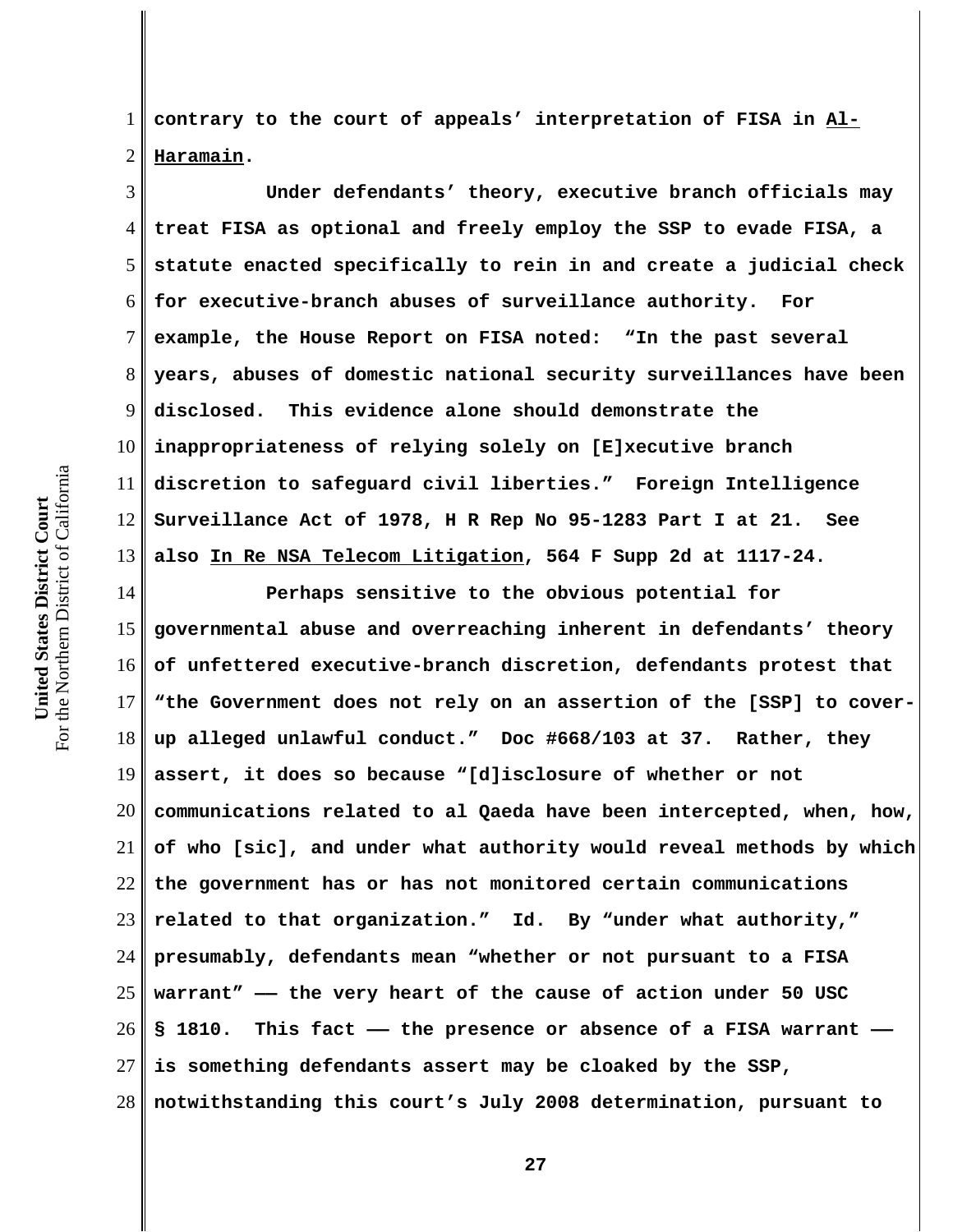7 8 9 10 the Northern District of California For the Northern District of California 11 United States District Court **United States District Court** 12 13 14 15

For<sup>-</sup>

20

21

22

23

1 2 3 **the court of appeals' remand instructions, that FISA displaces the SSP in cases within the reach of its provisions and that "this is such a case." In re NSA Telecom Litigation, 564 F Supp 2d at 1124.** 

4 5 6 16 17 18 19 **In an impressive display of argumentative acrobatics, defendants contend, in essence, that the court's orders of June 3 and June 5, 2009 setting the rules for these cross-motions make FISA inapplicable and that "the Ninth Circuit's rulings on the privilege assertion therefore control the summary judgment motions now before the Court." Doc #672/105 at 6. In other words, defendants contend, this is not a FISA case and defendants are therefore free to hide behind the SSP all facts that could help plaintiffs' case. In so contending, defendants take a flying leap and miss by a wide margin. Defendants forewent the opportunity to invoke the section 1806(f) procedures Congress created in order for executive branch agencies to establish "the legality of the surveillance," including whether a FISA warrant for the surveillance existed. Rather, in response to plaintiffs' motion under section 1806(f), defendants declined to make the submissions provided for by that section and instead asserted:** 

> **The discretion to invoke Section 1806(f) belongs to the Attorney General, and under the present circumstances —— where there has been no final determination that those procedures apply in this case to overcome the Government's successful assertion of privilege and where serious harm to national security is at stake —— the Attorney General has not done so.**

24 25 26 27 28 **Doc #499/051 at 26-27 and 595 F Supp 2d at 1088. Similarly, defendants could readily have availed themselves of the court's processes to present a single, case-dispositive item of evidence at one of a number of stages of this multi-year litigation: a FISA warrant. They never did so, and now illogically assert that the**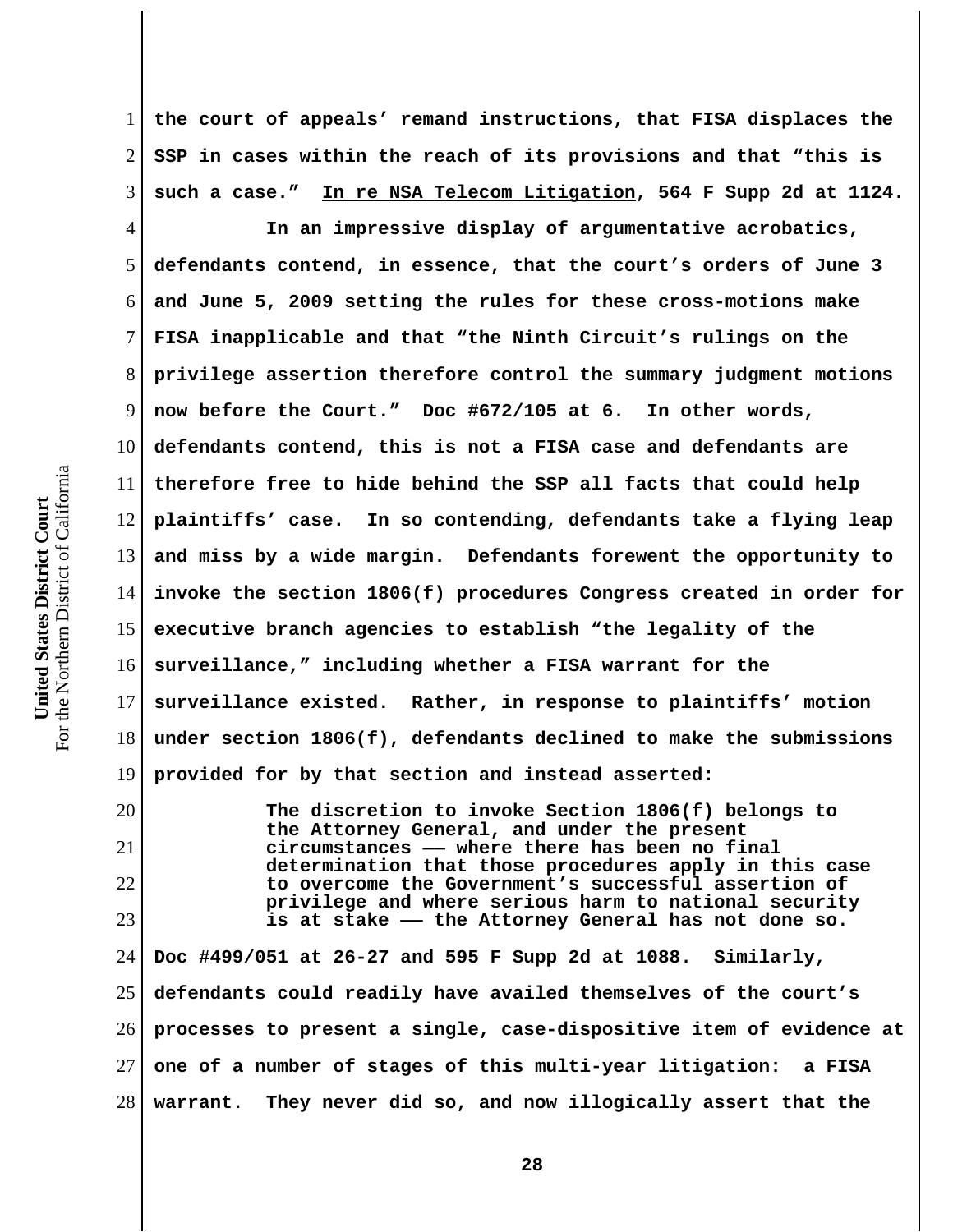1 2 **existence of a FISA warrant is a fact within the province of the SSP, not FISA.** 

3 4 5 6 7 **But the court of appeals' opinion contemplated that the case would move forward under FISA if FISA were deemed to displace the SSP. The court of appeals did not contemplate that the judicial process should be intentionally stymied by defendants' tactical avoidance of FISA:** 

> **Under FISA, 50 USC §§ 1801 et seq, if an "aggrieved person" requests discovery of materials relating to electronic surveillance, and the Attorney General files an affidavit stating that the disclosure of such information would harm the national security of the United States, a district court may review in camera and ex parte the materials "as may be necessary to determine whether the surveillance of the aggrieved person was lawfully authorized and** 50 USC § 1806(f). The statute further **provides that the court may disclose to the aggrieved person, using protective orders, portions of the materials "where such disclosure is necessary to make an accurate determination of the legality of the surveillance." Id. The statute, unlike the common law [SSP], provides a detailed regime to determine whether surveillance "was lawfully authorized and conducted." Id.**

**\* \* \*** 

**[T]he FISA issue remains central to Al–Haramain's ability to proceed with this lawsuit.**

20 **Al-Haramain, 507 F3d at 1205-06.**

21 22 23 24 25 26 27 28 **At oral argument, plaintiffs' counsel argued that the burden was on defendants to show that they had a warrant because, given that the TSP was in place "in order to evade FISA, \* \* \* why on earth would [defendants] get a FISA warrant to perform surveillance that they believed they had no need to get a FISA warrant for?" and because knowledge of the existence or nonexistence of a FISA warrant was "within [defendants'] exclusive \\**

For the Northern District of California For the Northern District of California United States District Court **United States District Court**

8

9

10

11

12

13

14

15

16

17

18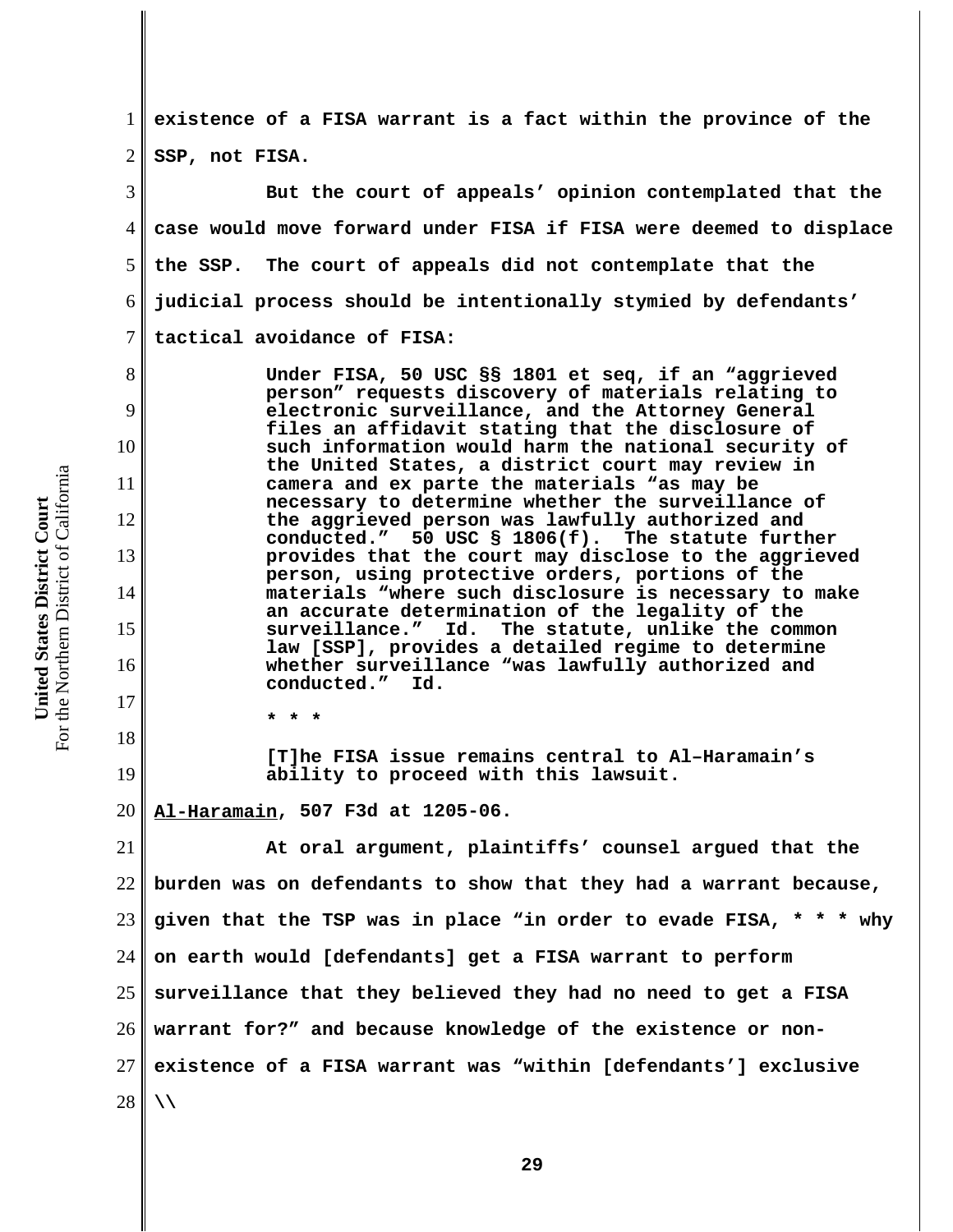1 2 **knowledge." Doc #712/114 at 8. The court finds merit in these arguments.**

3 4 5 6 7 8 9 10 11 12 13 14 15 16 17 18 19 20 **In summary, because FISA displaces the SSP in cases within its purview, the existence of a FISA warrant is a fact that cannot be concealed through the device of the SSP in FISA litigation for the reasons stated in the court's July 8, 2008 order, 564 F Supp 2d 1109. Plaintiffs have made out a prima facie case and defendants have foregone multiple opportunities to show that a warrant existed, including specifically rejecting the method created by Congress for this very purpose. Defendants' possession of the exclusive knowledge whether or not a FISA warrant was obtained, moreover, creates such grave equitable concerns that defendants must be deemed estopped from arguing that a warrant might have existed or, conversely, must be deemed to have admitted that no warrant existed. The court now determines, in light of all the aforementioned points and the procedural history of this case, that there is no genuine issue of material fact whether a warrant was obtained for the electronic surveillance of plaintiffs. For purposes of this litigation, there was no such warrant for the electronic surveillance of any of plaintiffs.** 

21 22

**3**

23 24 25 26 27 28 **Defendants' third argument is essentially to quarrel with the court's finding that plaintiffs have made out a prima facie case of electronic surveillance, asserting that plaintiffs' "evidence falls far short of establishing that the Government conducted warrantless electronic surveillance under the TSP of \\**

For the Northern District of California For the Northern District of California United States District Court **United States District Court**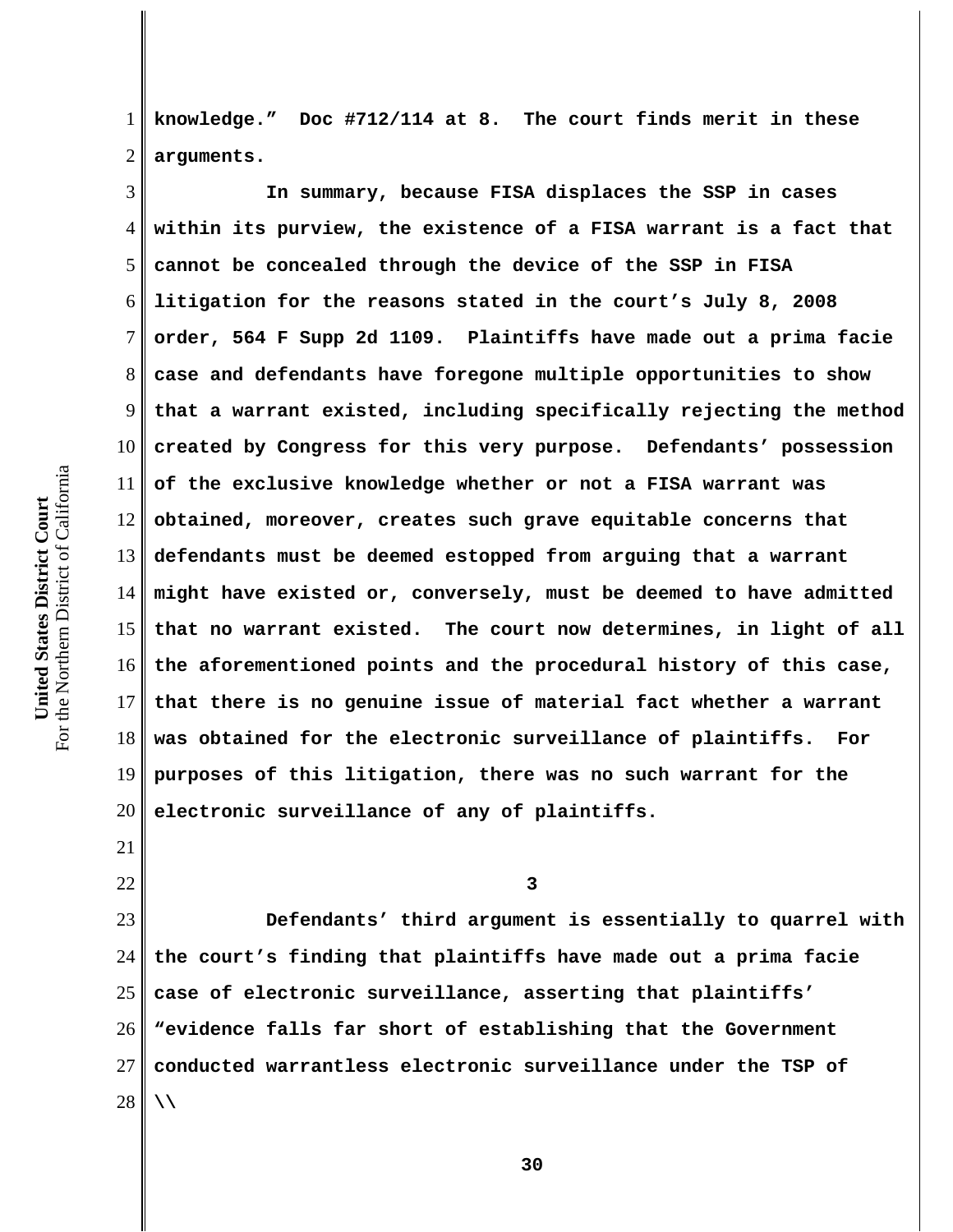For the Northern District of California For the Northern District of California United States District Court **United States District Court**

1 2 **plaintiffs' conversations in March and April 2004." Doc #668/103 at 28.** 

3 4 5 6 7 8 9 10 **Because defendants' argument rests on a faulty understanding of the parties' burdens as discussed in the preceding section, a lengthy discussion of these points is not warranted. The following discussion of defendants' handling of certain items of evidence is included for the sake of completeness and is intended to be illustrative. Plaintiffs must —— and have —— put forward enough evidence to establish a prima facie case that they were subjected to warrantless electronic surveillance.** 

11 12 13 14 15 16 17 18 19 20 21 22 23 24 25 26 27 28 **Among plaintiffs' exhibits is a memorandum from Howard Mendelsohn, Deputy Assistant Secretary at the Department of the Treasury to defendant Adam J Szubin, Director of OFAC, dated February 6, 2008. Eisenberg Decl Exh Z, Doc #657-4/099-4. This lengthy, redacted document bearing the words "Top Secret" at the top has a stated subject of "redesignation of Al-Haramain Islamic Foundation locations in the United States (AHF-OREGON) and AHF official Soliman AL-BUTHE pursuant to [Executive Order] 13224." Id at 126. In it, Soliman al-Buthe (referred elsewhere in the record as "Al-Buthi") is described as "the Treasurer of AHF-OREGON." Id at 127. The document states that "AL-BUTHE was intercepted in some four conversations with Al-Timimi" on February 1, 2003. Id at 131. Al-Buthi, meanwhile, is alleged in the FAC to be a director of Al-Haramain (Doc #458/035 ¶ 34) and the individual whose conversations with Ghafoor and Belew plaintiffs allege were intercepted by means of electronic surveillance in March and April 2004. Id at ¶¶ 32, 33 and Ghafoor & Belew Decls, Doc ##657-6/099-6, 657-7/099-7. These documents buttress each other, as does the published speech**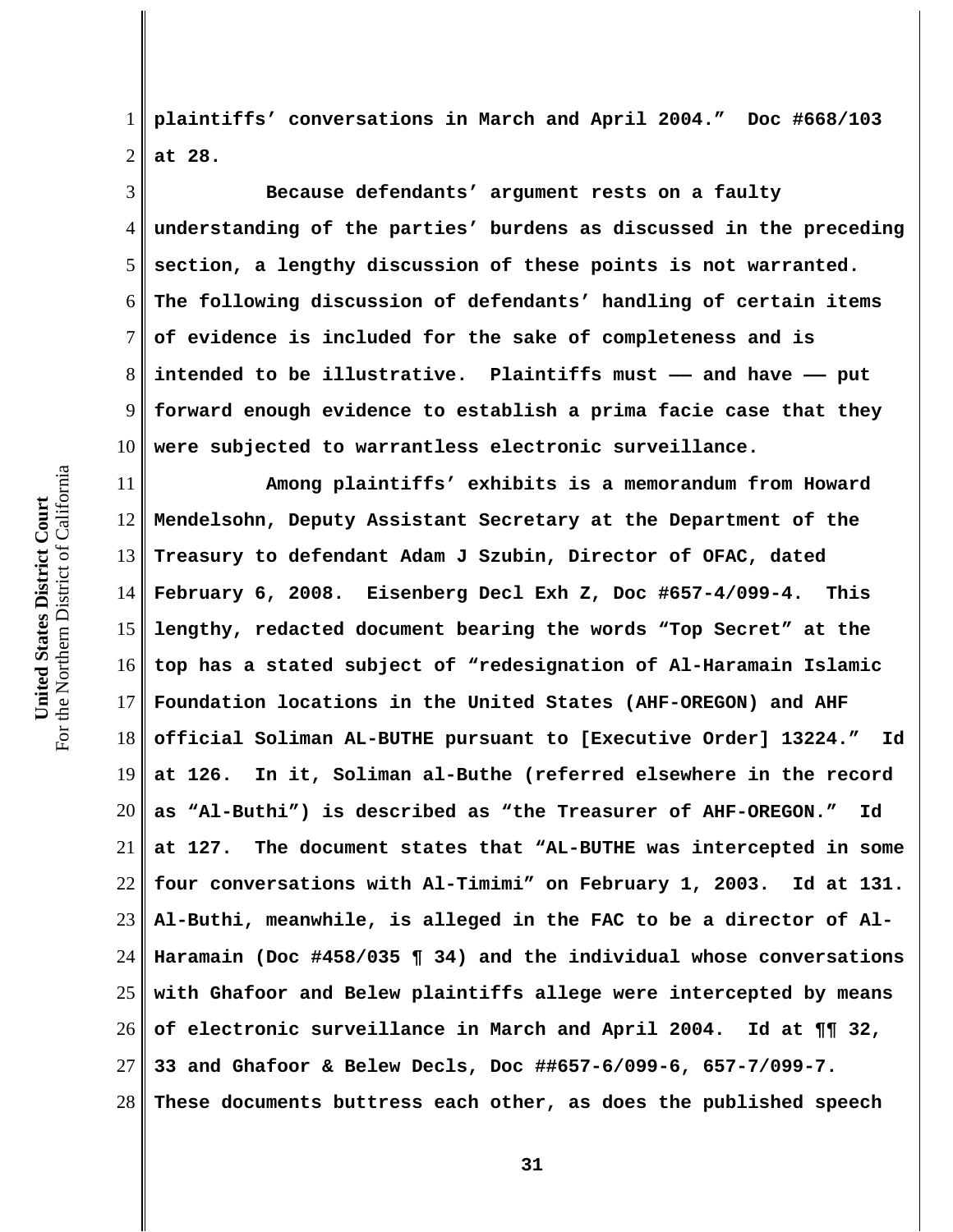1 2 3 **by John Pistole to the American Bankers' Association admitting "surveillance" of Al-Haramain Oregon. Eisenberg Decl Exh S, Doc #657-3/099-3.** 

4 5 6 7 8 9 10 11 12 13 14 15 16 17 **Defendants attack as insufficient each item of evidence individually, ignoring the cumulative impact of the various documents. As to the Pistole speech, they quibble: "The mere statement that 'surveillance [] was used' in investigating the connections between al Qaeda and [Al-Haramain Islamic Foundation's] worldwide activities establishes nothing as to who, where, when, and how any such surveillance was directed." Doc #668/103 at 32. As to the al-Buthi/al-Timimi intercepts, defendants write: "That Mr Al-Timimi was the target of interception and was overheard speaking with Mr Al-Buthe \* \* \* does not indicate that any of the named plaintiffs in this case were the target of or subject to surveillance, or where or how any such surveillance had occurred, including whether or not it was warrantless surveillance on a wire in the United States or authorized under FISA." Id at 32.** 

18 19 20 21 22 23 24 25 26 27 28 **This argument ignores that one need not be a target of electronic surveillance to be an "aggrieved person" under FISA's section 1801(k) but may be "any other person whose communications or activities were subject to electronic surveillance." Section 1801(k) is quoted in section I, supra. It also ignores that Al-Haramain is the primary plaintiff in this action and surveillance of one of its officers or directors amounts to surveillance of Al-Haramain. And there is the further point that, even assuming arguendo that al-Timimi was the original target of surveillance, a productive wiretap of al-Timimi's conversations with al-Buthi would have led to separate electronic surveillance of al-Buthi beginning**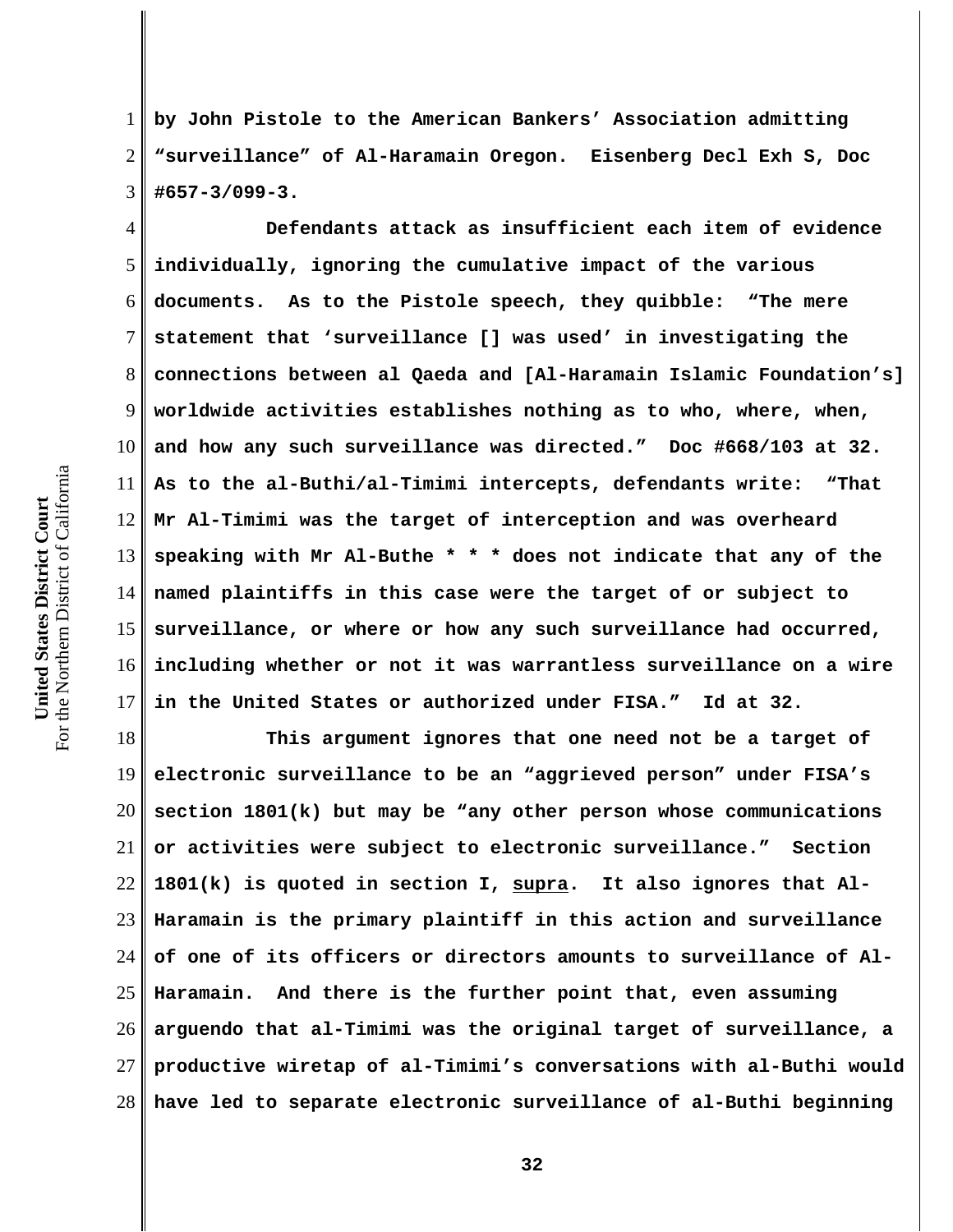1 2 3 **in early 2003. This inference lends credence to the allegations of Belew and Ghafoor that their conversations with al-Buthi in 2004 were wiretapped.** 

4 5 6 7 8 9 10 11 12 13 14 15 16 17 **At oral argument, defendants' counsel commented rather obliquely about the al-Buthi/al-Timimi intercept memorandum that "[t]his demonstrates that the surveillance that may have been at issue in this case did not, in fact, have to be of an individual associated with Al-Haramain, could have been of someone else, could have been other sources." Doc #712/114 at 34. Counsel then asserted "[t]hat surveillance \* \* \* could well have been authorized by the FISA. I actually believe that it was." Id. Further embellishing their attempts to create an aura of uncertainty and mystery around plaintiffs' prima facie evidence, defendants note: "even if the plaintiffs had been subject to surveillance (which itself is not established by the evidence cited), nothing establishes how such surveillance may have occurred." Doc #668/103 at 29.** 

18 19 20 21 22 23 24 25 26 27 28 **Defendants have also attacked plaintiffs' prima facie case by arguing that some of the documents, including the al-Buthi/al-Timimi intercept memorandum, demonstrate that links between Al-Haramain and al-Qaeda were suspected or known well before September 2004, the date on which OFAC designated Al-Haramain as a SDGT organization and publicly announced a connection between it and Osama bin-Laden. See, for example, Defendants' Third Motion to Dismiss, Doc #475/049 at 23. But later-disclosed, formerly Top Secret information about secret investigations before 2004 cannot refute plaintiffs' assertion that at no time before September 2004 did the government publicly assert that Al-Haramain**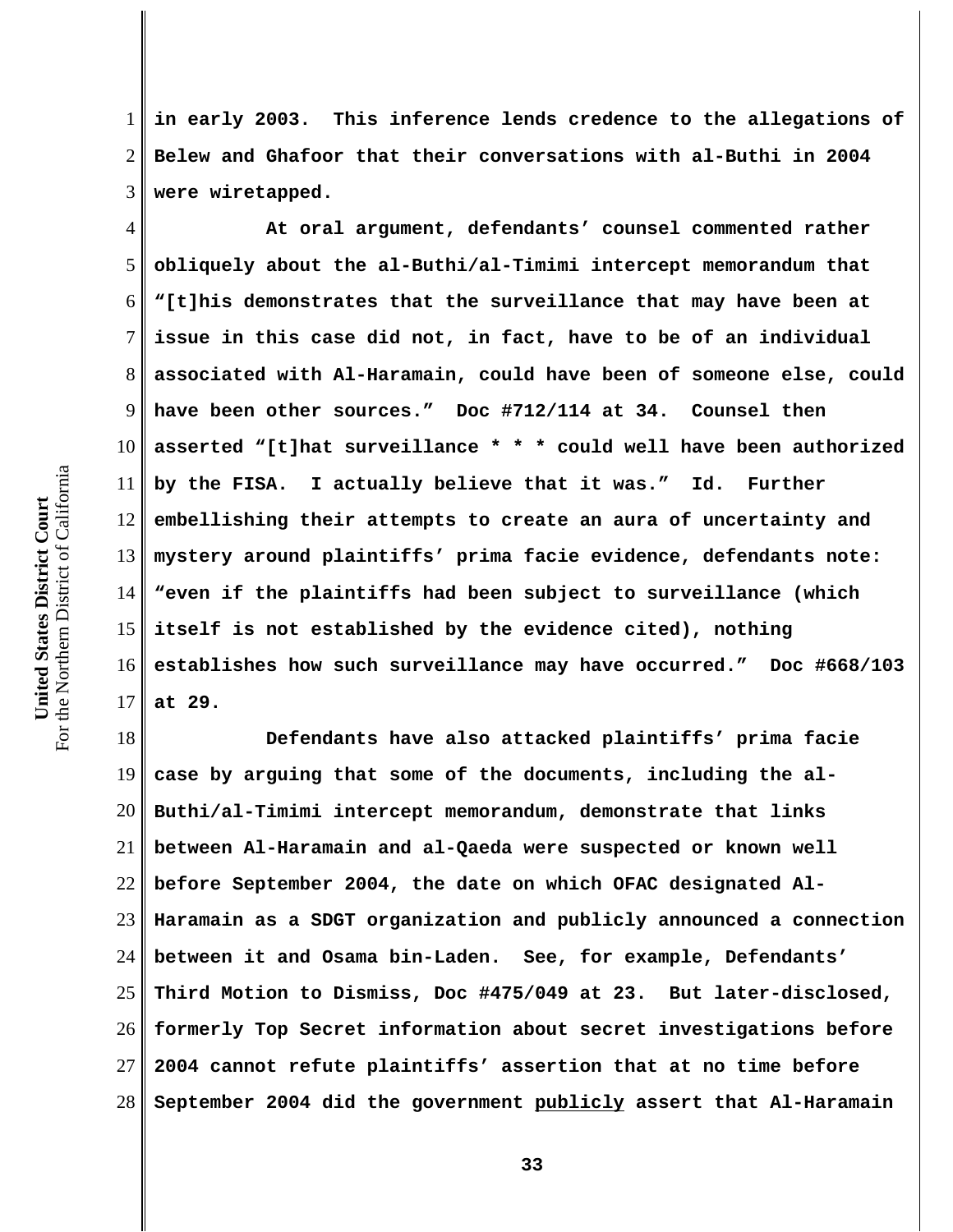1 2 3 4 **had links to Osama bin-Laden, a fact that suggests recentlyacquired information in which the government had great confidence. Alone, no single item of evidence is sufficient, but together the various pieces establish a prima facie case.** 

5 6 7 8 9 10 11 **Defendants' nit-picking of each item of plaintiffs' evidence, their remarkable insinuation (unsupported by any evidence of their own) that the al-Buthi/al-Timimi intercepts might have been pursuant to a FISA warrant and their insistence that they need proffer nothing in response to plaintiffs' prima facie case do not amount to an effective opposition to plaintiffs' motion for summary judgment.**

**B** 

14 15 16 17 18 19 20 21 22 23 24 25 26 27 28 **The parties' submissions establish that there is no genuine issue as to the following material facts. These facts, most of which are summarized from plaintiffs' pleadings in the FAC, are annotated with citations to plaintiffs' evidence and, in many cases, with citations to identical evidence previously submitted to the court by defendants with their third motion to dismiss purportedly for calling attention to "the inadequacy of plaintiffs' evidence." Doc #475/049 at 18 n 4. Defendants have not disputed the authenticity or accuracy of the items of evidence they submitted with the motion to dismiss nor the veracity or credibility of any statements in declarations for the truth of any matter asserted therein; rather, they have challenged the inferences that could properly be drawn. The court rejected defendants' legal arguments in its order dated January 5, 2009 (595 F Supp 2d 1077) and above.**

For the Northern District of California For the Northern District of California United States District Court **United States District Court**

12

13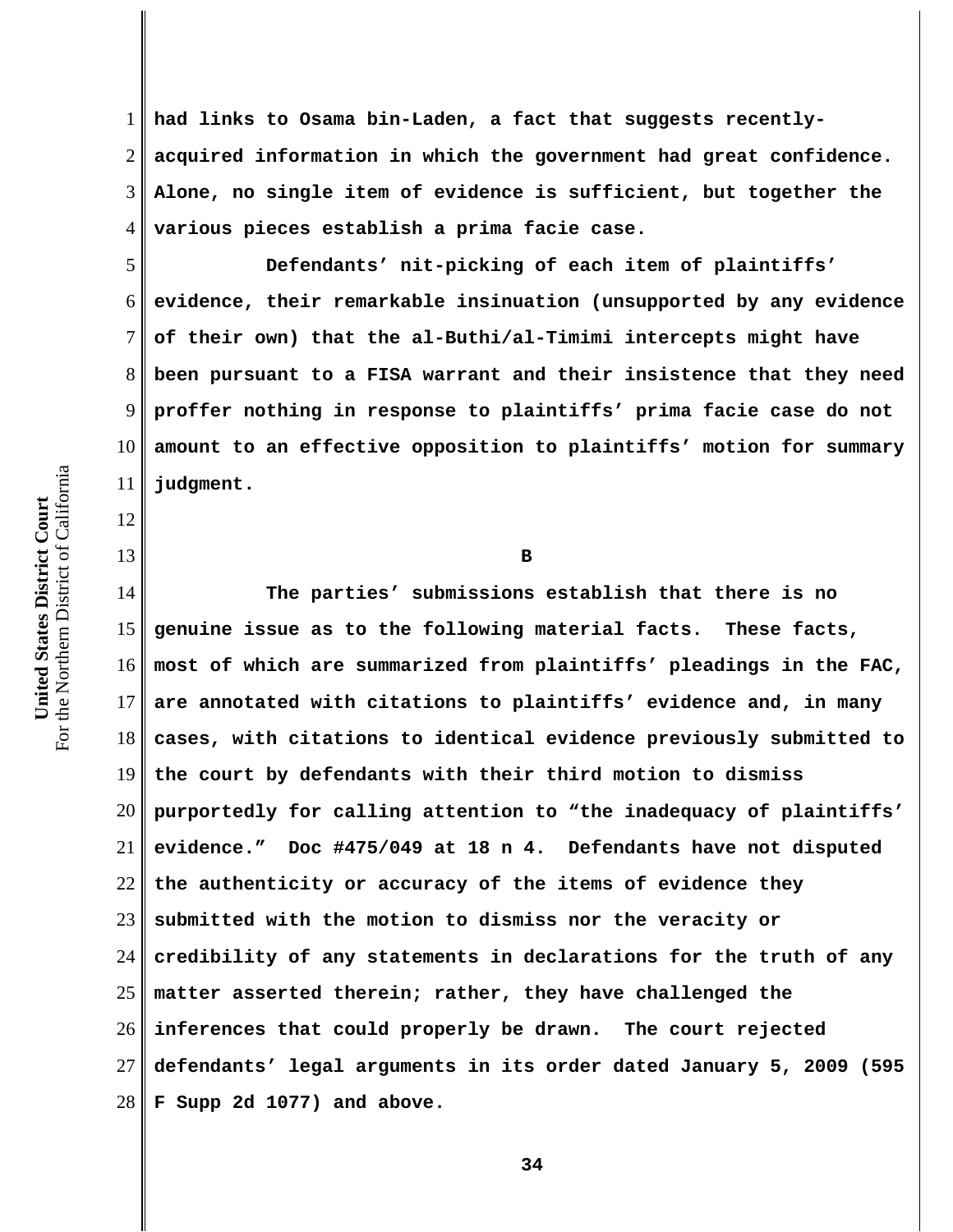**1. During or after the fall of 2001, President George W Bush authorized the NSA to intercept international communications into and out of the United States of persons linked to "al-Qaeda or related terrorist organizations." United States Department of Justice, "Legal Authorities Supporting the Activities of the National Security Agency Described by the President," January 19, 2006 (Eisenberg Decl Exh AA, Doc #657-5/099-5 at 6).** 

**2. In October 2001, the Treasury Department created "Operation Green Quest" to track financing of terrorist activities, one of the targets of which were foreign branches of the Saudi Arabia-based Al-Haramain Islamic Foundation, a fact admitted by Treasury Department Deputy Secretary Kenneth W Dam in testimony before Congress on August 1, 2002. FAC ¶ 24. Exhibit 5 to Defendants' Third Motion to Dismiss or, in the Alternative, for Summary Judgment ("Defs' 3rd MTD Exh 5"), Doc #475-2/049-2 at 157, 159.** 

**3. In April 2002, the FBI created its Terrorist Financing Operations Section ("TFOS"), as admitted by FBI Counterterrorism Division Acting Assistant Director Gary M Bald in testimony before Congress on March 4, 2004; Eisenberg Decl Exh J, Doc #657-3/099-3 at 2; on May 13, 2003, through a Memorandum of Understanding between the Department of Justice and the Department of Homeland Security, the FBI was designated as the lead department to investigate potential terrorist-related**

1

2

3

4

5

6

7

8

9

10

11

12

13

14

15

16

17

18

19

20

21

22

23

24

25

26

27

28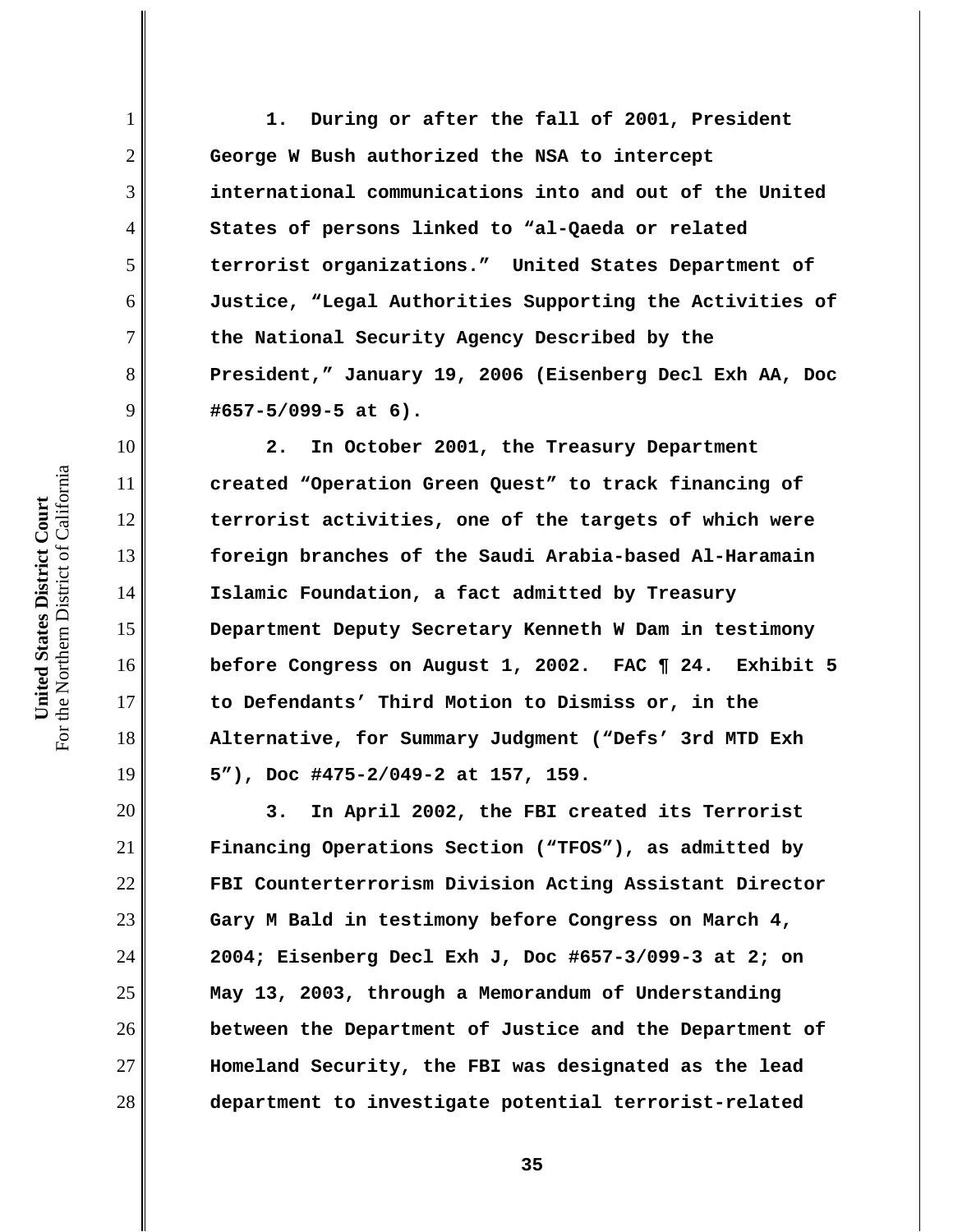**financial transactions; id at 4; the TFOS acquired, analyzed and disseminated data and information, including telecommunications data from a variety of sources, including "Internet Service Providers, the Telecommunications Industry," among others; id at 4; TFOS took over the investigation of Al-Haramain Islamic Foundation "pertaining to terrorist financing;" id at 7; in February 2004, the FBI executed a search warrant on plaintiff Al-Haramain's office in Ashland, Oregon and TFOS provided operational support, including document and data analysis, in the investigation of plaintiff Al-Haramain. FAC ¶ 25. Eisenberg Decl Exh J, Doc #657- 3/099-3 at 7; Defs' 3rd MTD Exh 6, Doc #475-2/049-2 at 164-66, 168. Bald's March 4, 2004 testimony included no mention of purported links between plaintiff Al-Haramain and Osama bin-Laden. FAC ¶ 26. Eisenberg Decl Exh J, Doc #657-3/099-3 at 7; Doc #475-2 at 168.**

**4. TFOS "has access to data and information" from "the Intelligence Community" and has "[t]he ability to access and obtain this type of information in a time sensitive and urgent manner" as admitted by FBI Deputy Director John S Pistole in testimony before Congress on September 25, 2003. FAC ¶ 27. Eisenberg Decl Exh L, Doc #657-3/099-3 at 18.** 

**5. In conducting investigations of terrorist financing, OFAC officers use "classified \* \* \* information sources" as admitted by OFAC Director R Richard Newcomb in testimony before Congress on June 16,**

1

2

3

4

5

6

7

8

9

10

11

12

13

14

15

16

17

18

19

20

21

22

23

24

25

26

27

28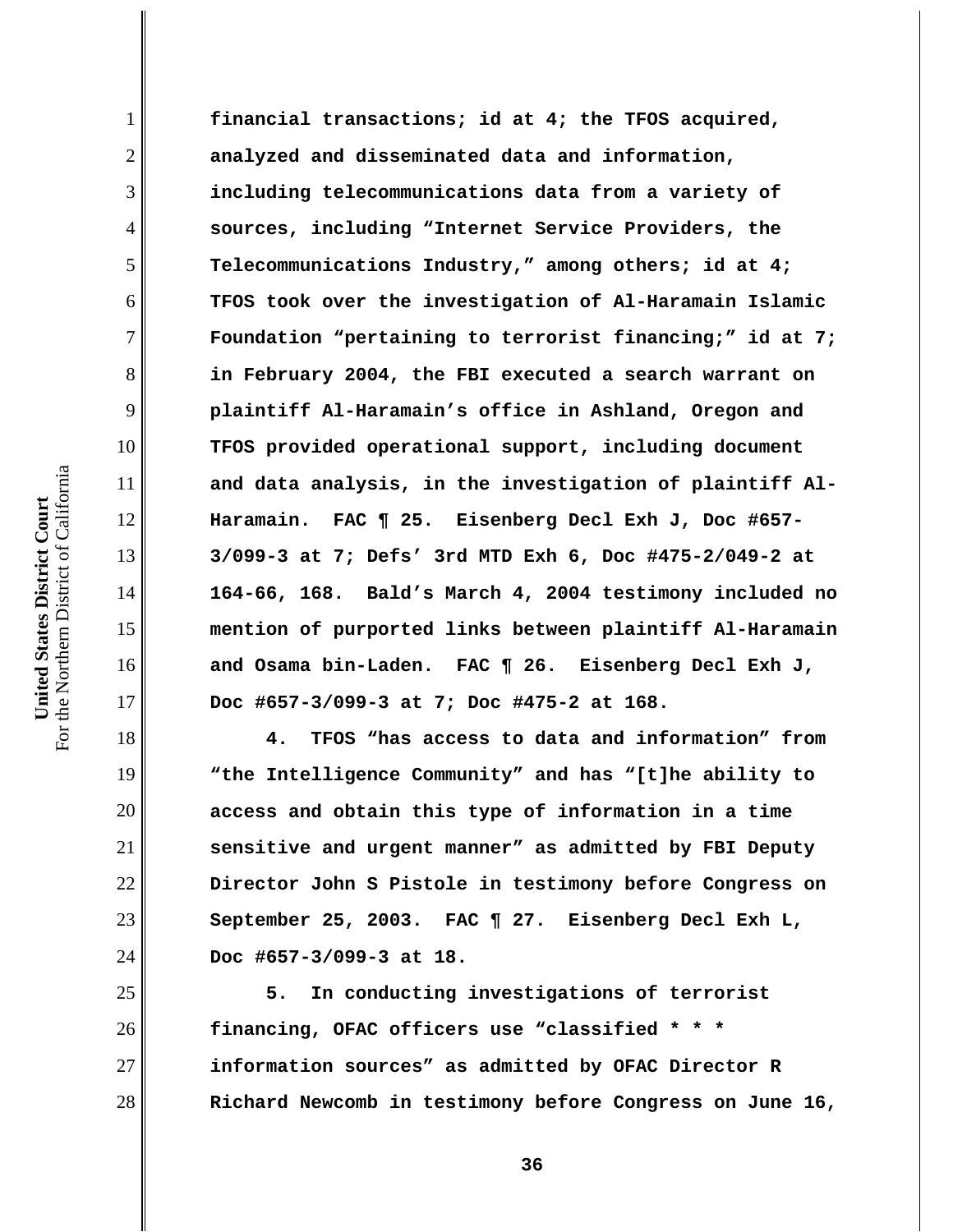**2004. FAC ¶ 28. Eisenberg Decl Exh M, Doc #657-3/099-3 at 27; Defs' 3rd MTD Exh 8, Doc #475-2/049-2 at 199.**

**6. In 2004 the FBI, under the direction of defendant Mueller, undertook activity using information produced by the NSA through the warrantless surveillance program as admitted by defendant Mueller in testimony before the House Judiciary Committee on July 26, 2007. FAC ¶ 27. Eisenberg Decl Exh I, Doc #657-2/099-2 at 43; Defs' 3rd MTD Exh 2, Doc #475-2/049-2 at 81.** 

**7. The FBI's search warrant on Al-Haramain's Ashland, Oregon, office was executed on February 18, 2004. Eisenberg Decl Exh Z, Doc #657-4/099-4 at 33; Defs' 3rd MTD Exh 19, Doc #475-3/049-3 at 213. On February 19, 2004, the Treasury Department's OFAC blocked Al-Haramain's assets pending an investigation of possible crimes relating to currency reporting and tax laws as admitted in a press release of that date by the Treasury Department's Office of Public Affairs; the press release contained no mention of purported links between plaintiff Al-Haramain and Osama bin-Laden. FAC ¶¶ 30-31. Eisenberg Decl Exh K, Doc #657-3/099-3 at 13; Defs' 3rd MTD Exh 9, Doc #475-2/049-2 at 208.** 

**8. Soliman al-Buthi was subjected to electronic surveillance by one or more United States government entities during telephone conversations with al-Timimi on February 1, 2003. Eisenberg Decl Exh Z, Doc #657- 4/099-4 at 36-37; Defs' 3rd MTD Exh 19, Doc #475-3/049-3**

1

2

3

4

5

6

7

8

9

10

11

12

13

14

15

16

17

18

19

20

21

22

23

24

25

26

27

28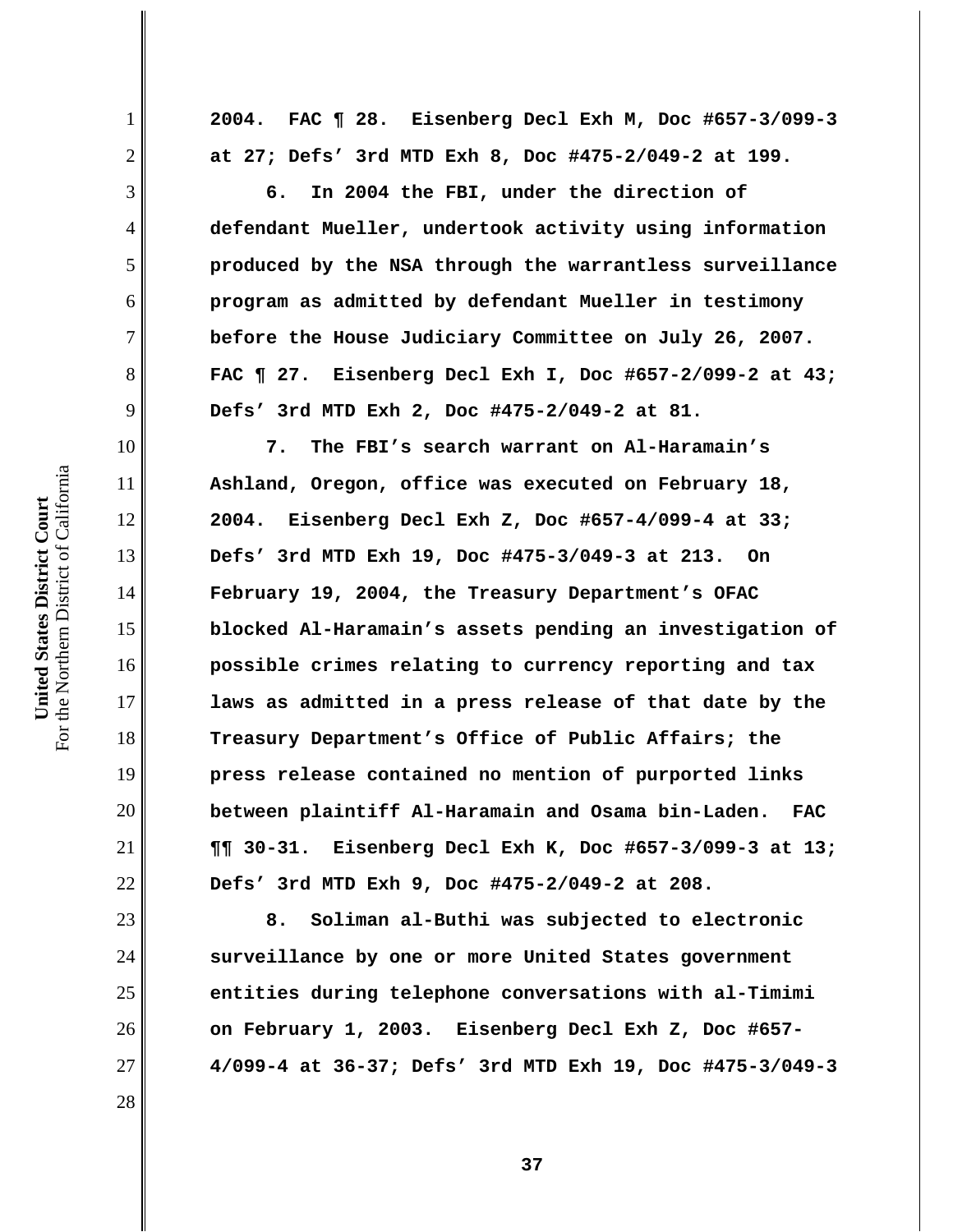**at 216-17. Soliman al-Buthi was a senior official of Al-Haramain in 2003. FAC ¶ 32; Doc #475-3/049-3 at 213.**

**9. Soon after the blocking of plaintiff Al-Haramain's assets on February 19, 2004, plaintiff Belew spoke by telephone with Soliman al-Buthi on the following dates: March 10, 11 and 25, April 16, May 13, 22 and 26, and June 1, 2 and 10, 2004. Belew was located in Washington DC; al-Buthi was located in Riyadh, Saudi Arabia. During the same period, plaintiff Ghafoor spoke by telephone with al-Buthi approximately daily from February 19 through February 29, 2004 and approximately weekly thereafter. Ghafoor was located in Washington DC; al-Buthi was located in Riyadh, Saudi Arabia. (The FAC includes the telephone numbers used in the telephone calls referred to in this paragraph.) FAC ¶¶ 34-35. Declarations of Asim Ghafoor, Doc #657-6/099- 6 and Wendell Belew, Doc #657-7/099-7.** 

**10. In the telephone conversations between Belew and al-Buthi, the parties discussed issues relating to the legal representation of defendants, including Al-Haramain, named in a lawsuit brought by victims of the September 11, 2001 attacks. Names al-Buthi mentioned in the telephone conversations with Ghafoor included Mohammad Jamal Khalifa, spouse of one of Osama bin-Laden's sisters, and Safar al-Hawali and Salman al-Auda, clerics whom Osama bin-Laden claimed had inspired him. In the telephone conversations between Ghafoor and al-Buthi, the parties also discussed logistical issues**

1

2

3

4

5

6

7

8

9

10

11

12

13

14

15

16

17

18

19

20

21

22

23

24

25

26

27

28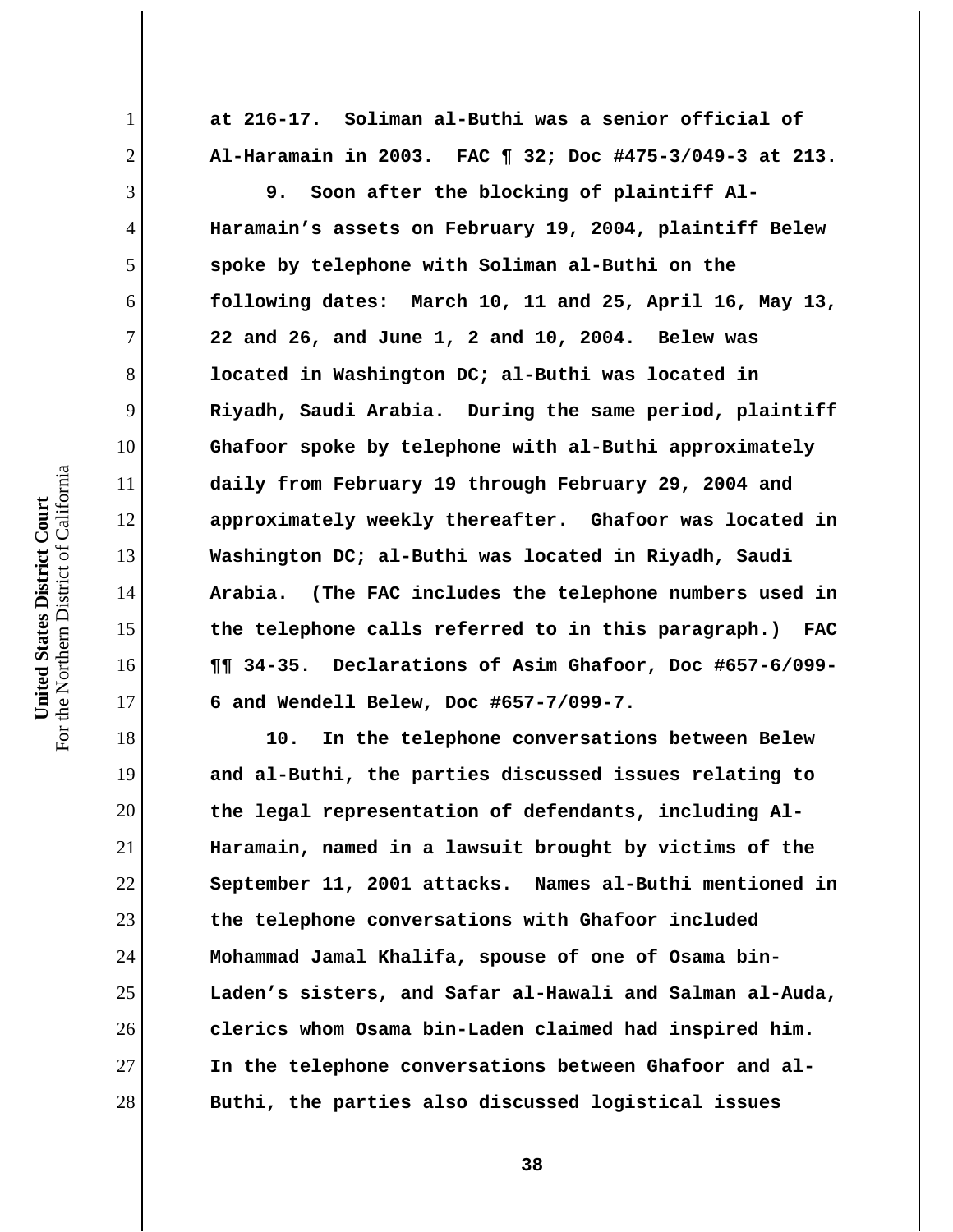**relating to payment of Ghafoor's legal fees as defense counsel in the lawsuit. Ghafoor & Belew Decls, Doc ##657-6/099-6, 657-7/099-7.** 

**11. In a letter to Al-Haramain's lawyer Lynne Bernabei dated April 23, 2004, OFAC Director Newcomb stated that OFAC was considering designating Al-Haramain as a SDGT organization based on unclassified information "and on classified documents that are not authorized for public disclosure." FAC ¶ 36. Eisenberg Decl Exh N, Doc #657-3/099-3 at 29; Defs' 3rd MTD Exh 10, Doc #475- 2/049-2 at 210. In a follow-up letter to Bernabei dated July 23, 2004, Newcomb reiterated that OFAC was considering "classified information not being provided to you" in determining whether to designate Al-Haramain as an SDGT organization. ¶ 37. Eisenberg Decl Exh O, Doc #657-3/099-3 at 31; Defs' 3rd MTD Exh 11, Doc #475- 2/049-2 at 212. On September 9, 2004, OFAC declared plaintiff Al-Haramain to be an SDGT organization. FAC ¶ 38. Eisenberg Decl Exh P, Doc #657-3/099-3 at 33; Defs' 3rd MTD Exh 12, Doc #475-2/049-2 at 214.** 

**12. In a press release issued on September 9, 2004, the Treasury Department stated that the investigation of Al-Haramain showed "direct links between the US branch [of Al-Haramain] and Usama bin Laden"; this was the first public claim of purported links between Al-Haramain and Osama bin-Laden. FAC ¶¶ 39-40. Eisenberg Decl Exh P, Doc #657-3/099-3 at 33; Defs' 3rd MTD Exh 12, Doc #475-2/049-2 at 214.** 

1

2

3

4

5

6

7

8

9

10

11

12

13

14

15

16

17

18

19

20

21

22

23

24

25

26

27

28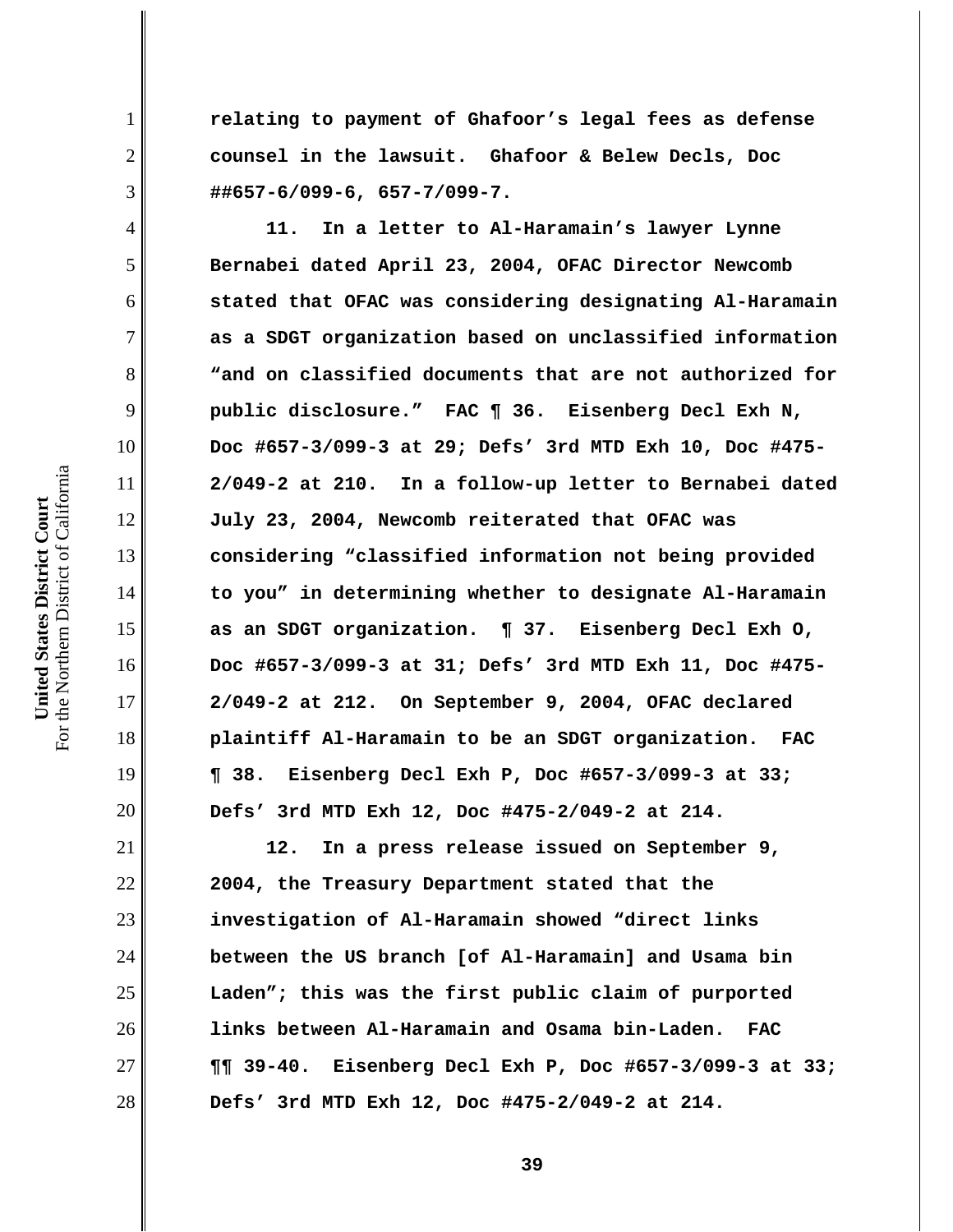**13. In a public declaration filed in this litigation dated May 10, 2006, FBI Special Agent Frances R Hourihan stated that "the classified document that was inadvertently disclosed by a government employee without proper authorization" (i e, the Sealed Document) "was related to the terrorist designation" of Al-Haramain. FAC ¶ 41. Eisenberg Decl Exh Q, Doc #657-3/099-3 at 36- 37.** 

**14. FBI Deputy Director Pistole acknowledged that the FBI "used \* \* \* surveillance" in connection with defendant OFAC's 2004 investigation of Al-Haramain but stated that "it was the financial evidence" provided by financial institutions "that provided justification for the initial designation" of Al-Haramain, in a speech delivered by Mr Pistole on October 22, 2007 at a conference of the American Bankers Association and American Bar Association on money laundering, the text of which appears on the FBI's official Internet website. FAC ¶¶ 42-43. Eisenberg Decl Exh S, Doc #657-3/099-3 at 51; Defs' 3rd MTD Exh 13, Doc #475-3/049-3 at 6. A court document filed by the United States Attorney for the District of Oregon on August 21, 2007 referred to the February 19, 2004 asset-blocking order as a "preliminary designation" and the September 9, 2004 order as "a formal designation." FAC ¶ 44. Eisenberg Decl Exh U, Doc #657-4/099-4 at 8.** 

**15. To allege that the above-referenced telecommunications between al-Buthi and plaintiffs Belew**

1

2

3

4

5

6

7

8

9

10

11

12

13

14

15

16

17

18

19

20

21

22

23

24

25

26

27

28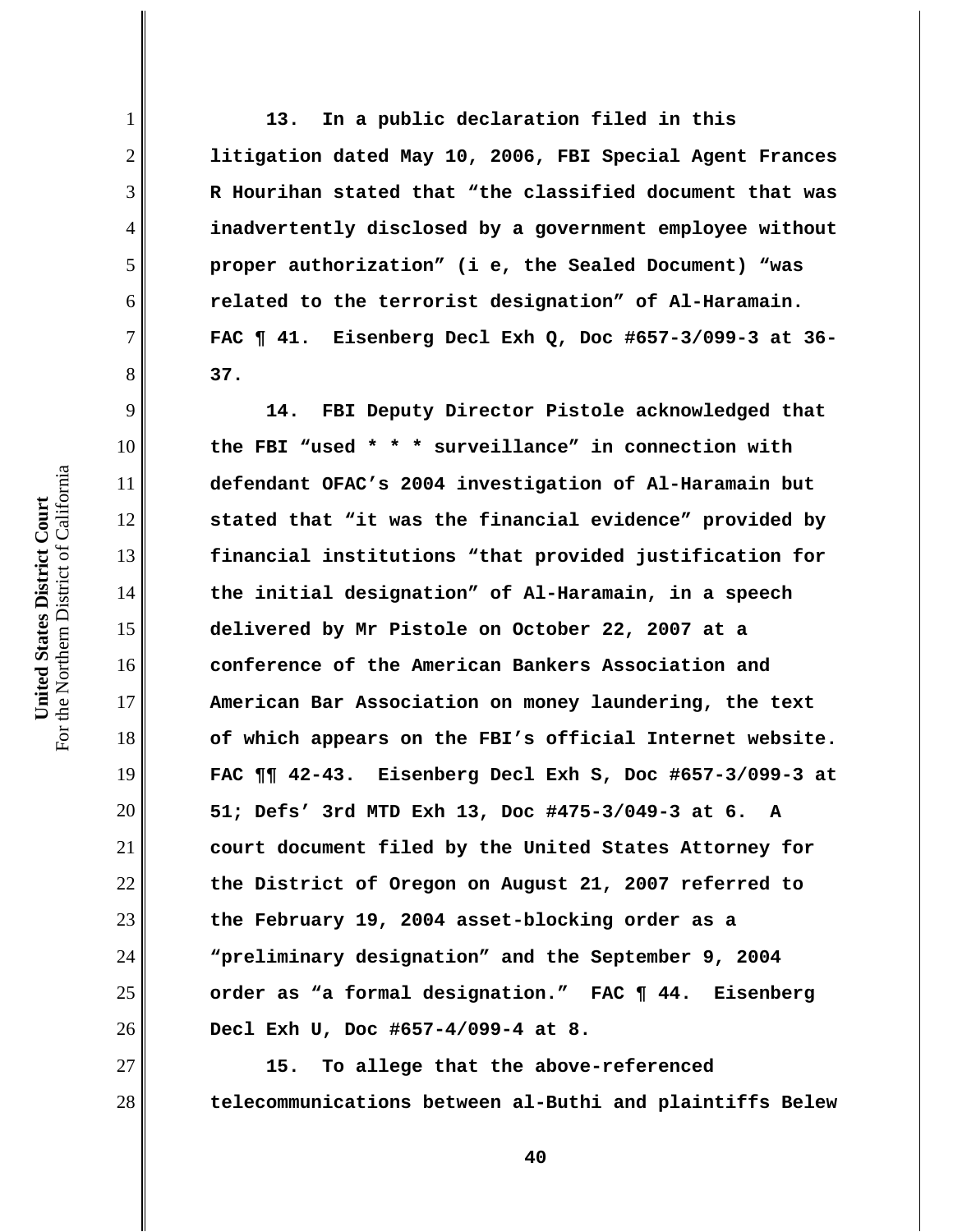**and Ghafoor were wire communications and were intercepted by defendants within the United States, plaintiffs cite to several public statements by government officials that most international communications today are "on a wire" and therefore subject to FISA's warrant requirements, including: July 26, 2006 testimony by defendant Alexander and CIA Director Michael Hayden (Eisenberg Decl Exh V, Doc #657- 4/099-4 at 12(see also id Exh W at 19-20); Defs' 3rd MTD Exh 15, Doc #475-3/049-3 at 23); May 1, 2007 testimony by Director of National Intelligence Michael McConnell (Eisenberg Decl Exh W, Doc #657-4/099-4 at 16-18); and September 20, 2007 testimony by McConnell before the House Select Intelligence Committee: "[t]oday \* \* \* [m]ost international communications are on a wire, fiber optical cable," and "on a wire, in the United States, equals a warrant requirement [under FISA] even if it was against a foreign person located overseas." FAC ¶ 48ac. Eisenberg Decl Exh X, Doc #657-4/099-4 at 24; Defs' 3rd MTD Exh 16, Doc #475-3/049-3 at 60-61.**

**16. A memorandum dated February 6, 2008, to defendant Szubin from Treasury Department Office of Intelligence and Analysis Deputy Assistant Secretary Howard Mendelsohn, which was publicly disclosed during a 2005 trial, acknowledged electronic surveillance of four of al-Buthi's telephone calls on February 1, 2003. FAC ¶ 51. Eisenberg Decl Exh Z, Doc #657-4/099-4 at 32-38; Defs' 3rd MTD Exh 19, Doc #475-3/049-3 at 216-17.**

1

2

3

4

5

6

7

8

9

10

11

12

13

14

15

16

17

18

19

20

21

22

23

24

25

26

27

28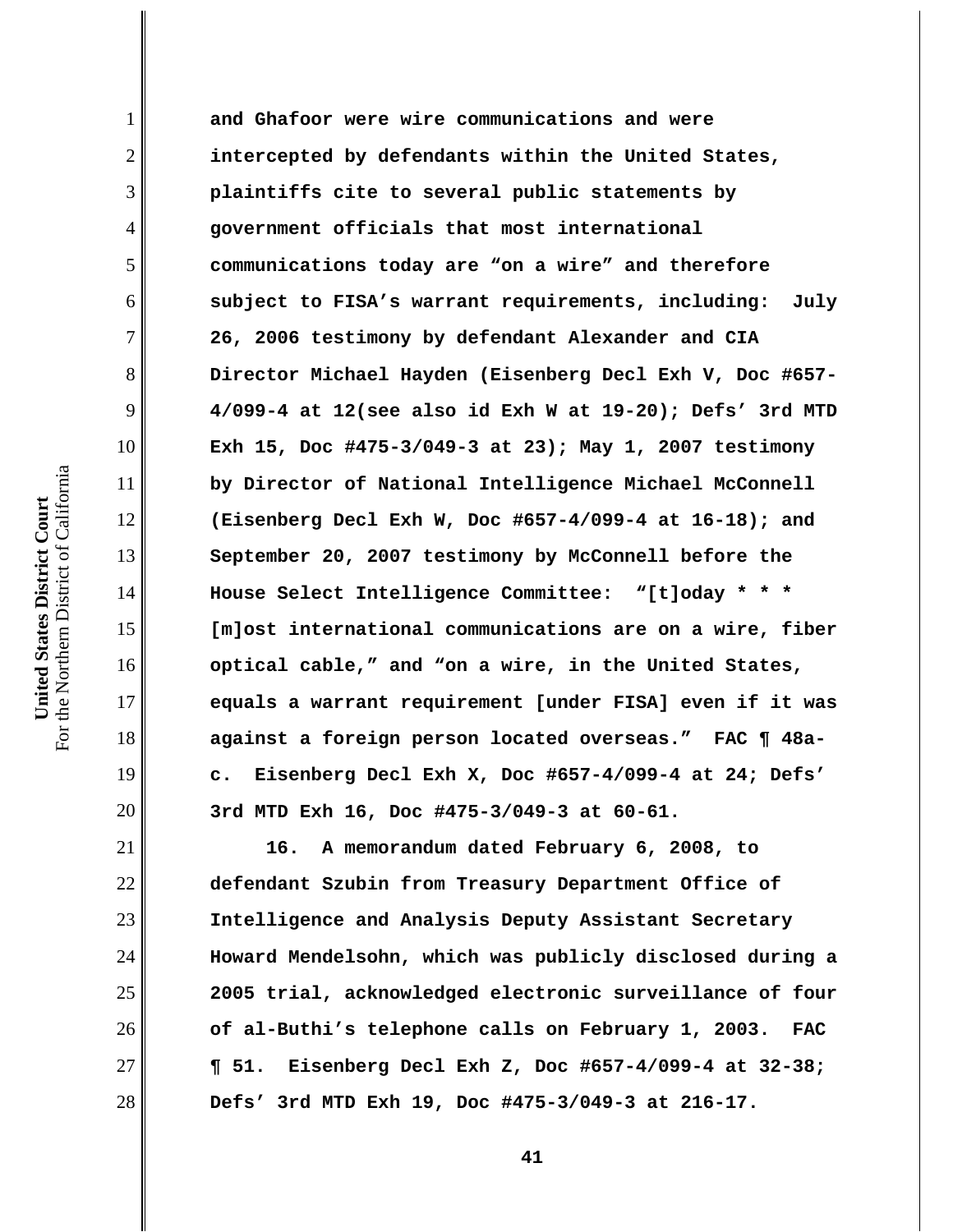6

7

1 2 3 4 5 **Because defendants have failed to establish the existence of a genuine issue of material fact warranting denial of plaintiffs' motion for summary judgment on the issue of defendants' liability under FISA, plaintiffs' motion must be, and hereby is, GRANTED. Defendants' motion for summary judgment is DENIED.** 

**IV**

8 9 10 11 12 13 14 15 16 17 18 19 20 21 **Among the unresolved minor issues in this litigation is that of the liability of defendant FBI Director Robert S Mueller III in his individual, as opposed to official, capacity. The original complaint did not specify whether the four individual defendants were sued in their individual, as opposed to official, capacities but plaintiffs later asserted that "a nonspecific complaint may be characterized as alleging both official and personal capacity liability" and sought to serve defendants in their individual capacities some two years after filing the complaint. Doc #447/030. In its July 2008 order dismissing the complaint, the court granted plaintiffs leave, if they chose to amend their pleading, to serve "all unserved defendants" with their amended complaint within fifteen days of filing it with the court. 564 F Supp 2d at 1137.** 

22 23 24 25 26 27 28 **In the FAC, defendant Mueller is the only individual defendant named "in his official and personal capacities." Doc #458/035 at 1, 2. Shortly after the FAC was filed, plaintiffs filed an acknowledgement of service relating to defendant Mueller (Doc #463/041) and counsel appeared for defendant Mueller in his individual capacity (Doc # 460/037). There were no similar filings relating to the other individual defendants and no subsequent**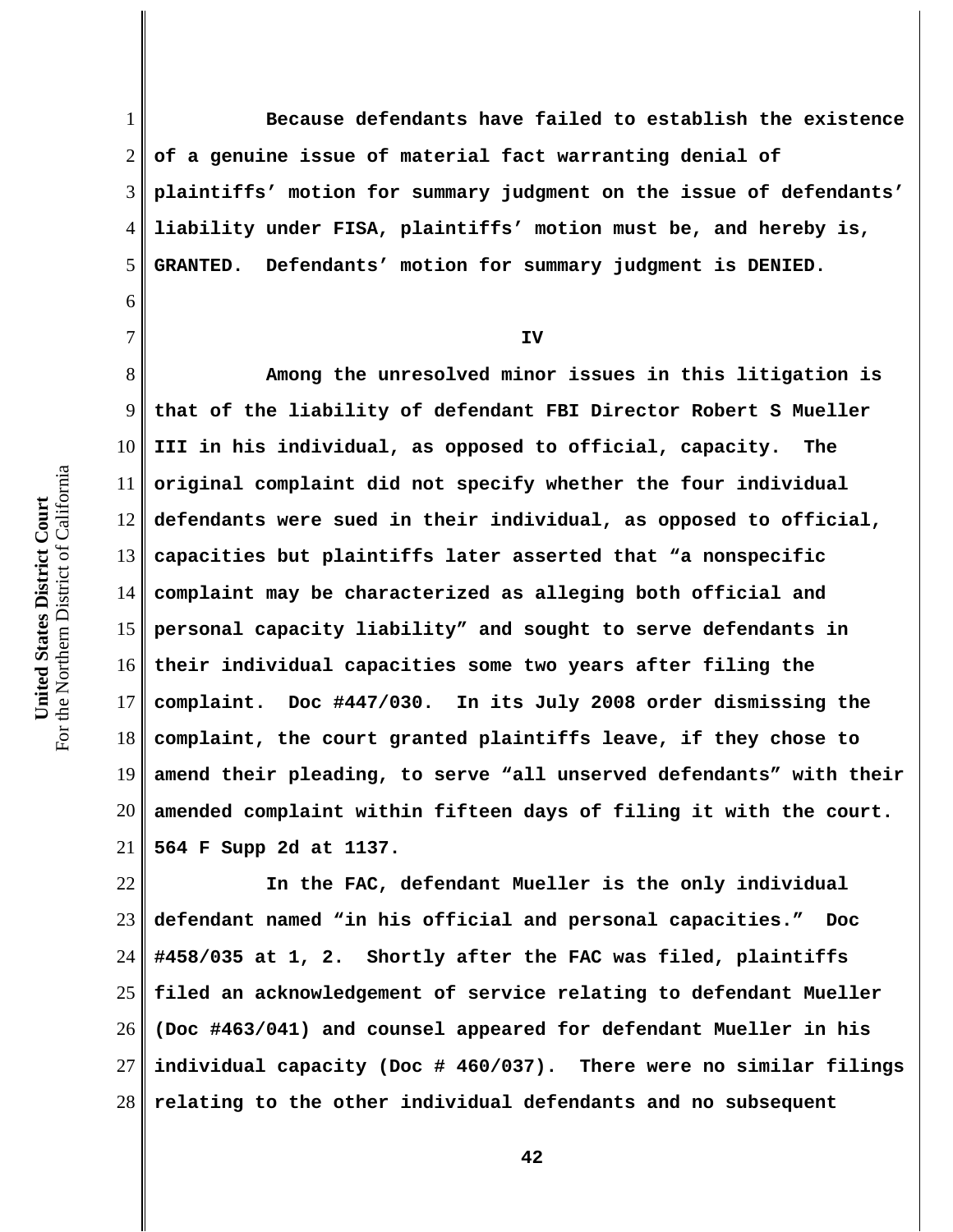1 2 3 4 **discussion of proceedings against any individual defendant but Mueller in the individual capacity. Mueller is therefore the only defendant against whom plaintiffs seek to proceed in an individual capacity.** 

5 6 7 8 9 10 11 12 13 14 15 16 17 18 19 20 **In a footnote to their moving papers, plaintiffs merely note that their motion does not "address the personal liability of defendant [Mueller], who, by agreement of the parties, has not yet made an appearance in this action." Doc #657/099 at 39 n 5. At oral argument, plaintiffs' counsel stated "at this point we believe Mr Mueller is a corollary we needn't get to" and "we really don't see any need to pursue that avenue." Doc #712/114 at 26. The court sees no reason to allow this issue to be held open for future proceedings. The court concludes that the nature of the wrongdoing by governmental actors alleged and established herein is official rather than individual or personal. See discussion in section II, supra. The specific factual allegations against defendant Mueller, moreover, plainly concern actions taken in his official capacity: the FAC alleges that Mueller testified before Congress that he had had "serious reservations about the warrantless wiretapping program." Doc #458/035 at 5.** 

21 22 23 24 **Accordingly, the court now DISMISSES without leave to amend all claims in the FAC as to defendant Mueller in his individual capacity. Defendant Mueller will remain a party to this action only in his official capacity.** 

27 28 **Finally, the court turns to plaintiffs' request that the court make two rulings on the substantive matters before it on**

25

26

**V**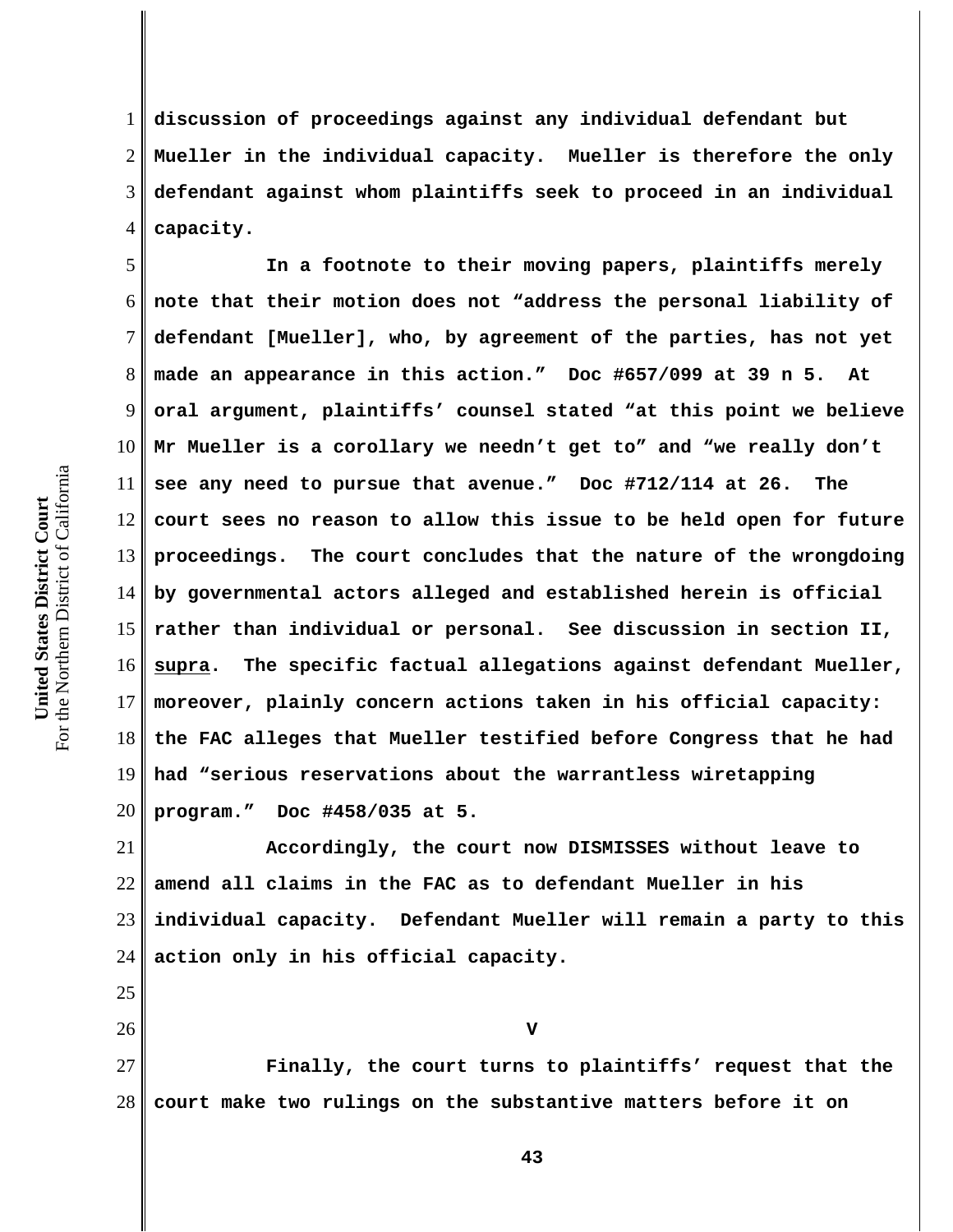13

14

1 2 3 4 5 6 7 8 9 10 11 12 **these cross-motions —— one based on the public evidence presented, and an alternate ruling based on its in camera review of the Sealed Document. Doc #671/104 at 6. At oral argument, counsel argued that only with the alternate ruling would the court have made a complete record for appellate review. Doc #712/114 at 10-15. While the court recognizes the merit of counsel's argument, it has concluded that including an alternative ruling based on the Sealed Document would complicate the record unduly and, perhaps, be perceived as unfair to defendants (who have refrained from submitting classified evidence in connection with this round of briefing). Accordingly, the request to consider the Sealed Document in connection with these cross-motions is DENIED.**

15 16 17 18 19 20 21 22 **Having prevailed on their motion for summary judgment of liability on their FISA claim, plaintiffs now face a decision regarding the course of the remaining proceedings in this case. They may either: (1) take steps to prosecute the remaining claims in the FAC or (2) they may voluntarily dismiss those claims in order to take the steps necessary for the entry of judgment on the FISA claim. Plaintiffs shall advise the court, no later than April 16, 2010 and in the manner set forth below, of their election.**

**VI**

23 24 25 26 **Should plaintiffs elect the first course —— to pursue their remaining claims in lieu of seeking entry of judgment —— they shall, by April 16, 2010, contact the clerk to obtain a date for a case management conference to be held not later than May 28, 2010.** 

27 28 **Should plaintiffs choose the second course, they shall submit a request for dismissal of their remaining claims together**